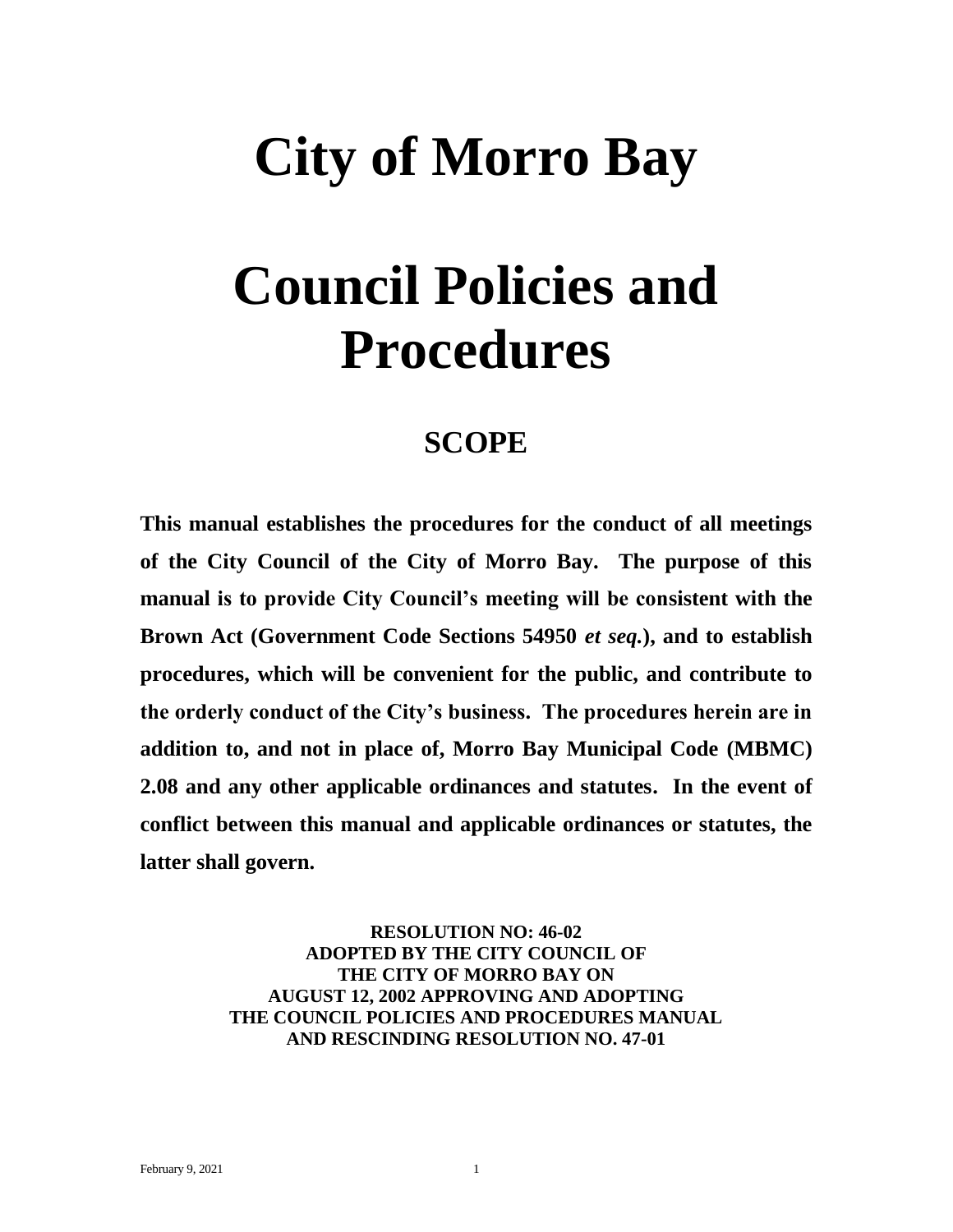**RESOLUTION NO: 54-03 ADOPTED BY THE CITY COUNCIL OF THE CITY OF MORRO BAY ON NOVEMBER 13, 2003 AMENDING COUNCIL POLICIES AND PROCEDURES MANUAL SECTIONS 1.2.2 AND 1.3.7.1.1** 

**RESOLUTION NO: 37-04 ADOPTED BY THE CITY COUNCIL OF THE CITY OF MORRO BAY ON JUNE 24, 2004 AMENDING COUNCIL POLICIES AND PROCEDURES MANUAL SECTION 1.3.9.3.5**

**RESOLUTION NO: 42-05 ADOPTED BY THE CITY COUNCIL OF THE CITY OF MORRO BAY ON NOVEMBER 14, 2005 AMENDING COUNCIL POLICIES AND PROCEDURES MANUAL SECTION 4.5**

**RESOLUTION NO: 23-06 ADOPTED BY THE CITY COUNCIL OF THE CITY OF MORRO BAY ON MAY 22, 2006 AMENDING COUNCIL POLICIES AND PROCEDURES MANUAL REGARDING CANCELLATION OF MEETINGS**

**RESOLUTION NO. 24-07 ADOPTED BY THE CITY COUNCIL OF THE CITY OF MORRO BAY ON MAY 14, 2007 AMENDING COUNCIL POLICIES AND PROCEDURES MANUAL REGARDING EX PARTE COMMUNICATIONS**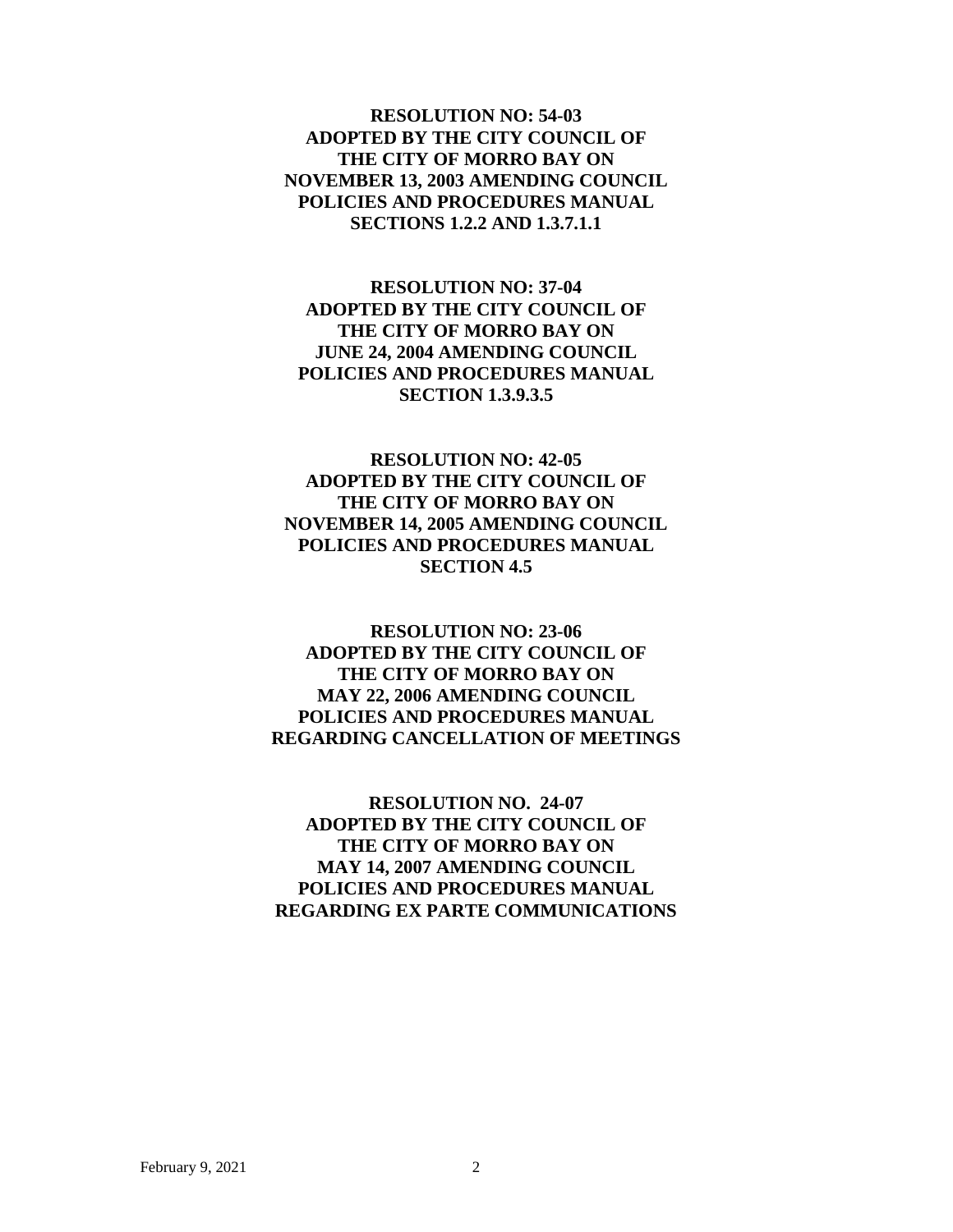## **RESOLUTION NO. 50-07 ADOPTED BY THE CITY COUNCIL OF THE CITY OF MORRO BAY ON OCTOBER 8, 2007 ADDING TO AND AMENDING COUNCIL POLICIES AND PROCEDURES MANUAL REGARDING USE OF CITY LETTERHEAD AND USE OF SPEAKER SLIPS AT CITY COUNCIL MEETINGS**

**RESOLUTION NO. 76-08 ADOPTED BY THE CITY COUNCIL OF THE CITY OF MORRO BAY ON NOVEMBER 10, 2008 AMENDING COUNCIL POLICIES AND PROCEDURES MANUAL REGARDING THE ORDER OF BUSINESS ON THE CITY COUNCIL AGENDA, APPOINTMENT OF VICE MAYOR AND FILLING COUNCIL VACANCIES**

**RESOLUTION NO. 11-10 ADOPTED BY THE CITY COUNCIL OF THE CITY OF MORRO BAY ON FEBRUARY 22, 2010 ADDING TO AND AMENDING COUNCIL POLICIES AND PROCEDURES MANUAL REGARDING EXPENSE REIMBURSEMENT POLICY FOR ELECTED AND APPOINTED OFFICIALS, CITY LETTERHEAD AND THE COUNCIL COMPENSATION COMMITTEE**

**RESOLUTION NO. 28-10 ADOPTED BY THE CITY COUNCIL OF THE CITY OF MORRO BAY ON JUNE 14, 2010 AMENDING COUNCIL POLICIES AND PROCEDURES MANUAL REGARDING SECTION 2.2, RETIREMENT, MEDICAL, DENTAL, VISION, AND LIFE INSURANCE**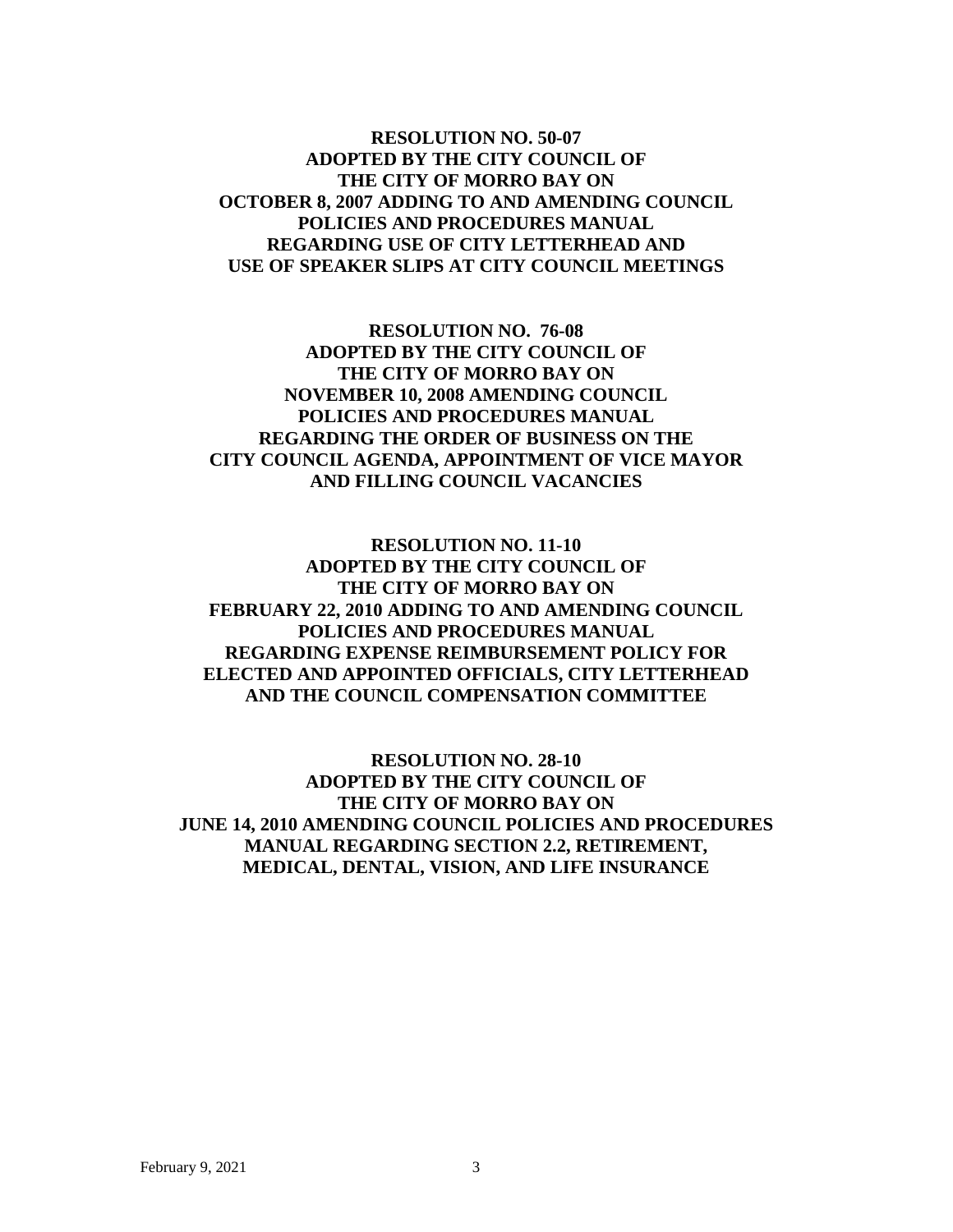## **RESOLUTION NO. 46-10 ADOPTED BY THE CITY COUNCIL OF THE CITY OF MORRO BAY ON SEPTEMBER 27, 2010 AMENDING THE COUNCIL POLICIES AND PROCEDURES MANUAL IN REGARD TO CALLING CLOSED SESSION MEETINGS; IN REGARD TO ALL REAL PROPERTY CONTRACTS GOING TO CLOSED SESSION PRIOR TO OPEN SESSION; IN REGARD TO COUNCIL LIAISONS TO ADVISORY BOARDS; AND, IN REGARD TO CITY COUNCIL INPUT ON HIRING AND EVALUATION OF DEPARTMENT HEADS**

**RESOLUTION NO. 11-11 ADOPTED BY THE CITY COUNCIL OF THE CITY OF MORRO BAY ON JANUARY 25, 2011 ADDING TO AND AMENDING THE COUNCIL POLICIES AND PROCEDURES MANUAL REGARDING REGULAR MEETING TIMES AND PLACING ITEMS ON THE AGENDA**

**RESOLUTION 64-12 ADOPTED BY THE CITY COUNCIL OF THE CITY OF MORRO BAY ON DECEMBER 11, 2012 AMENDING THE COUNCIL POLICIES AND PROCEDURES MANUAL REGARDING ELECTRONIC MAIL (EMAIL), THE PUBLIC RECORDS ACT AND THE BROWN ACT**

**RESOLUTION 19-13 ADOPTED BY THE CITY COUNCIL OF THE CITY OF MORRO BAY ON MARCH 12, 2013 AMENDING THE COUNCIL POLICIES AND PROCEDURES MANUAL REGARDING STUDY SESSIONS, PLACING AN ITEM ON THE AGENDA, RECONSIDERATION, ORDER OF BUSINESS AND PUBLIC COMMENT**

**RESOLUTION NO. 53-13 A RESOLUTION OF THE CITY COUNCIL OF THE CITY OF MORRO BAY, CALIFORNIA AMENDING SECTION 2.2 OF THE CITY COUNCIL POLICIES AND PROCEDURES MANUAL REGARDING RETIREMENT, MEDICAL, DENTAL, VISION, AND LIFE INSURANCE UNSPENT DOLLARS**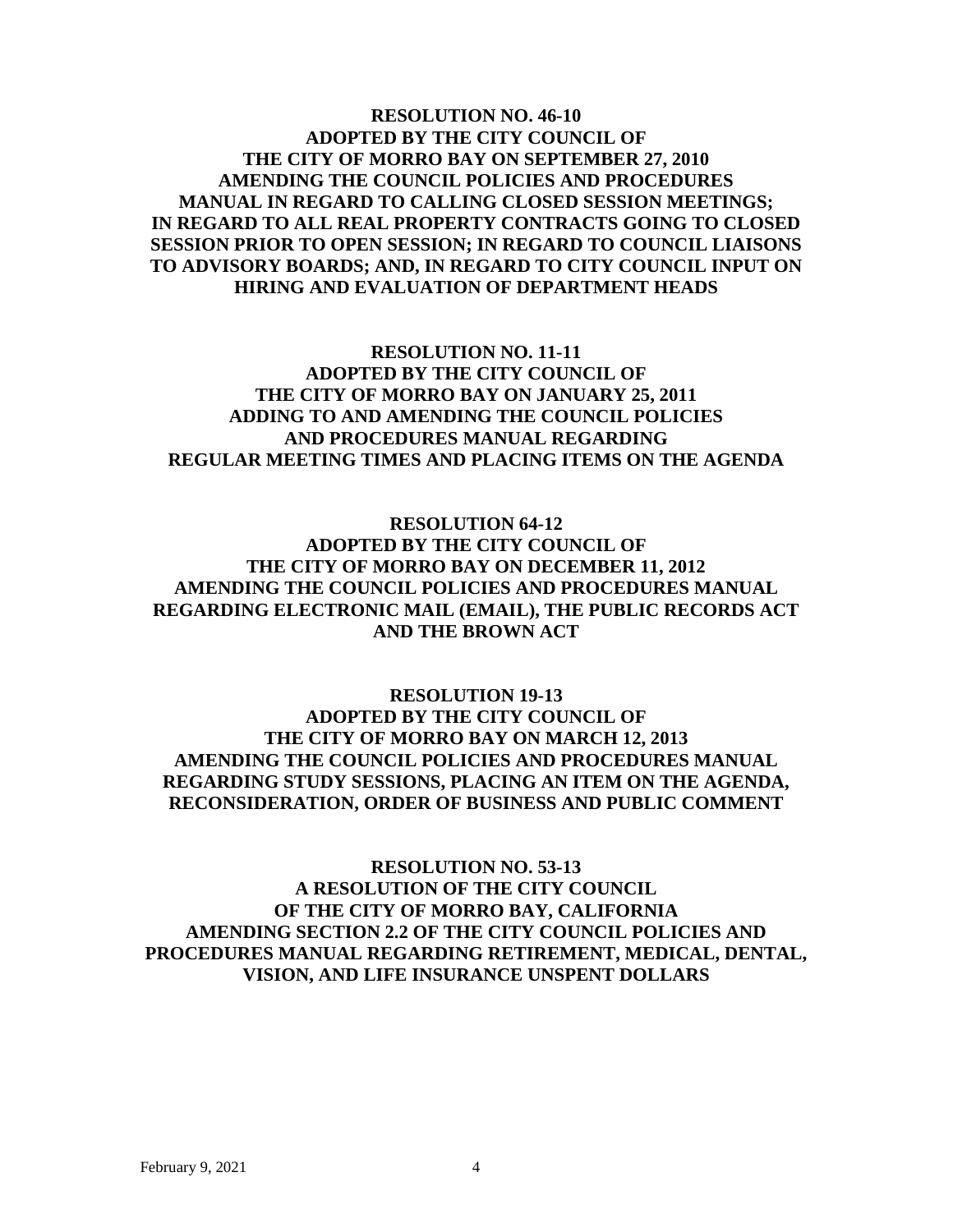## **RESOLUTION NO. 36-14 A RESOLUTION OF THE CITY COUNCIL OF THE CITY OF MORRO BAY, CALIFORNIA AMENDING VARIOUS SECTIONS OF THE CITY COUNCIL POLICIES AND PROCEDURES MANUAL REGARDING MAYOR PRO TEM**

## **RESOLUTION NO. 58-15 A RESOLUTION OF THE CITY COUNCIL OF THE CITY OF MORRO BAY, CALIFORNIA AMENDING VARIOUS SECTIONS OF THE CITY COUNCIL POLICIES AND PROCEDURES MANUAL**

## **RESOLUTION NO. 74-15 A RESOLUTION OF THE CITY COUNCIL OF THE CITY OF MORRO BAY, CALIFORNIA AMENDING COUNCIL POLICIES AND PROCEDURES MANUAL REGARDING MEETING GUIDELINES & PROCEDURES**

## **RESOLUTION NO. 30-16 A RESOLUTION OF THE CITY COUNCIL OF THE CITY OF MORRO BAY, CALIFORNIA AMENDING COUNCIL POLICIES AND PROCEDURES MANUAL REGARDING MEETING GUIDELINES & PROCEDURES**

## **RESOLUTION NO. 01-17 RESOLUTION OF THE CITY COUNCIL OF THE CITY OF MORRO BAY, CALIFORNIA AMENDING THE COUNCIL POLICIES AND PROCEDURES MANUAL REGARDING ADVISORY BOARD MEMBER QUALIFICATIONS**

**RESOLUTION NO. 45-17 RESOLUTION OF THE CITY COUNCIL OF THE CITY OF MORRO BAY, CALIFORNIA AMENDING THE COUNCIL POLICIES AND PROCEDURES SECTION 1.2.7 REGARDING ORDER OF BUSINESS**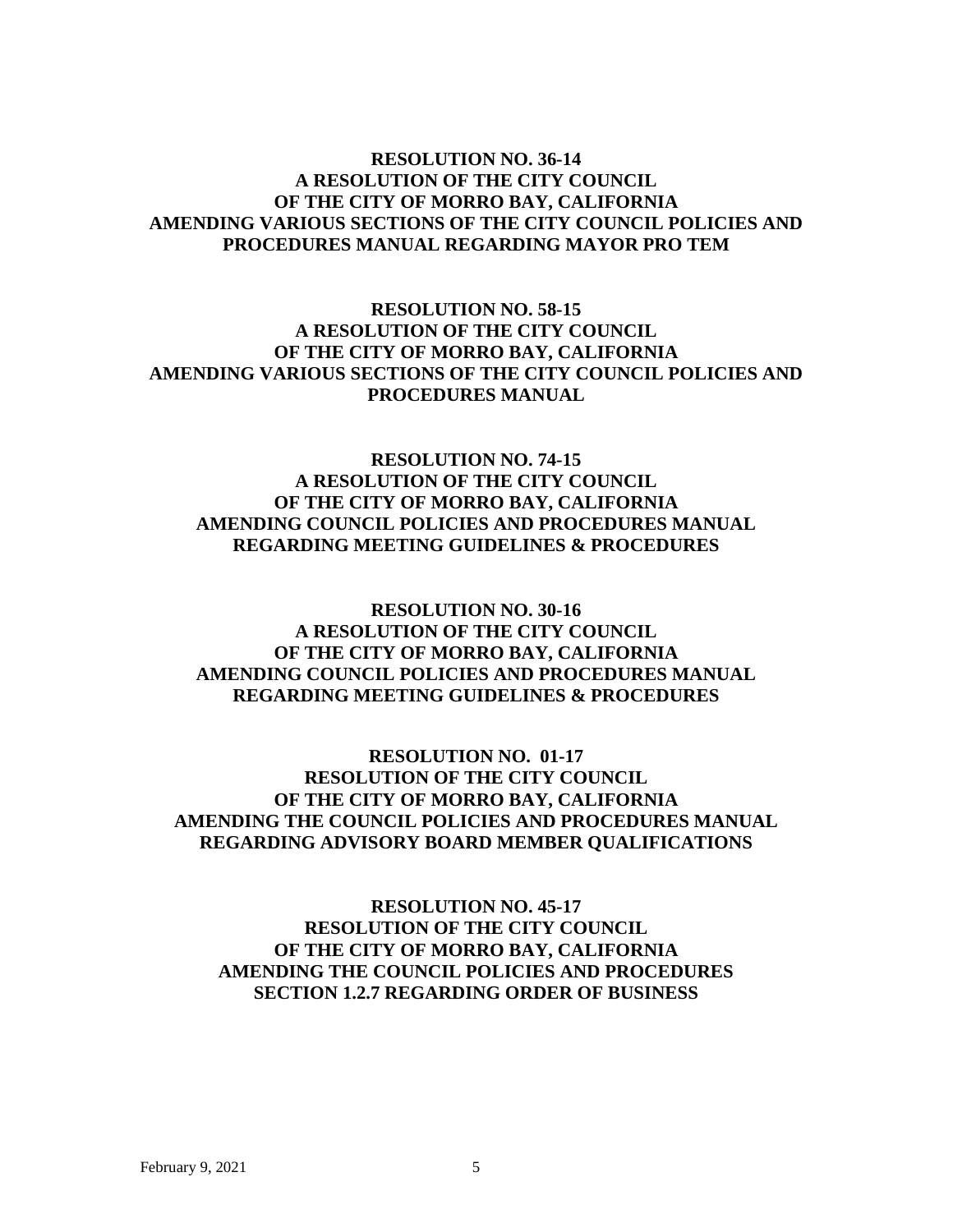## **RESOLUTION 26-18 RESOLUTION OF THE CITY COUNCIL OF THE CITY OF MORRO BAY, CALIFORNIA AMENDING AND RE-ADOPTING THE COUNCIL POLICIES AND PROCEDURES MANUAL**

**RESOLUTION NO. 10-19 A RESOLUTION OF THE CITY COUNCIL OF THE CITY OF MORRO BAY, CALIFORNIA AMENDING THE CITY COUNCIL POLICIES AND PROCEDURES MANUAL SO AS TO MODIFY REGULAR COUNCIL MEETING TIMES**

## **RESOLUTION NO. 39-19 A RESOLUTION OF THE CITY COUNCIL OF THE CITY OF MORRO BAY, CALIFORNIA AMENDING THE CITY COUNCIL POLICIES AND PROCEDURES MANUAL SO AS TO MODIFY REGULAR COUNCIL MEETING TIMES**

**RESOLUTION NO. 104-19 A RESOLUTION OF THE CITY COUNCIL OF THE CITY OF MORRO BAY, CALIFORNIA AMENDING AND RE-ADOPTING THE COUNCIL POLICIES AND PROCEDURES MANUAL**

**RESOLUTION NO. 08-21 A RESOLUTION OF THE CITY COUNCIL OF THE CITY OF MORRO BAY, CALIFORNIA AMENDING AND RE-ADOPTING THE COUNCIL POLICIES AND PROCEDURES MANUEL**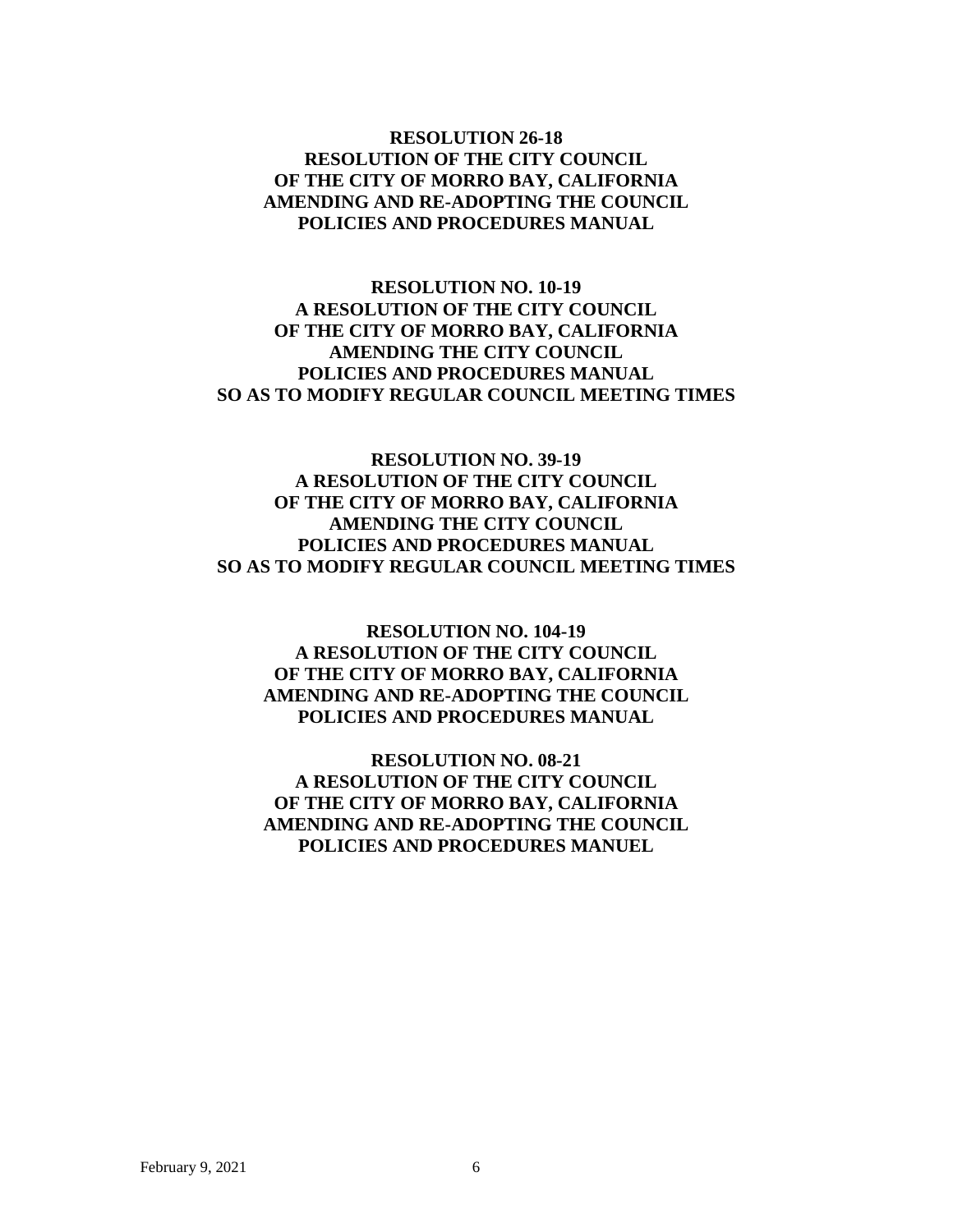#### **RESOLUTION NO. 07-19**

#### **RESOLUTION OF THE CITY COUNCIL** OF THE CITY OF MORRO BAY, CALIFORNIA, PLEDGING TO FOLLOW BEST PRACTICES OF CIVILITY AND CIVIL DISCOURSE IN ALL OF ITS MEETINGS

#### THE CITY COUNCIL City of Morro Bay, California

WHEREAS, on November 10, 2015, the City Council adopted Resolution No. 70-15 pledging to follow best practices of civility and civil discourse in all of its meetings, principles developed by the League of Women Voters; and

WHEREAS, on May 8, 2018, the City Council adopted Resolution No. 27-18 restating its commitment to the principles of civility and civil discourse in conducting business with appointed and elected officials, staff and citizens; and

WHEREAS, a healthy democracy respects the people's right to debate issues with passion; and not only tolerates disagreement but welcomes it; and

WHEREAS, honest debate helps refine ideas and create policies that benefit the greater good; and

WHEREAS, we, the Mayor, City Council Members, Commissioners, Appointees, and Staff of the City of Morro Bay, in order to ensure civility and civil discourse in all of our meetings, reaffirm and pledge our commitment to the following best practices of civility and civil discourse; and

WHEREAS, we pledge our commitment to listen first, making an honest effort to understand views and reasoning of others by listening to understand, not listening to find fault, allowing thoughtful discussion to lead to the best possible outcomes; and

WHEREAS, we pledge our commitment to respect different opinions, by inviting and considering different perspectives, allowing space for ideas to be expressed, opposed and clarified in a constructive manner; and

WHEREAS, we pledge our commitment to show courtesy, by treating all colleagues, staff and members of the public in a professional and courteous manner whether in person, online, or in written communication, especially when we disagree; and

WHEREAS, we pledge our commitment to avoid rhetoric and refrain from making slanderous, profane or personal remarks intended to humiliate, malign, or question the motivation of those whose opinions are different from ours in all our meetings; and

WHEREAS, we pledge our commitment to speak truthfully without accusation, and avoid distortion in all our meetings; and

WHEREAS, we pledge our commitment to debate the policy not the person, focusing on the issue, and not personalizing the debate or using other tactics that divert attention from the issue; and

WHEREAS, we pledge our commitment against violence and incivility in all their forms whenever and wherever they occur in all our meetings; and

WHEREAS, we commit ourselves to build a civil political community in which each person is respected and spirited public and political debate is aimed at the betterment of the City of Morro Bay and its people and not the disparagement of those with whom we disagree.

NOW, THEREFORE, BE IT RESOLVED, by the City Council, City of Morro Bay, California, that the Mayor, City Council Members, Commissioners, Appointees, and Staff of the City of Morro Bay shall promote the use of and adherence to the principles of civility and civil discourse in conducting business with appointed and elected officials, staff, and citizens.

BE IT FURTHER RESOLVED, the City Council directs this resolution pledging best practices of civility and civil discourse be brought forward in January of each year for re-affirmation by the City Council.

PASSED AND ADOPTED by the City Council of the City of Morro Bay at a regular meeting thereof held on the 22<sup>nd</sup> day of January 2019 on the following vote:

| AYES:   | Headding, Addis, Davis, McPherson |
|---------|-----------------------------------|
| NOES:   | Heller                            |
| ABSENT: | <b>None</b>                       |

**JOHN HEADDING, Mayor** 

ATTEST: anechanson **DANA SWANSON, City Clerk** 

**The above is to be readopted at the same time the policies are returned for adoption.**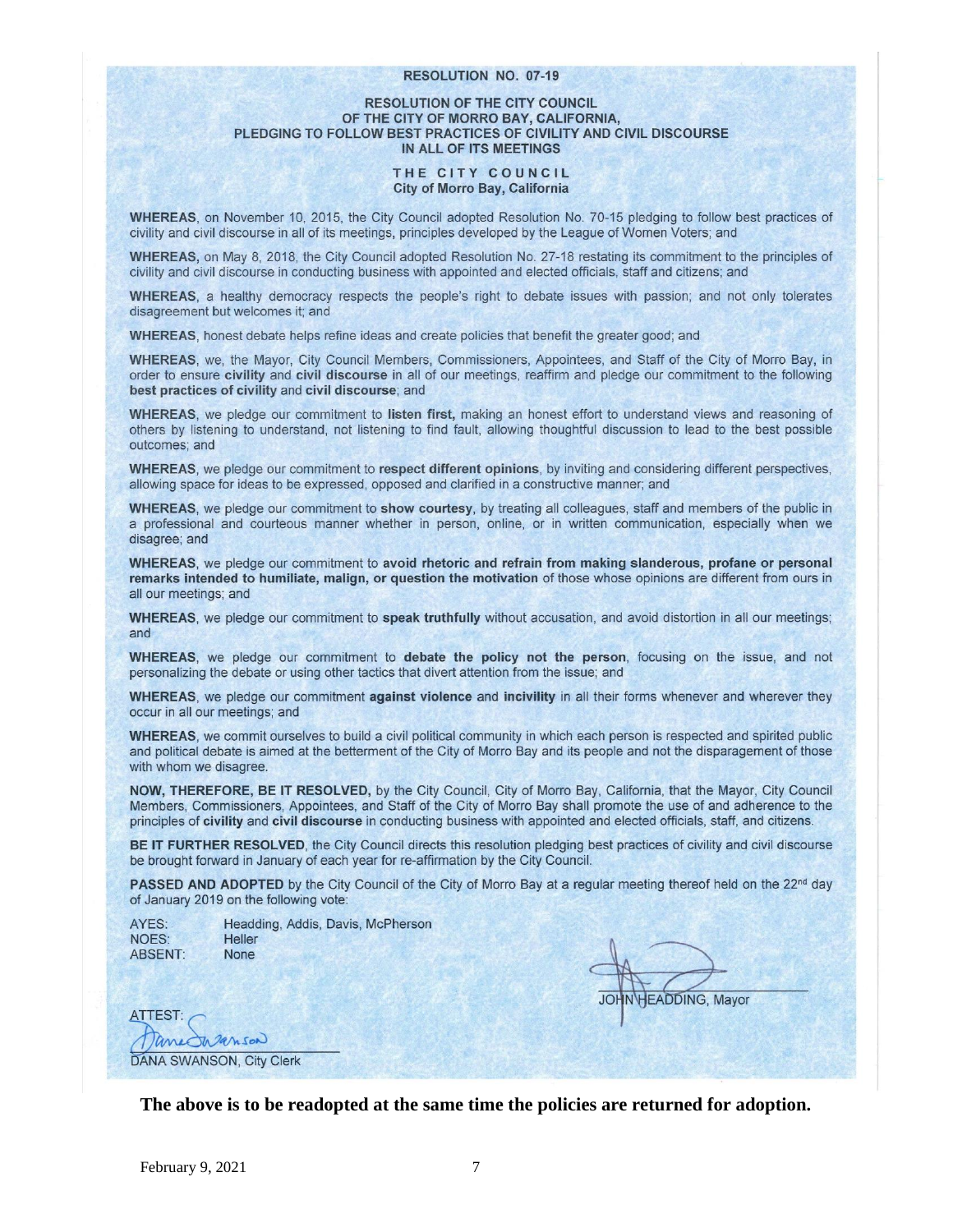## **TABLE OF CONTENTS**

|                                                                        | <b>PAGE</b> |
|------------------------------------------------------------------------|-------------|
| <b>CHAPTER ONE: MEEETING GUIDELINES &amp; PROCEDURES</b>               |             |
| 1,1 Meeting Schedule                                                   | 9           |
| 1.2 Agenda                                                             |             |
| 1.3 Meeting Procedures                                                 | 12<br>15    |
| 1.4 Meeting Coverage                                                   | 26          |
| CHAPTER TWO: COUNCIL SALARY, BENEFITS AND REIMBURSEMENTS               |             |
| 2.1 Salaries for Mayor and Council Members                             | 29          |
| 2.2 Retirement, Medical, Dental, Vision and Life Insurance             |             |
| 2.3 Professional Development                                           |             |
| 2.4 City Business and Mileage Reimbursement                            | 29<br>30    |
| 2.5 General Procedures and Limitations                                 | 33          |
| <b>CHAPTER THREE: COUNCIL POWERS &amp; APPOINTMENTS</b>                |             |
| 3.1 Mayor – Power and Duties                                           | 35          |
| 3.2 Appointment of Mayor Pro Tempore                                   |             |
| 3.3 Filling Council Vacancies                                          | 36<br>36    |
| 3.4 General Powers of the Council                                      | 36          |
| 3.5 Administering Oaths: Subpoenas                                     | 37          |
| 3.6 Limitations                                                        | 37          |
| 3.7 Method of Action by Council                                        | 37          |
| 3.8 Ordinances                                                         | 37          |
| 3.9 Acceptance of Grants or Deeds                                      | 38          |
| 3.10 Legislative Action Program                                        | 38          |
| 3.11 Amicus Curiae Participation                                       | 38          |
| 3.12 Actions as Member of Another Legislative Body                     | 38          |
| 3.13 Council Sub-Committees                                            | 38          |
| CHAPTER FOUR: THE BROWN ACT AND E-MAIL                                 |             |
| 4,1 Application and Penalties                                          | 41          |
| 4.2 Major Provisions                                                   | 41          |
| 4.3 Special Meetings                                                   |             |
| 4.4 Emergency Meetings                                                 | 43          |
| 4.5 Electronic Mail (e-mail), The Public Records Act and the Brown Act | 43          |
| 4.6 Other Provisions                                                   | 45          |
| CHAPTER FIVE: COUNCIL/STAFF RELATIONSHIPS AND CONDUCT                  |             |
| 5.1 Intent                                                             | 47          |
| 5.2 Guidelines for Council Members                                     | 47          |
| 5.3 Guidelines for Staff                                               | 48          |
| 5.4 Use of City Letterhead                                             | 49          |
| CHAPTER SIX: ADVISORY BOARD PROCEDURES                                 |             |
| 6.1 County or Regional Representation                                  | 51          |
| 6.2 Other Council Representation, Sub-committees                       |             |
| 6.3 Role of Advisory Board Members at Council Meetings                 |             |
| 6.4 Role of City Staff Persons                                         |             |
| 6.5 Appointment Procedures                                             | 52<br>53    |
| 6.6 Process                                                            | 53          |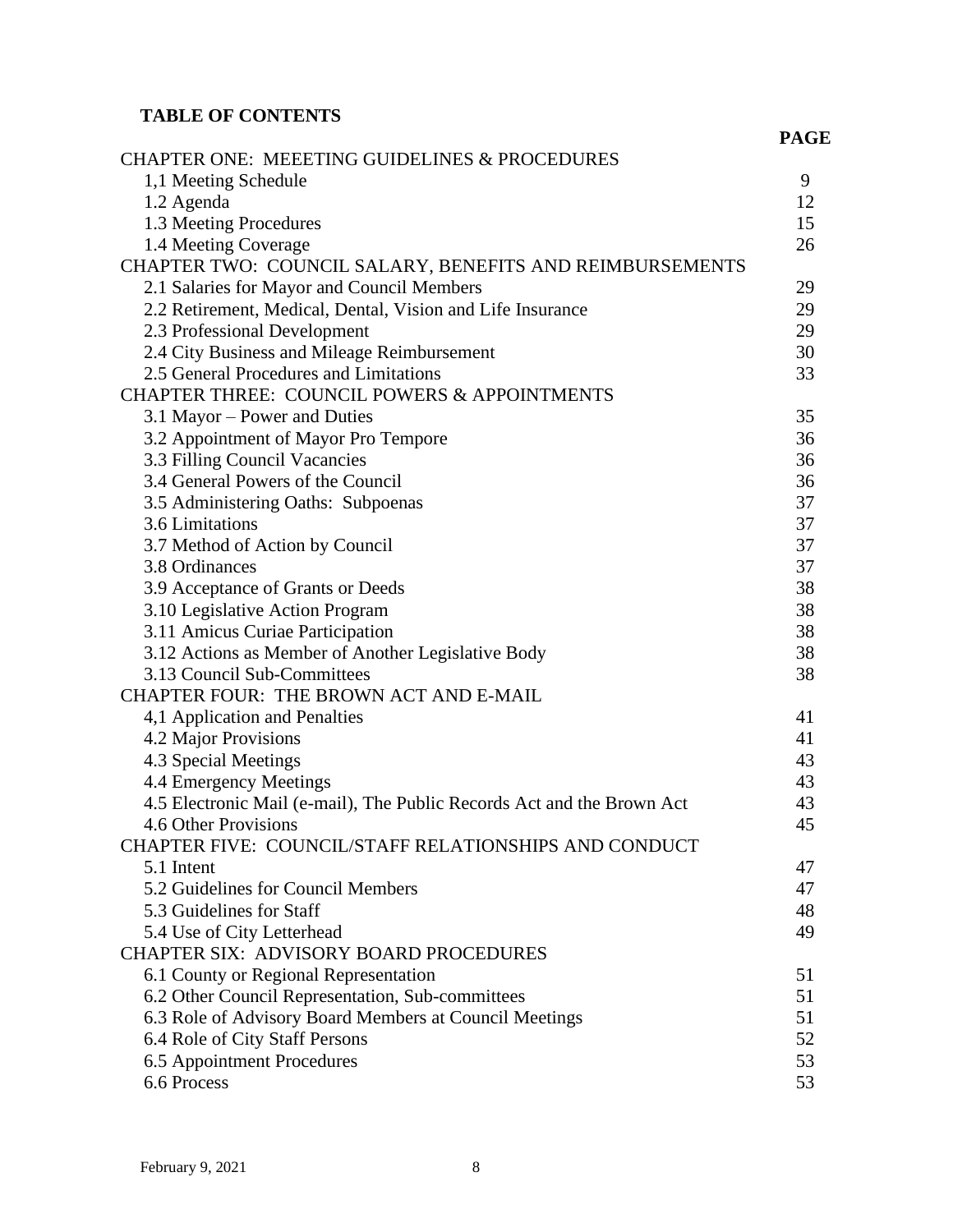## **CHAPTER ONE MEETING GUIDELINES & PROCEDURES**

## **1.1 MEETING SCHEDULE**

## **1.1.1 MEETINGS OF COUNCIL**

The Council shall provide by ordinance the time and place of holding meetings and the manner in which special meetings may be called. Public interest and convenience shall be primary considerations when decisions are made as to time, location and frequency.

Except as otherwise provided by law, all meetings of the Council shall be open to the public.

## **1.1.2 REGULAR MEETINGS**

- 1.1.2.1 Regular meetings shall be held the second and fourth Tuesday of each month beginning at 5:30 p.m. In the event that a regular meeting of the Council shall fall on a legal holiday, that regular meeting shall be held at the same place and time on the next succeeding working day. A regular meeting can only be cancelled after polling the majority of the Council in favor of the cancellation.
- 1.1.2.2 Regular meetings shall be held in the Veterans Memorial Building, 209 Surf Street, in the City of Morro Bay.
- 1.1.2.3 Regular meetings shall be between the hours of 5:30 p.m. 9:30 p.m. It shall be the policy of the City Council to complete meetings by 9:30 p.m., unless a majority of the Council elects to continue past the adjournment hour. If at the hour of 9:30 p.m. the City Council has not extended the time to adjourn the meeting or concluded its business, then the Council will review the balance of the agenda and determine whether to extend the meeting beyond the hour of 9:30 p.m., continue any remaining items, or adjourn the meeting to another date and time.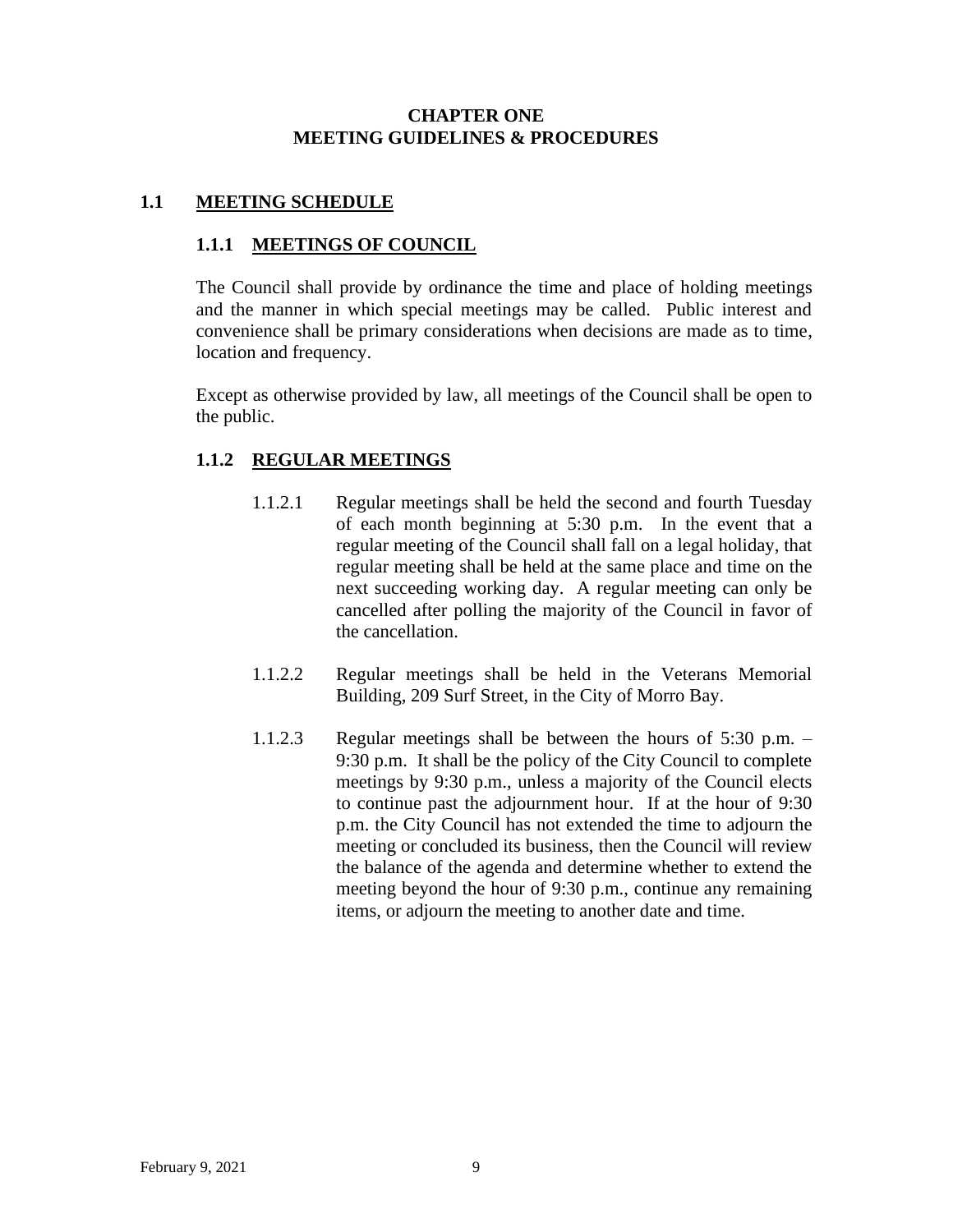## **1.1.3 STUDY SESSIONS (Open to the public)**

- 1.1.3.1 The purpose of these meetings shall be for informal discussions between staff, advisory bodies or consultants, the public, and the City Council regarding specific programs, projects or policies. Council may provide direction, but no formal action will be taken during a Study Session. Study Sessions may be conducted in a variety of formats, including Public Workshops.
- 1.1.3.2 Study Sessions will be held at a time and place within the City limits and convenient to Council and advantageous for public participation.

## **1.1.4 SPECIAL MEETINGS**

- 1.1.4.1 Special meetings may be called by the Mayor or three City Council Members. Written notice of each special meeting must be given not less than twenty-four (24) hours before such meeting to each Member of the City Council not joining the call. Special meetings may be cancelled only by consent of a majority of the members of the Council not less than 24 hours before the date of the special meeting. Notice of such cancellation shall be given to all Council Members and written notice shall be posted for the public not less than 24 hours before the meeting.
- 1.1.4.2 Written notice must be given to the City Council and to the media twenty-four hours prior to each meeting, when requested.
- 1.1.4.3 A supplemental telephone call shall be made if necessary to notify each Council Member.
- 1.1.4.4 No business other than that announced shall be discussed.
- 1.1.4.5 Any special meeting held at a place other than the Veterans Memorial Building shall be open to the public. Such meetings shall be held within the City limits. Notice requirements of the Brown Act shall be complied with for any such meetings; regular minutes shall be taken by the City Clerk and shall be available for public inspection.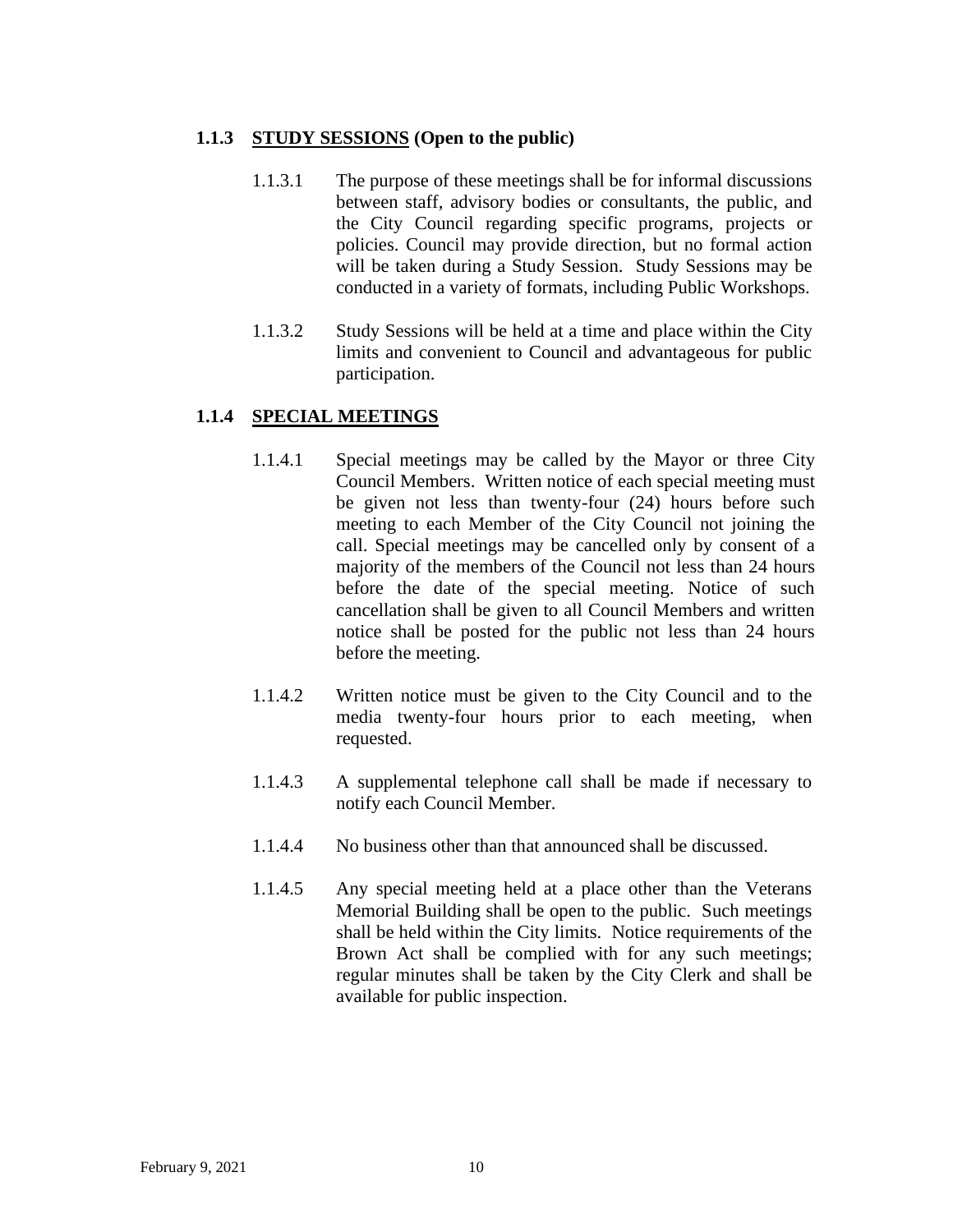## **1.1.5 CLOSED SESSION MEETINGS** (closed to the public)

- 1.1.5.1 Closed Session Meetings may be called by the majority of the Council and are regulated pursuant to the Brown Act. The most common purpose of a closed session is to avoid revealing confidential information that may, in specified circumstances, prejudice the legal or negotiating position of the City or compromise the privacy interests of employees. Closed sessions should be conducted keeping those narrow purposes in mind.
- 1.1.5.2 No Council Member, employee of the City, or anyone else present shall disclose to any person the content or substance of any discussion which takes place in a closed session, unless authorized by a four-fifths vote of the Council.

## **1.1.6 DESIGNATION AND USE OF COUNCIL CHAMBERS**

- 1.1.5.1 The Veterans Memorial Building shall be designated as the City's Council Chambers.
- 1.1.5.2 When a question arises regarding permission for any group to use the Council Chambers, the City Manager shall have authority to make the final decision. The following rules are established as a guide:
	- a. Use of the Council Chamber for regular meetings by City commissions, committees, and other advisory bodies shall take precedence over any other group or agency. To the extent possible, special meetings will be scheduled around other regularly scheduled non-City uses. In the event of a conflict, the City will give priority to rescheduling or relocating any use displaced by a City-related use.
	- b. Council chambers is available for other use on a firstcome-first-serve basis, after City, City-affiliated and other regular uses are scheduled.
	- c. With the approval of the City Manager, and within the provisions of existing video production agreements, other local governmental agencies may use the Council Chamber for the purpose of live or video cablecasting public hearings and/or public meetings during regular or non-business hours.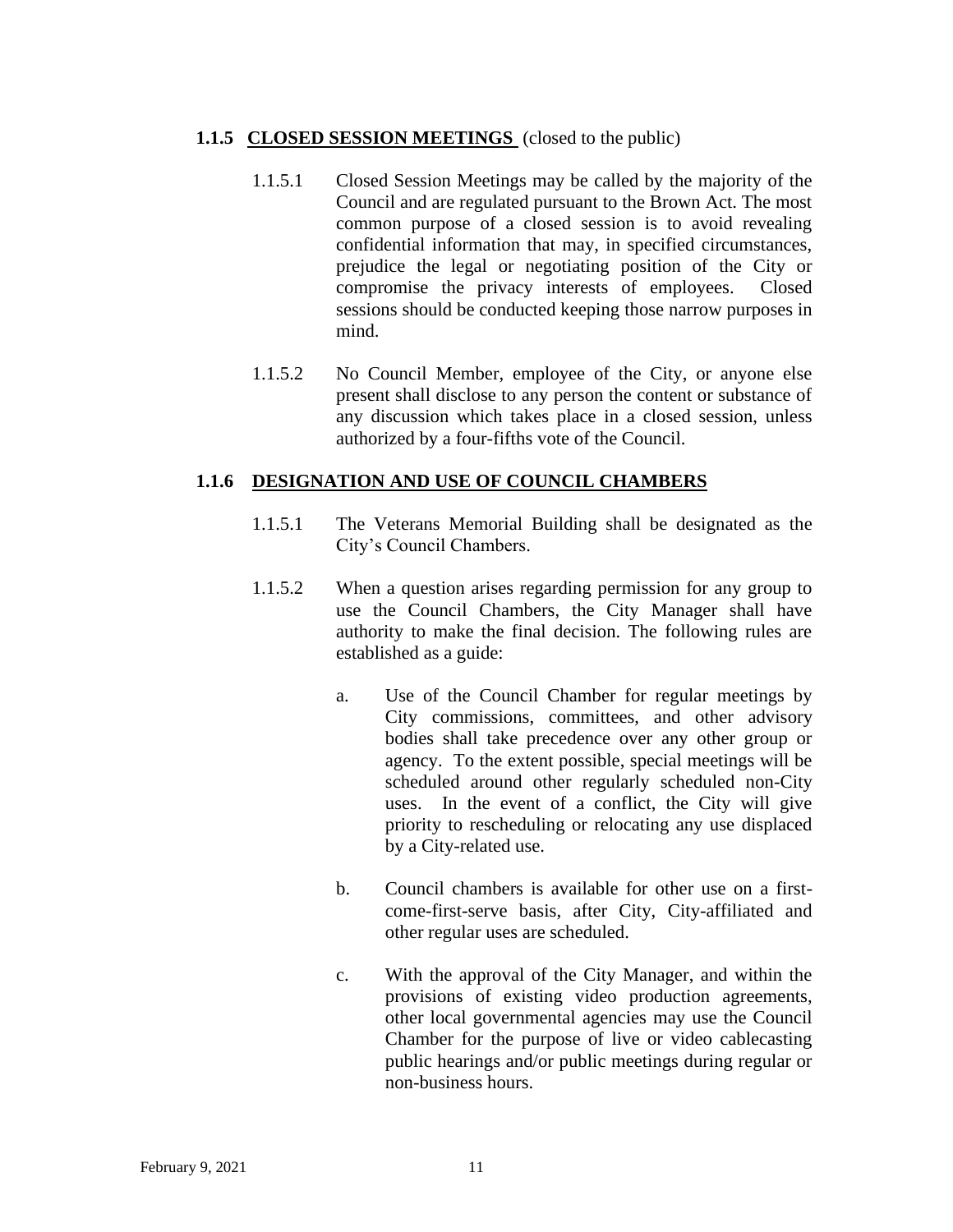## **1.2 AGENDA**

## **1.2.1 ESTABLISHING THE COUNCIL AGENDA**

The purpose of the agenda is to provide a framework within which Council meetings can be conducted and to effectively implement the approved Council Goals, Financial Plan and Budget, and also work programs, objectives, and business of the City as established by the present or earlier City Councils. Agenda items also include recommendations to the City Council from advisory bodies, land use and zoning actions or appeals, bid and purchasing procedures, and mandates from other levels of government. Staff shall work within the policy context established by the Council and will not arbitrarily place matters on the agenda that are outside the scope of existing work programs of the City, except as approved by the Mayor or a majority of the Council, and to inform and advise the Council of matters necessary to the proper operation and well-being of the City.

- a. Tentative Council Meeting Agenda Every effort will be made to provide it to the City Council and staff before the close of business on the second Friday prior to the Council meeting.
- b. The full agenda packet for regular meetings of the City Council and all City Advisory Boards will be published a minimum of 120 hours (or five calendar days) prior to the meeting. Agenda packets for special meetings will be published a minimum of 48 hours (or two calendar days) prior to the meeting.

The process for determining the format and order of the agenda is based primarily on the order of business adopted by the City Council (see Section 1.2.7). The process for establishing the order of specific business and public hearing items is a collaborative one determined largely by anticipated public attendance (those matters involving greater audience attendance are usually scheduled ahead of other items). The City Manager shall meet with department heads on a regular basis, individually and as a group to discuss issues and to review upcoming agenda items.

In addition, the City Manager shall review the agenda materials with the Mayor, or in the Mayor's absence, the Mayor Pro Tempore. The final agenda is set subject to the approval of the Mayor (or Mayor Pro Tempore), after consultation with the City Manager.

## **1.2.2 PLACING AN ITEM ON THE AGENDA (COUNCIL MEMBER)**

Any Council Member may request an item be placed on a future agenda by submitting a request, orally or in writing, to consider the matter and by discussing the request during the "Declaration of Future Agenda Items" section of the regular agenda. If a majority of the Council approves including that matter on an upcoming agenda, then staff will prepare a staff report for the next available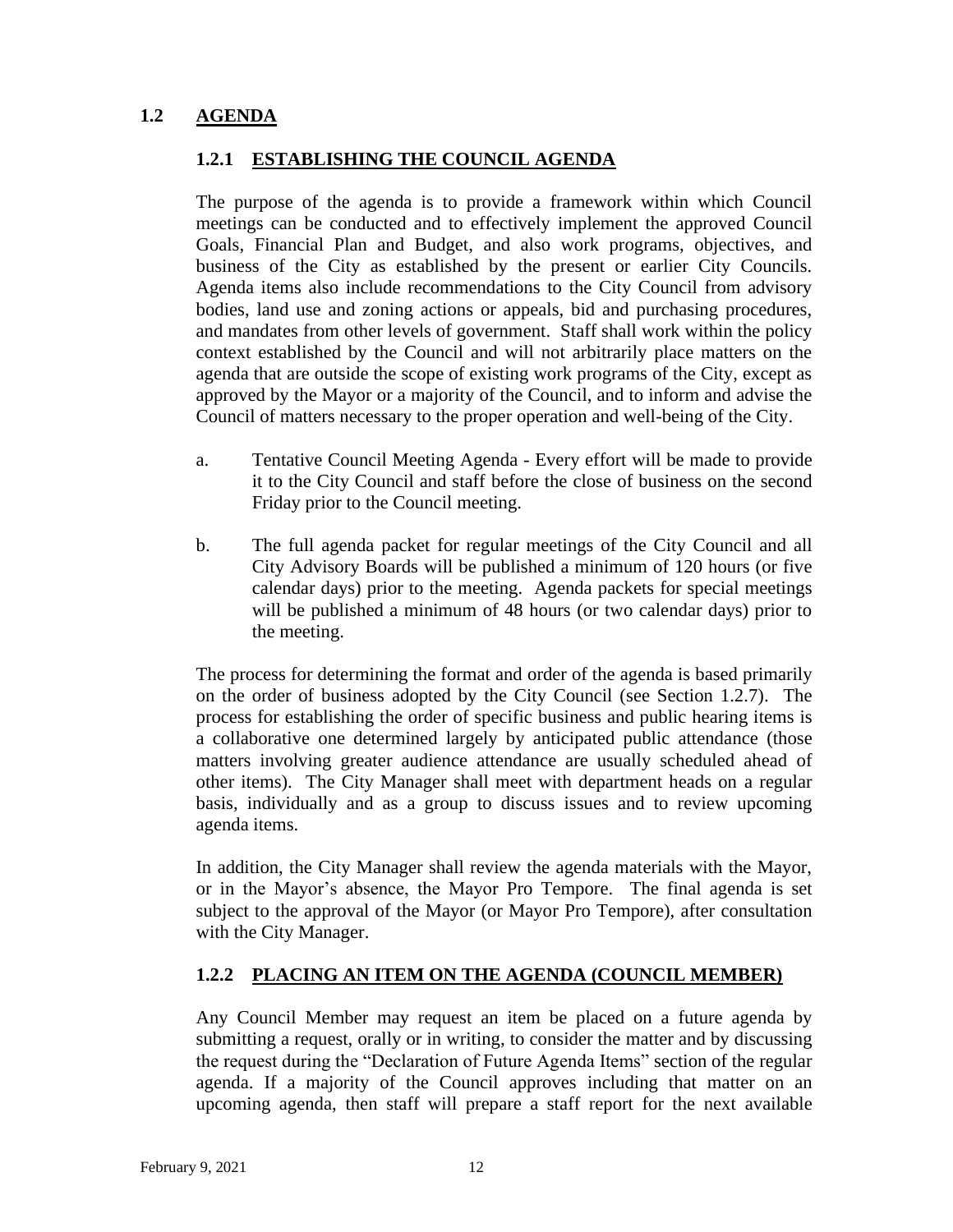agenda, as determined by the City Manager, unless otherwise directed by the Council.

If only one other Council Member supports hearing the item, then an item will be listed on the next available agenda, as determined by the City Manager, unless otherwise directed by the Council. The Council Member who made the request for the agenda item shall be responsible for providing the Council report and the Council will take no action on the substance of the matter at that review, unless there is adequate public notice and information is provided for the Council to make an informed decision. If no other Council Member supports hearing the item, then the item will not be placed on the agenda.

Pursuant to Section 1.2, the Mayor is responsible for establishing the Agenda and may place an item on the agenda without Council support. In such a situation, the Mayor, or Council Member who the Mayor is accommodating, shall be responsible for providing a Mayor or Council Report.

The Council has an approved strategic planning process to set the City's annual goals, objectives and action plans. In order to ensure that City staff has sufficient time and resources to accomplish these established priorities, adding future items to the workplan during the year is discouraged. Exceptions are warranted should unforeseen events occur that threaten the health, safety or financial wellbeing of the City and Council action is required. Should new items be recommended that are not part of the City Goal and Action Item plan nor meet the exception noted, the City Manager has the discretion to request that an action item be removed to allow sufficient time to address the added item.

## **1.2.3 PLACING AN ITEM ON THE AGENDA (ADVISORY BODIES)**

Recommendations made by advisory bodies, as part of their normal scope of duties and responsibilities, shall be timely placed on the City Council agenda by staff, who shall comply with the City's approved Council Agenda Preparation Policy. In the event an advisory body desires to bring a matter of special consideration to the City Council (new ideas or concerns, for example), it may request an item be placed on a future agenda by submitting a written request to the Council approved by a majority of the advisory body members and signed by the Chair. During Declaration of Future Agenda Items, any member of the Council may ask for consideration of the request and upon a majority of Council, a staff report will be prepared and approved by the City Manager or his/her designee.

## **1.2.4 PLACING AN ITEM ON THE AGENDA (THE PUBLIC)**

A member of the public may request an item be placed on a future agenda during the Public Comment period at the beginning of every Council meeting, or via other communication with Council Members. Any Member of the Council may ask for consideration of that request pursuant to those procedures set out in 1.2.2.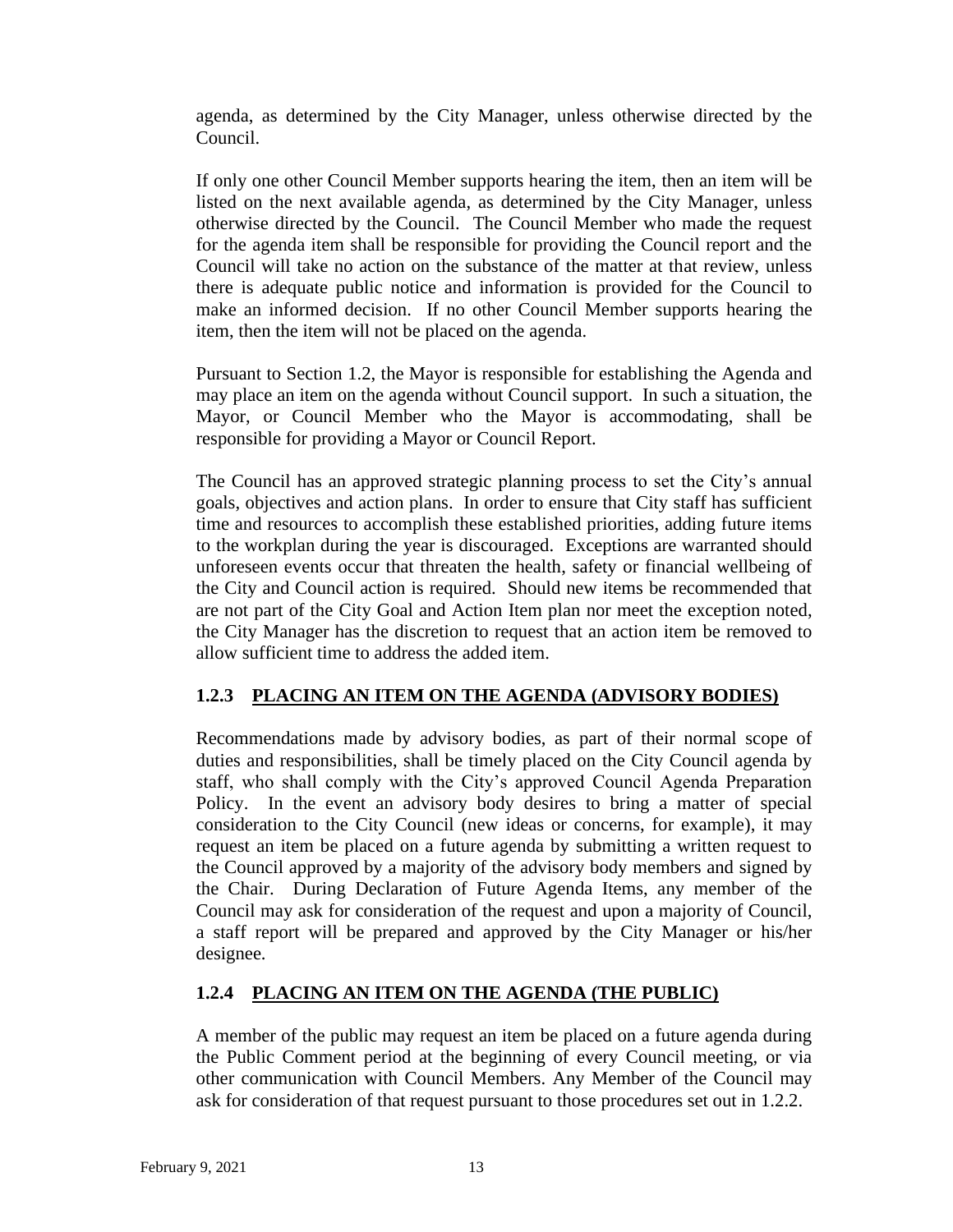## **1.2.5 EMERGENCY ITEMS**

Emergency items may be placed on the agenda only in accordance with the Brown Act. Generally, only those matters affecting public health or safety may be considered emergency in nature. A four-fifth's vote of Council is necessary to add an emergency item.

## **1.2.6 RECONSIDERATION**

Reconsideration of issues previously acted upon is discouraged. However, in extraordinary situations, a request to reconsider an action taken by the City Council may be considered. The request must be presented by a Council Member who voted with the majority at the Council meeting at which the original vote was taken. The vote may be reconsidered during that meeting, but no later than the next Council meeting. Debate is limited to the question of whether there is a majority of the Council interested in reconsidering the matter. If a majority of the Council votes to reconsider an action, then the matter can be heard at that same meeting or placed on the next or future agenda, as directed by the Council. Notwithstanding the foregoing, as a governmental legislative body, the Council reserves the right to consider or reconsider any matter within its jurisdiction that a majority of the Council deems appropriate, particularly if new information becomes available or circumstances change.

## **1.2.7 ORDER OF BUSINESS** shall be as follows:

- 1.2.7.1 Establish Quorum and Call to Order
- 1.2.7.2 Moment of Silence
- 1.2.7.3 Pledge of Allegiance
- 1.2.7.4 Recognition (Certificates of Appreciation or other forms of recognition for residents and staff)
- 1.2.7.5 Closed Session Report
- 1.2.7.6 Mayor and Council Members Reports, Announcements and Presentations\*
- 1.2.7.7 City Manager Reports, Announcements and Presentations (City Manager, Director and Advisory Board Reports)
- 1.2.7.8 Presentations (Proclamations and Public Presentations)
- 1.2.7.9 Public Comment (generally for items not on the agenda)
- 1.2.7.10 Consent Agenda
- 1.2.7.11 Public Hearings
- 1.2.7.12 Business Items
- 1.2.7.13 Council Declaration of Future Agenda Items
- 1.2.7.14 Adjournment

\*Intended for reporting back to the full Council and the public on items, issues or meetings associated with other Council duties, *e.g.*, assignments to other official bodies, attendance at League of California Cities meetings, etc.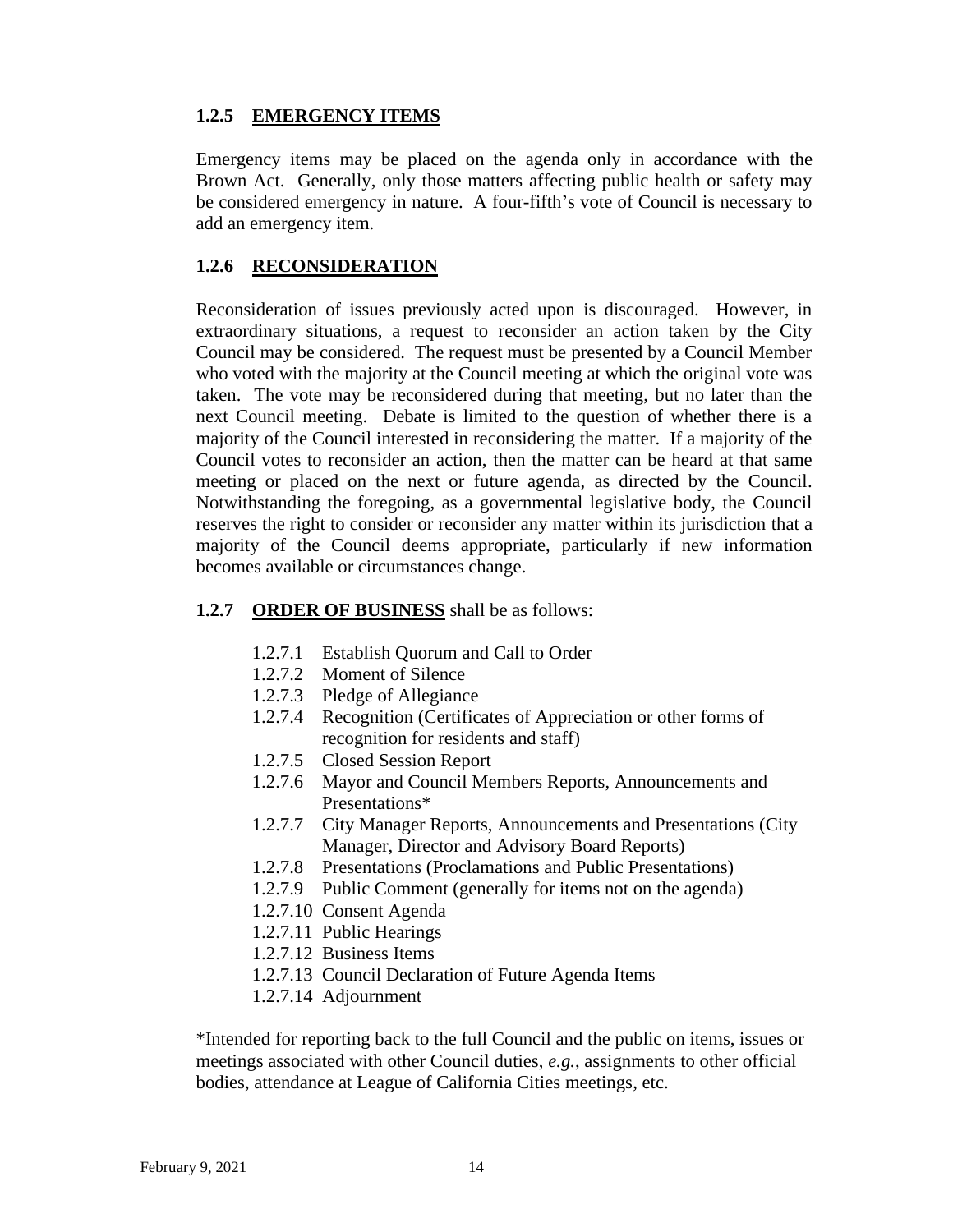## **1.2.8 NOTIFICATION AND ADVERTISING**

The City will advertise all matters of significant neighborhood or community public interest that appear on a City Council or Planning Commission agenda where advertising is required by law. Said advertisements shall include location maps, project descriptions and posting of property, if required, written in plain English in order to fully inform all interested individuals. Similar information will appear on the City's website.

All advertising shall be accomplished in an economical manner. All affidavits of publication will be available to interested members of the public.

## **1.3 MEETING PROCEDURES**

## **1.3.1 PRESIDING OFFICER**

- 1.3.1.1 The Mayor is the Presiding Officer and acts as Chair at Council meetings.
- 1.3.1.2 In the absence or incapacity of the Mayor, the Mayor Pro Tempore will serve as Presiding Officer.
- 1.3.1.3 In the absence of both the Mayor and Mayor Pro Tempore, a majority of the quorum shall select one of the Council Members present to act as Chair for the meeting.
- 1.3.1.4 Seating arrangement of the Council:

The Mayor, with the approval of individual Council Members, shall establish seating arrangements for regular Council meetings.

1.3.1.5 Signing of City Documents:

The Mayor, unless unavailable, shall sign all ordinances, resolutions, contracts and other documents which have been adopted by the City Council and require an official signature, except where the City Manager, or other designee, has been authorized by Council to sign documents. In the event the Mayor is unavailable, the Mayor Pro Tempore's signature may be used.

#### **1.3.2 QUORUM**

A majority of the Council Members shall constitute a quorum for the transaction of business.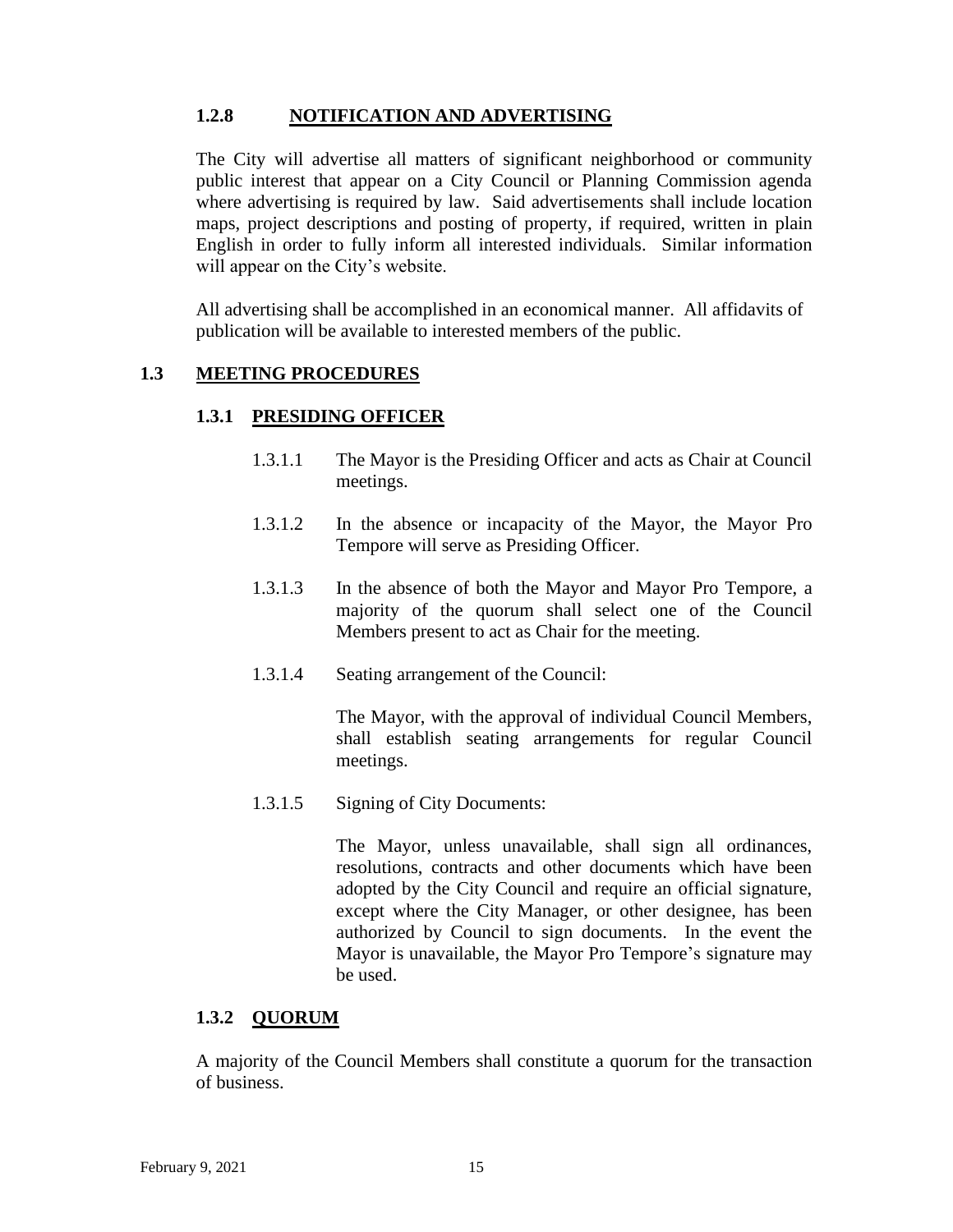#### **1.3.3 DISCUSSION RULES**

#### 1.3.3.1 Procedure Order

For discussion of items on the agenda, the following order is followed:

- a) Presentation of the Staff Report
- b) Council Member Questions
- c) Public Comments
- d) Council Member Discussion/Decision and Motion(s)
- 1.3.3.2 Obtaining the floor:

| 1.3.3.2.1 | A City Council Member or staff shall first address |
|-----------|----------------------------------------------------|
|           | the Presiding Officer and gain recognition.        |

- 1.3.3.2.2 Comments and questions should be limited to the issue before Council.
- 1.3.3.2.3 Cross-exchange between Council Members and public should be avoided.
- 1.3.3.3 Questions to Staff:

A Council Member shall, after recognition by the Presiding Officer, address questions to the designated staff member. Council Members are encouraged to provide questions to staff prior to meetings.

- 1.3.3.4 Interruptions:
	- 1.3.3.4.1 Once recognized, a Council Member shall not be interrupted while speaking except to make a point of order or personal privilege.
	- 1.3.3.4.2 If a Council Member is called to order while speaking, then the individual shall cease speaking until the question of order is determined.
	- 1.3.3.4.3 Upon being recognized by the Mayor, members of staff shall hold the floor until completion of their remarks or until recognition is withdrawn by the Presiding Officer.
- 1.3.3.5 Limitation on Discussion:

No Council Member shall speak more than once on a particular subject until every other Council Member has had the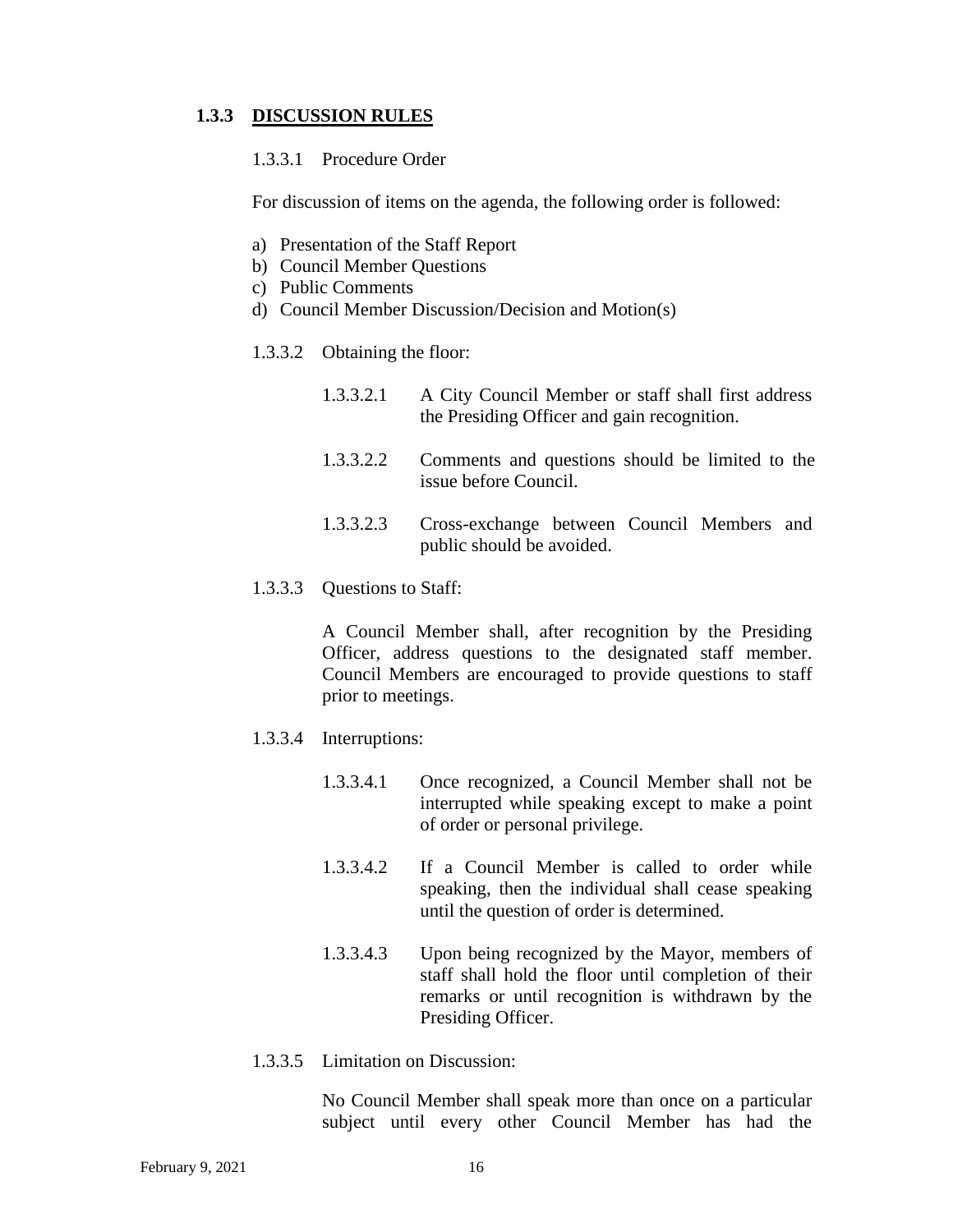opportunity to speak. Council Members are encouraged to discuss items during the decision-making process.

1.3.3.6 Tabling Procedure:

The purpose of the Motion to Lay on the Table also known as a Motion to Table is to enable the City Council, by majority vote and without debate, to lay a pending question aside temporarily when something else of immediate urgency has arisen or when something else needs to be addressed before consideration of the pending question is resumed. The Motion shall not be used to cut off debate and shall only be used when it is necessary to suspend consideration of a main motion in order to deal with another matter that has come up unexpectedly and which must be dealt with before the pending motion can be properly addressed.

1.3.3.7 Right of Protest:

A Council Member is never required to state reasons for dissent.

1.3.3.8 Rules of Procedure:

The Council shall determine its own rules of procedure.

1.3.3.9 Council Minutes:

If a Council Member wishes a stated opinion to be entered in the minutes, then he/she should precede the statement with "for the record," or request the City Clerk to enter it into the record following the statement.

#### **1.3.4 PARLIAMENTARY PROCEDURE**

Parliamentary procedure consists of those rules in effect according to City Council policy (State law and Robert's Rules, to the extent applicable to a public legislative body). The following summarizes the most frequently used actions.

- 1.3.4.1 Council Members and staff shall:
	- 1.3.4.1.1 Work earnestly to preserve appropriate order and decorum during all meetings.
	- 1.3.4.1.2 Side conversations, disruptions, interruptions or delaying efforts are discouraged.
- 1.3.4.2 Persons demonstrating rude, boisterous, or profane behavior will be called to order by the Presiding Officer. If such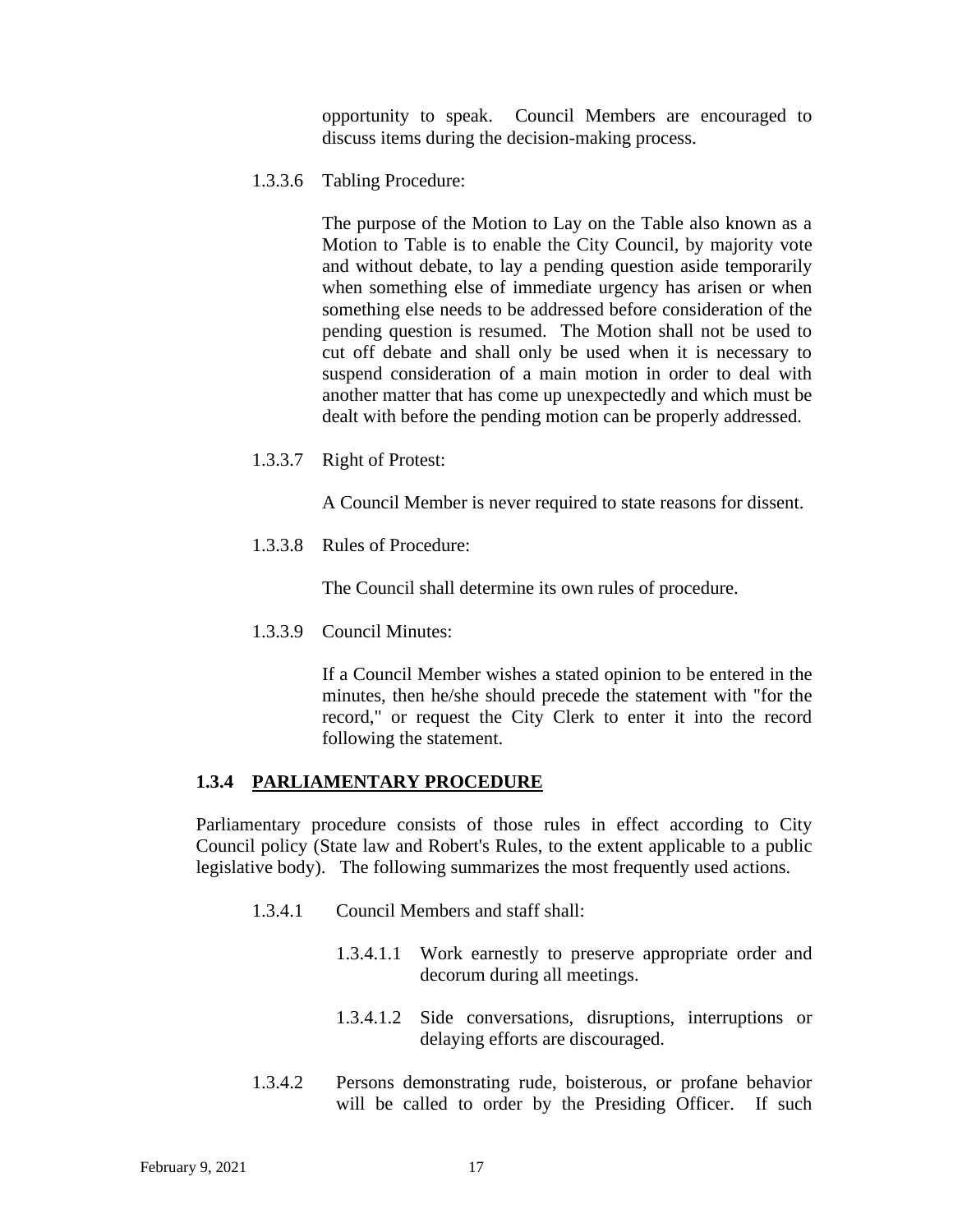conduct continues, then the Presiding Officer may call a recess, request the removal of such person(s) from the Council Chamber, adjourn the meeting, or take such other appropriate action as permitted by the Brown Act.

- 1.3.4.3 Only the City Council, staff, Designated Representatives, and those authorized by the Presiding Officer shall be permitted to sit at the Council or staff tables.
- 1.3.4.4 Enforcement of order:
	- 1.3.4.4.1 The Police Chief or his/her designee shall act as the Sergeant-at-Arms.
	- 1.3.4.4.2 Any Council Member may request the Presiding Officer to enforce the rules of protocol. Upon motion and majority vote, the Presiding Officer shall be required to do so.

## **1.3.5 BEHAVIOR AND CIVIL DISCOURSE POLICY**

The City encourages the willingness to speak up and to listen within a framework of respect and understanding. Toward that end, the Council has adopted Resolution No. 07-19, a Resolution of the City Council of the City of Morro Bay, California, Pledging to Follow Best Practices of Civility and Civil Discourse in All of Its Meetings. Those principles were crafted by the League of Women Voters of San Luis Obispo County, and are memorialized on Page 7 of this document.

## **1.3.6 VOTING PROCEDURES**

- 1.3.6.1 When present, all Council Members shall vote, unless precluded by a conflict of interest. If a Council Member, who is present at a meeting and not precluded from voting due to a conflict of interest, fails to vote, that failure will be construed as a vote on the prevailing side. If there is a tie vote, not counting the Council Member who failed to vote, then there is no prevailing side.
- 1.3.6.2 No ordinance, resolution or motion shall be passed or become effective without receiving the affirmative vote of at least three non-abstaining Council Members.
- 1.3.6.3 A conflict of interest shall be declared whenever appropriate and in compliance with State law and the Council Member will disclose the nature of the conflict of interest, step down and shall not make, participate in making, or influence the decision.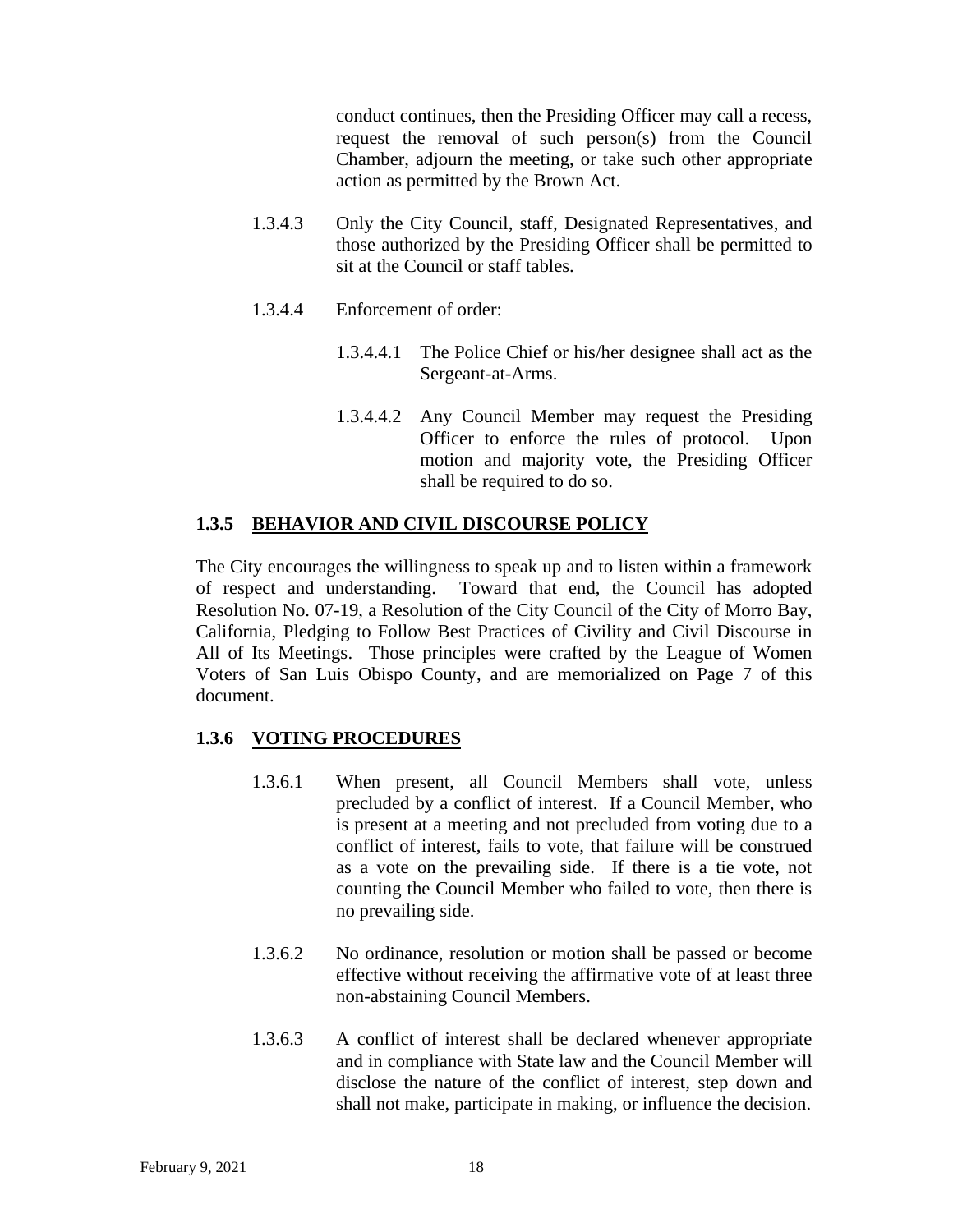- 1.3.6.4 A vote may not be changed by a Council Member after the vote announcement by the Presiding Officer or City Clerk; provided, that with the consent of the City Council a correction of the vote may be made.
- 1.3.6.5 The City Clerk shall restate the motion prior to the vote or request the Presiding Officer to restate the motion, if required for Council or public clarification.
- 1.3.6.6 Voice voting is the preferred method for recording Council votes.
- 1.3.6.7 A roll call vote may be taken at the discretion of the Presiding Officer. The City Clerk will call the roll for the roll call vote in the following manner: 1) Council Members in alphabetical order by last name; 2) Mayor Pro Tem; and, 3) Mayor last. The City Clerk shall state for the record the name of any Council Member who is recused or has abstained.
- 1.3.6.8 General consent votes may be taken at the discretion of the Presiding Officer, if there are no negative votes or objections by Council Members.
- 1.3.6.9 Upon the request of any Council Member, the ayes and noes shall be taken and recorded on any vote.
- 1.3.6.10 The ayes and noes shall be taken upon the passage of all ordinances and resolutions and entered upon the journal of the proceedings of the Council.
- 1.3.6.11 Following the vote, the Presiding Officer shall announce whether the questions have been carried or defeated.
- 1.3.6.12 Tie votes: If a tie vote occurs, then the Council is required to continue the item by majority vote or make motions until an action receives three affirmative votes.
- 1.3.6.13 The Presiding Officer may publicly explain the effect of the vote for the audience or may direct a member of the staff to do so.

#### **1.3.7 PUBLIC COMMENT**

Members of the public may address the City Council in a variety of ways. Written comments on agenda items are encouraged. As a courtesy to the Council, citizens are encouraged to present written comments at least one day prior to the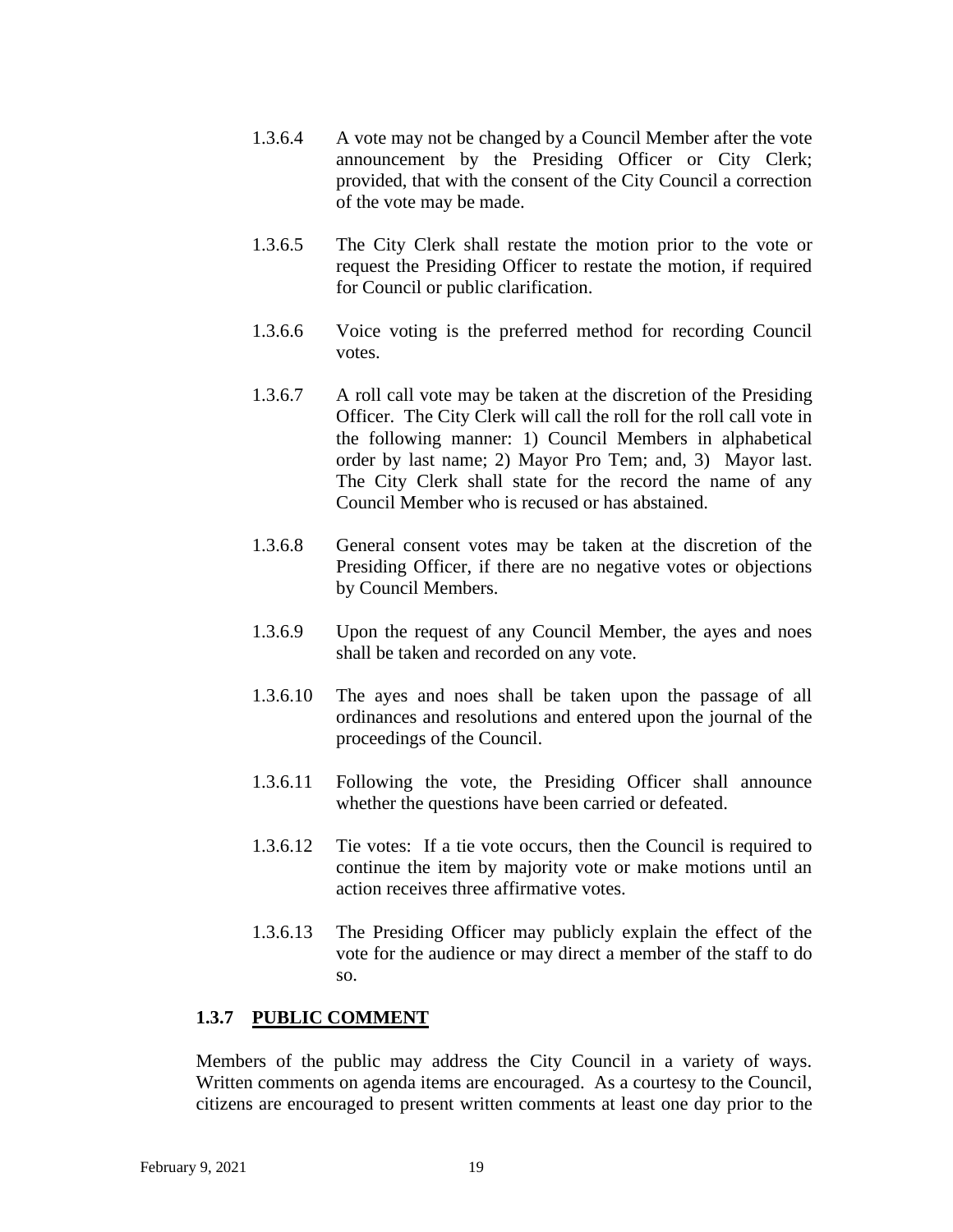meeting. Comments may be hand-written or e-mailed. This provides the Council with a greater opportunity to review and consider issues and/or concerns expressed in written communications prior to a meeting. Comments received before 12 Noon on the day of the meeting will be distributed to City Council Members at the meeting. Written material distributed at the meeting will be made a part of the public record. If the material is too voluminous for Council to review during the meeting or is new material not previously considered, then Council may at its discretion continue the item to a future meeting. The following are guidelines for providing public comments:

- 1.3.7.1 During Public Comment period, at the beginning of every meeting, members of the public may address the City Council on items that are not on the printed agenda. For Consent Items, Public Hearing Items, and Business Items, the Presiding Officer will invite comments from the public in support of, or in opposition to each specific Agenda Item following the staff report and any questions from Council to Staff. Those individuals desiring to speak may be asked to fill out a speaker's slip, but a speaker cannot be required to fill out a speaker's slip. They are located on the table at the entrance to the Council Chambers (Veterans Hall).
- 1.3.7.2 Individuals desiring to speak shall:
	- 1.3.7.2.1 Address the Council from the podium after giving name and City of residence. Speakers may decline to provide their name if so desired. Speakers shall direct their comments to the Council, not the audience.
	- 1.3.7.2.2 Limit comments to three minutes or to the interval specified by the Presiding Officer. To provide an opportunity for all to speak during a meeting, the maximum time permitted for each speaker to speak on a particular matter may be reduced by the Presiding Officer when a large number of speakers wish to address the Council on that matter. The Presiding Officer, with the majority of Council Members, may reopen the public comment period to hear additional public comment. Council Members may ask questions of anyone present without reopening the public comment period. Speakers may speak only once on a given issue and may not cede their time to another speaker.
	- 1.3.7.2.3 Each person addressing the City Council shall do so in an orderly manner and the Council respectfully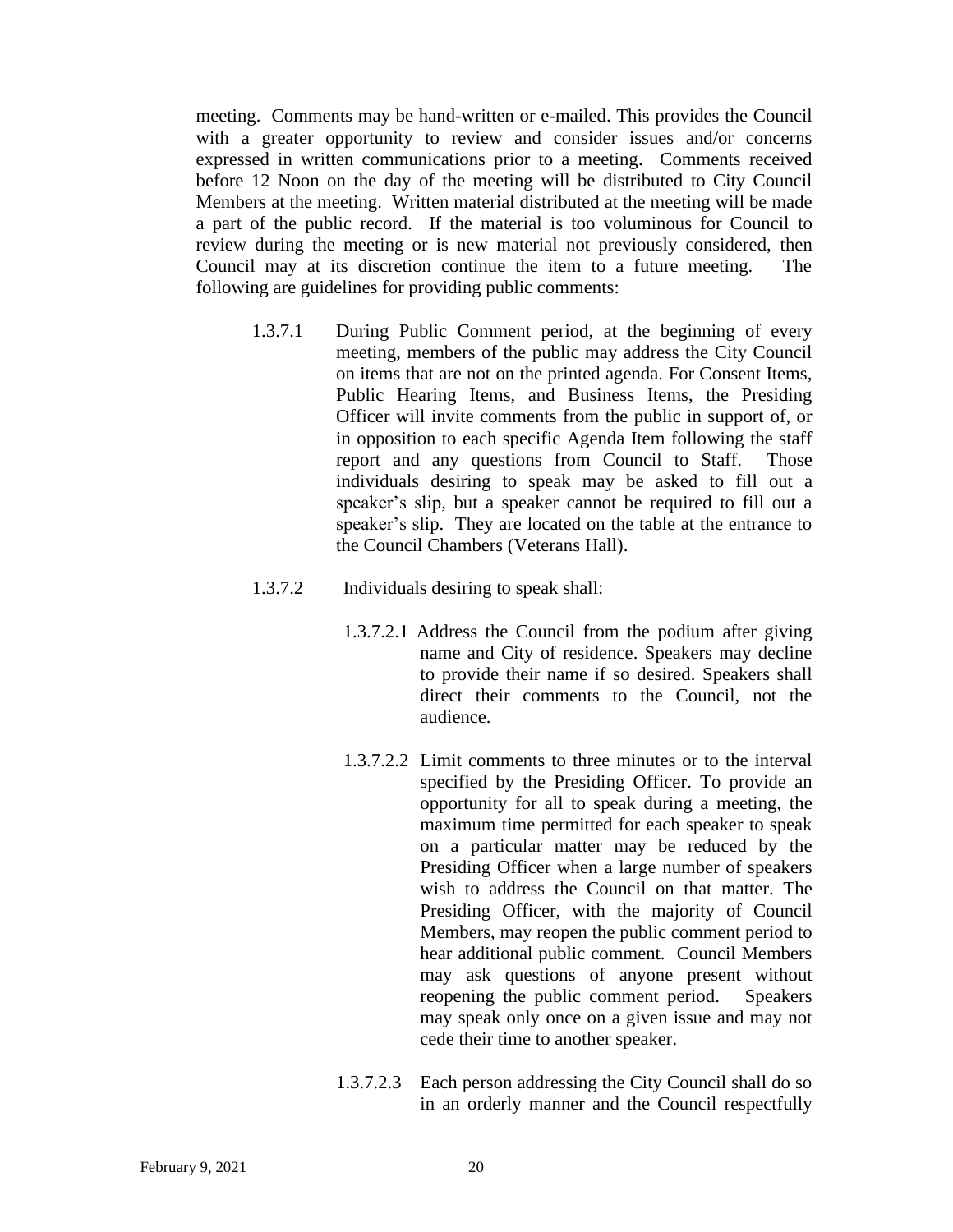requests that speakers refrain from making repetitious, slanderous or irrelevant remarks, or engaging in any other disorderly conduct which disrupts, disturbs, or otherwise impedes the orderly conduct of the Council meeting. Any person who so disrupts the meeting may, at the discretion of the Presiding Officer or a majority of the City Council present, be subject to ejection from that meeting.

- 1.3.7.2.4 Persons addressing the Council shall address the Council as a whole and shall not engage in a dialogue with individual Council Members, City staff or members of the audience. No questions shall be asked of a Council Member or a member of City staff without first obtaining permission of the Presiding Officer. The Presiding Officer shall determine whether, or in what manner, an answer will be provided. Any person violating this rule while addressing the Council shall be called to order by the Presiding Officer.
- 1.3.7.3 Except as otherwise permitted by the Brown Act, action may not be taken on issues not listed on the agenda. Staff may be asked to follow-up on such items.

#### 1.3.7.4 Council Members actions

- 1.3.7.4.1 Council Members may question the person addressing the Council at the conclusion of the person's comments or upon expiration of the person's time to speak.
- 1.3.7.4.2 Council Members shall not engage the person addressing the Council in a dialogue with the City Council or City staff but shall confine communication to a question and answer format conducted through the Presiding Officer.
- 1.3.7.4.3 If a member of the audience has addressed the Council on matters which are not on the agenda, then Council Members shall refrain from extended discussion of the matter. If a Council Member so wishes, then the Council Member may seek to have the City Manager place the matter on the next agenda in accordance with this policy.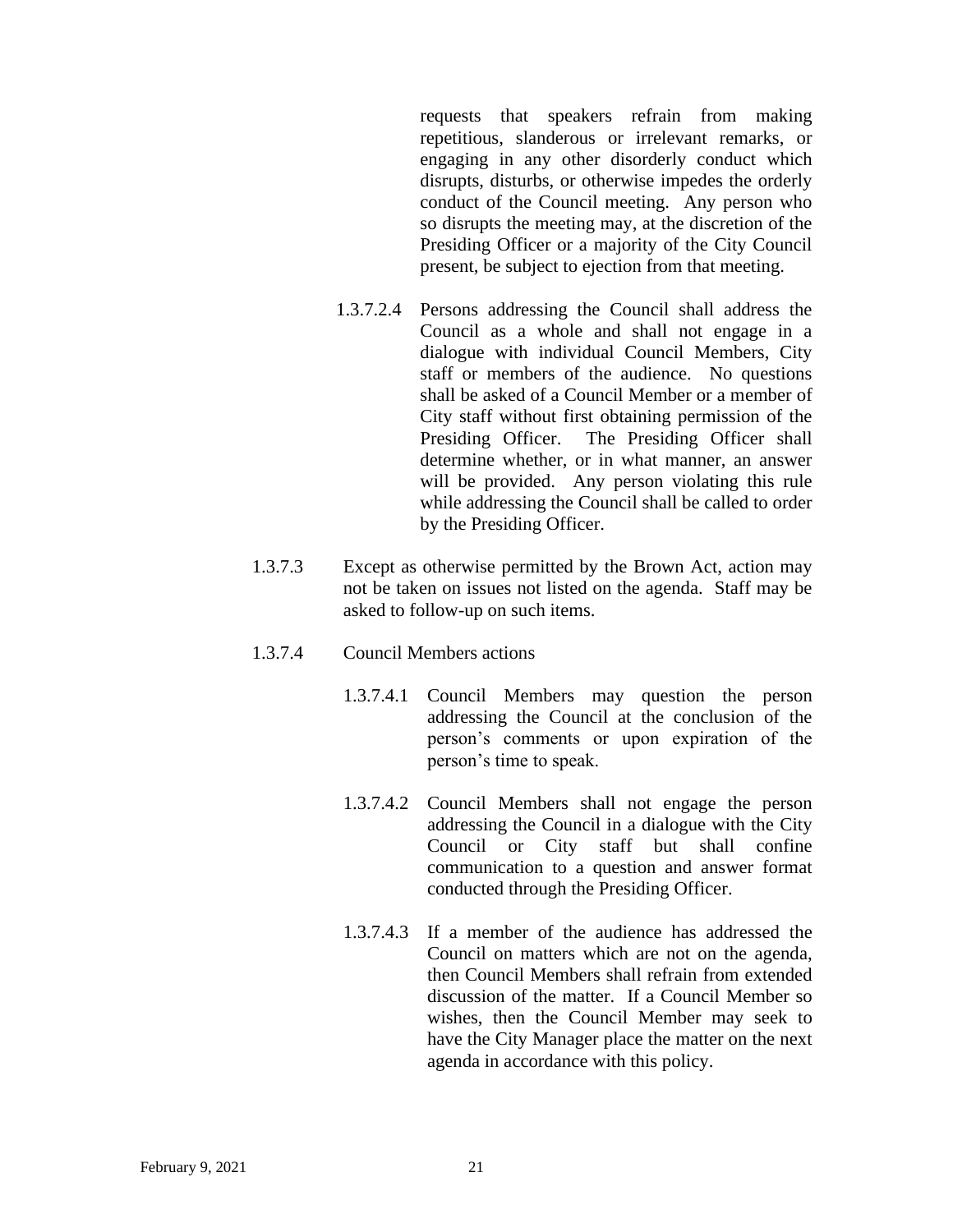- 1.3.7.5 Upon violation of the rules of order and decorum established in Section  $1.3.2 - 1.3.7$  of this manual, the procedure to enforce the rule shall be as follows:
	- 1.3.7.5.1 Warning: The Presiding Officer shall request a person who is violating the rules of decorum cease such conduct. If, after receiving a warning from the Presiding Officer, the person persists in disturbing the meeting, the Mayor shall order the person to leave the City Council meeting. If the person does not leave the meeting, then the Presiding Officer may order any law enforcement officer who is on duty at the City Council meeting as sergeant-atarms to remove the person from the City Council chambers.
	- 1.3.7.5.2 Removal: Any law enforcement officer who is serving as sergeant-at-arms at the City Council meeting shall carry out the orders and instructions given by the Presiding Officer for the purpose of maintaining order and decorum. Upon instruction of the Presiding Officer, it shall be the duty of the sergeant-at-arms to remove from the City Council meeting any person who is disturbing the proceedings of the City Council.
	- 1.3.7.5.3 Resisting Removal: Any person who resists removal by the sergeant-at-arms may be charged with a violation of the rules of order and decorum, as well as any other applicable ordinance or law.
	- 1.3.7.5.4 Motion to Enforce: If the Presiding Officer fails to enforce the rules of order and decorum set forth in Section  $1.3.2 - 1.3.7$ , then any Member of the City Council may move to require the Presiding Officer to do so, and an affirmative vote of a majority of the City Council shall require the Presiding Officer to do so. An affirmative vote of a majority of the Council may appeal to the entire Council the ruling of the Presiding Officer that a person be removed from the meeting, in which event the decision of the Council majority shall govern and conclusively determine such question. If the Presiding Officer fails to carry out the will of the majority of the City Council, then the majority may designate another Member of the City Council to act as the Presiding Officer for the limited purpose of enforcing the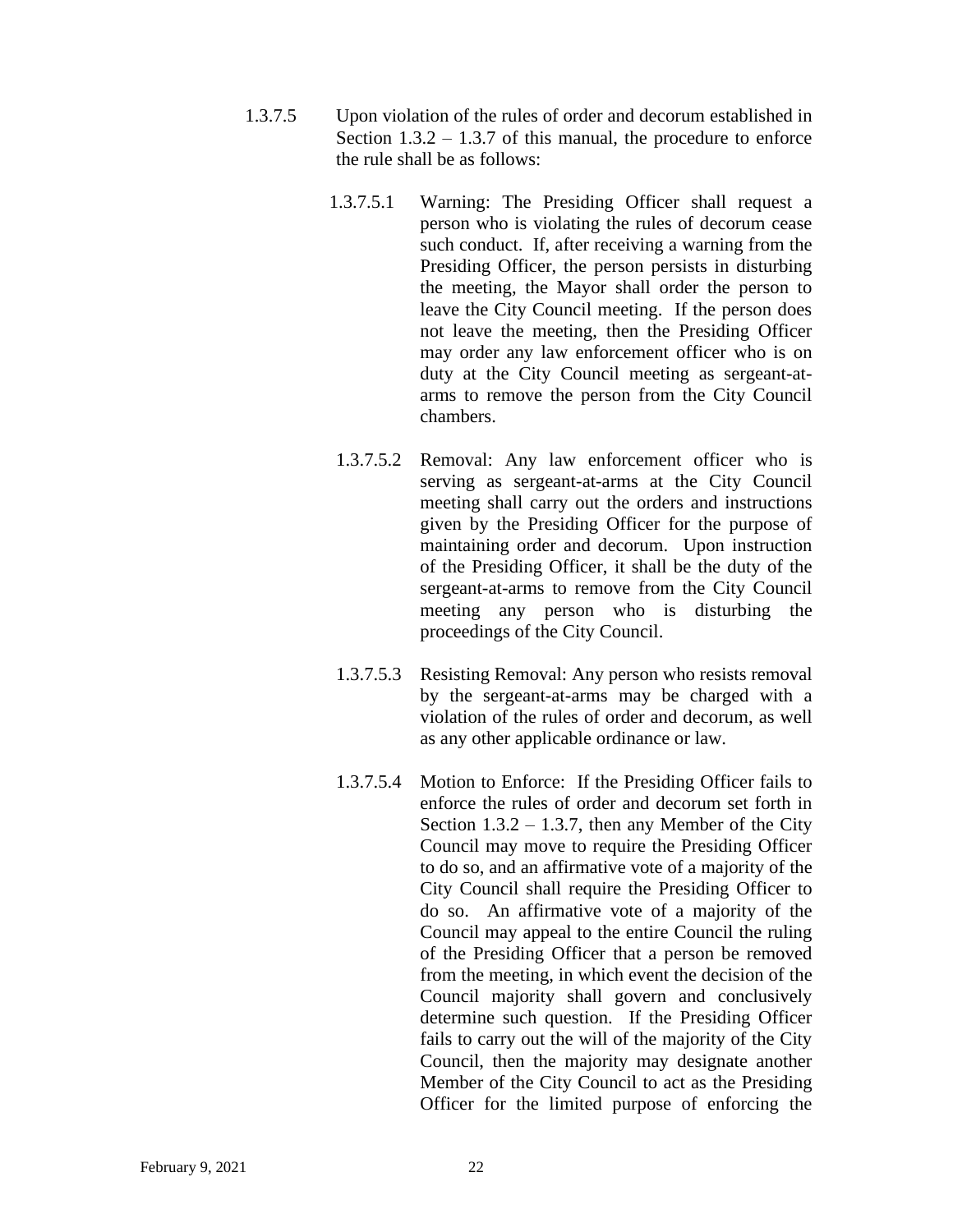rules of order and decorum established in Section 1.3.2 - 1.3.7.

1.3.7.5.5 Clearing the Room: If a meeting of the City Council is disturbed or disrupted in such a manner as to make infeasible or improbable the restoration of order, then the Presiding Officer or a majority of the City Council may exercise the authority granted in the California Government Code section 54957.9 by ordering the meeting room cleared and continuing in session in the manner authorized by Section 54957.9 of the Government Code.

#### **1.3.8 CONSENT ITEMS**

Consent Items are the first items on the agenda. Only items that are routine, relate to implementation of approved budget items or to City operations, or are items to be later set for public hearing are to be placed on the Consent Agenda. Items of significant neighborhood or community public interest should be heard as a Public Hearing or Business Item, and not placed on the Consent Agenda.

- 1.3.8.1 Minor Questions. A Council Member may ask questions on any item without it being pulled from the Consent Agenda. When a Council Member has a minor question for clarification concerning a Consent Item that will not involve extended discussion, the item may be pulled for clarification at the beginning of the meeting and the questions will be addressed along with the rest of the Consent Agenda. There should be no objections at this time. Council Members are encouraged to seek clarifications prior to the meeting (whenever possible).
- 1.3.8.2 No Vote. When a Council Member wishes to pull an item simply to register a dissenting vote, a request should be made the item be pulled for separate vote without discussion. Such items will also be handled at the beginning of the meeting along with the rest of the Consent Agenda.
- 1.3.8.3 Any item may be pulled by a Council Member for discussion. A member of the public may request the Council to pull an item for discussion during the initial public comment period, but the discretion to pull that item will remain with the Council.
- 1.3.8.4 Pulled items shall be heard at the close of the Consent Agenda, unless a majority of the Council chooses another time.

## **1.3.9 NOTICED PUBLIC HEARINGS**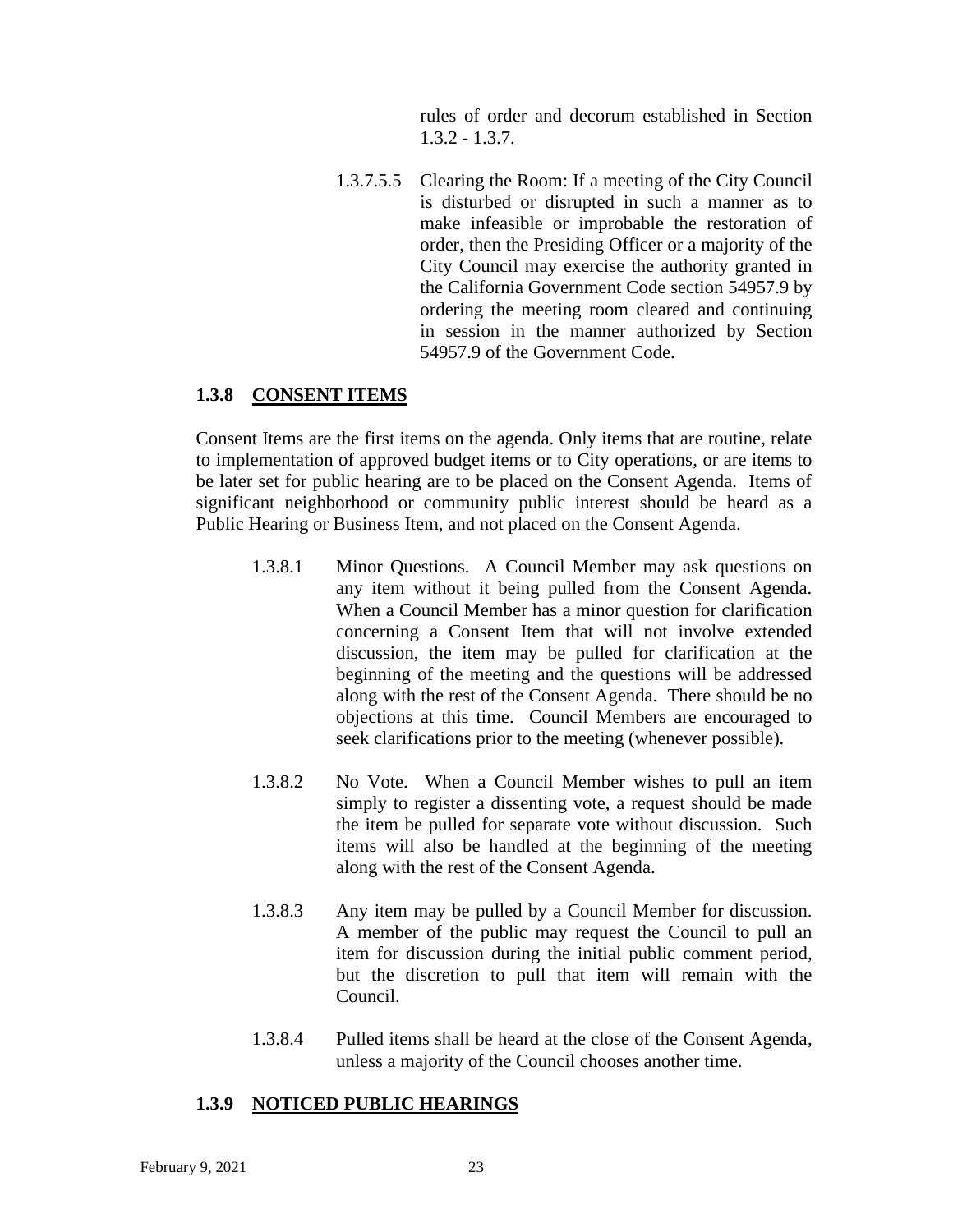During the pendency of any Public Hearing that is a quasi-judicial proceeding, no Council Member or Planning Commissioner shall engage in an *ex parte* communication with any "Interested Party" who intends to influence the decision of the Council or Commission in a proceeding, unless the Council Member or Commissioner discloses the *ex parte* communication on the Council or Commission's record. "Interested Party" means any individual with an interest in the quasi-judicial proceeding that is greater than the general interest of the public as a whole. The term includes, but is not limited to, parties involved in the proceeding, parties that may be significantly affected by the decision, and nonprofit or public interest organizations and associations with a special interest in the matter regulated. A member of the public at large who expresses a casual or general opinion about a pending proceeding would not necessarily be an "Interested Party."

Matters, which are required to be heard in a noticed Public Hearing, shall be conducted in the following manner:

- 1.3.9.1 Time for Consideration: Matters noticed to be heard by the City Council shall commence in the order provided in the agenda. Public hearings are the first order of business following the Consent Calendar.
- 1.3.9.2 Continuance of Hearing: Any hearing being held or noticed or ordered to be held by the City Council may, by order or notice of continuance, be continued or re-continued to any subsequent meeting.
- 1.3.9.3 Conduct of Hearings: When a matter for Public Hearing comes before the City Council, the Presiding Officer may:
	- 1.3.9.3.1 Call for a report on noticing from the City Clerk.
	- 1.3.9.3.2 Call for a report on written communications received by the City pertaining to the item being heard.
	- 1.3.9.3.3 Request that staff present the staff report and any other relevant evidence. Presentation of the staff report prior to the formal opening of the Public Hearing shall not prevent its consideration as evidence. Any such evidence shall be made a part of the record of the Public Hearing.

The Presiding Officer shall then recognize the applicants, appellants and their representatives in the cause, who shall be permitted to speak first during the public comment portion of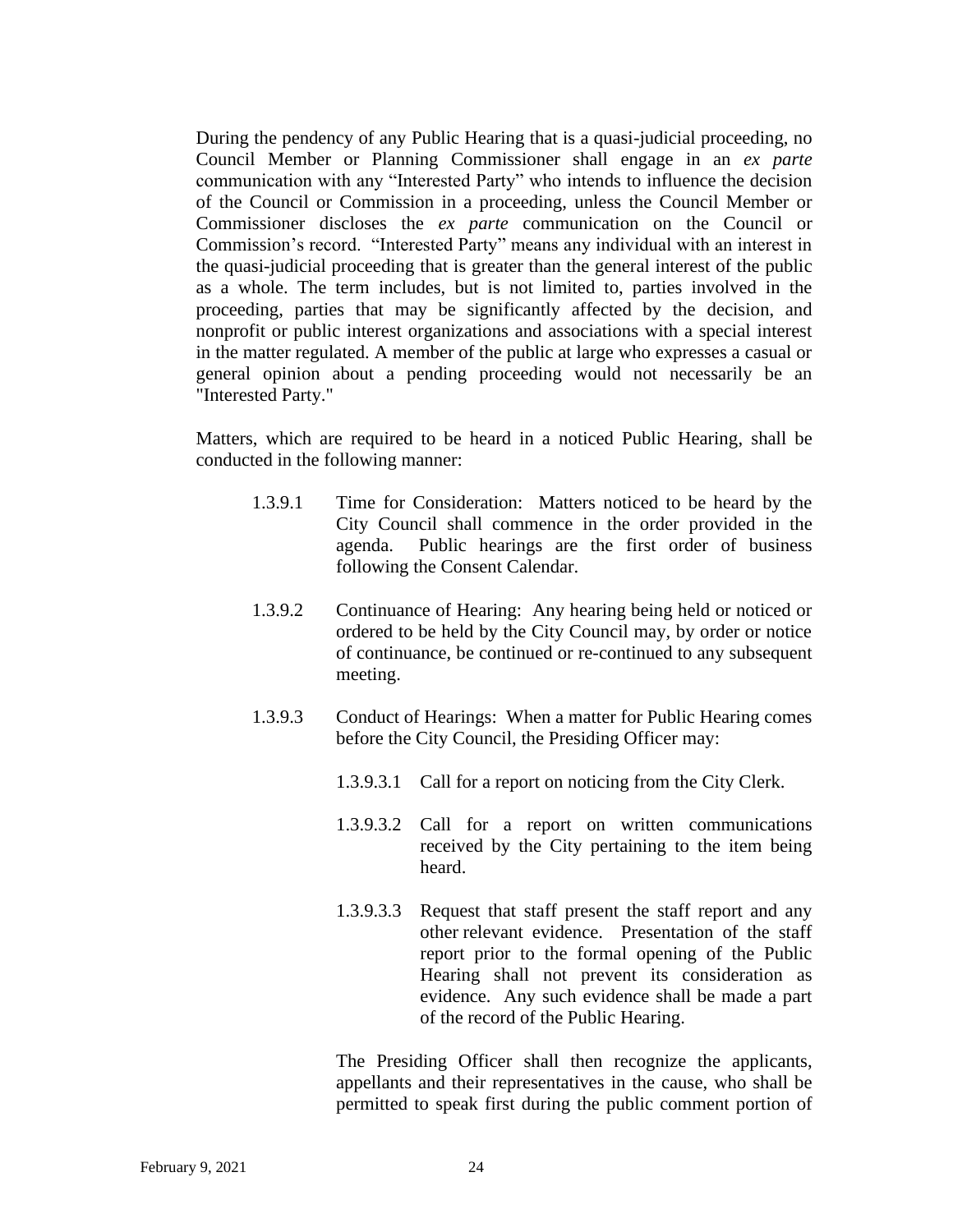the applicable matter for not more than 10 minutes, or the time allowed by the Presiding Officer, to present evidence related to the matter under consideration. The applicants, appellants and their representatives shall address the Council from the lectern after giving their names and the names of the applicants/appellants they are representing, if different.

The Presiding Officer shall then recognize members of the public. No person may speak without first being recognized by the Presiding Officer. City Council Members who wish to ask questions of the speakers or each other during the Public Hearing may do so. Council Members should be mindful the purpose of the Public Hearing is to obtain testimony, and not to debate the merits of the item under consideration. Council Members should avoid debate and expressions of personal opinion until after the close of the public testimony portion of the Public Hearing. The Presiding Officer shall conduct the hearing in such a manner as to afford due process to all affected persons. For Public Hearings, when 10 or more members of the public desire to speak, the Presiding Officer may request speaker slips to be completed and delivered to the Clerk before the item is considered. Comments shall then be allowed first by those submitting a slip and in the order received by the Presiding Officer. Comments from the public shall be limited to three minutes per speaker for Public Hearings, unless the City Council affirmatively decides otherwise. For Public Hearings that have the potential to be appealed to the California Coastal Commission, members of the public who desire to receive notice of any further proceedings shall write their name and address on the interested parties list at the back of the room.

The Presiding Officer shall then close the public testimony portion of the Public Hearing. After the public testimony portion of the Public Hearing is closed, no member of the public shall be permitted to address the Council or the staff, except at the discretion of the Presiding Officer or the majority of the Council. Council Members may still, however, ask questions of staff or members of the public. Upon conclusion of Council deliberations and immediately prior to a motion, the Presiding Officer shall formally close the public hearing, which can be accomplished by the Presiding Officer declaring the matter is being brought back to the Council for discussion or other manner to clearly indicate the hearing portion of the matter has concluded. Upon formal closing of the public hearing, no additional public testimony shall be solicited or received without reopening the hearing.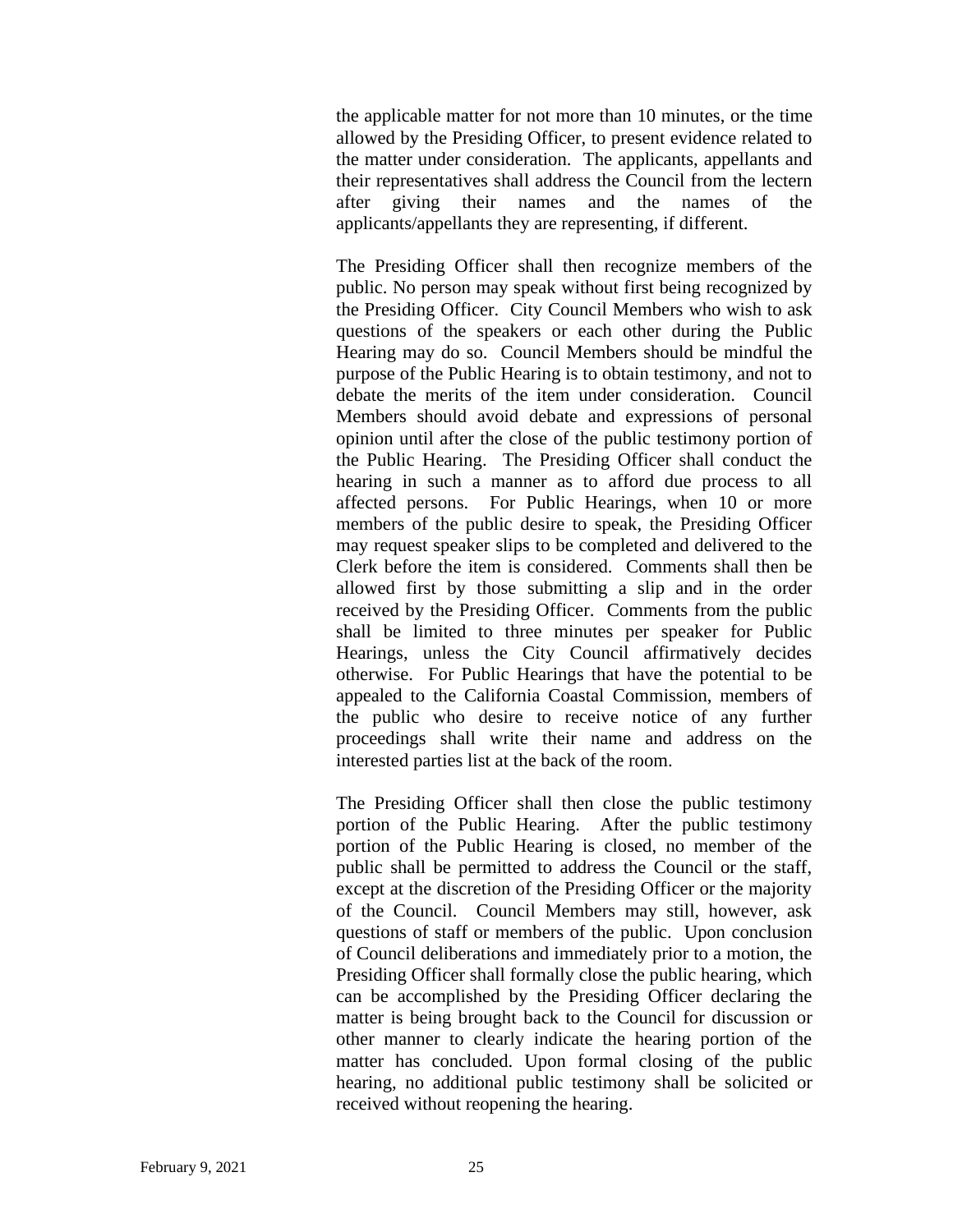1.3.9.4 Evidence. All persons interested in the matter being heard by the City Council shall be entitled to submit written evidence or remarks, as well as other graphic evidence. All such evidence presented shall be retained by the City Clerk or appropriate City department, as part of the official record of the proceeding. Prior to declaring the public hearing open, the Presiding Officer may establish a time limit for the entire public hearing and establish time limits for the presentation of each individual speaker.

## **1.3.10 BUSINESS ITEMS**

Business Items follow Consent Items and Public Hearings (if any) on the agenda. Business Items can include new matters or matters continued from one or more earlier meetings. Opportunity for public comment as discussed in Section 1.3.7, above, will be provided for each Business Item.

## **1.4 MEETING COVERAGE**

The purpose of cablecasting meetings of the Morro Bay City Council is to enhance the awareness and education of the general public regarding the actions and deliberations of the City Council.

- 1.4.1 Coverage of City Council meetings shall be gavel-to-gavel; whether presented to the public live or taped, Council coverage is not to be edited or subjected to editorial comment.
- 1.4.2 All City Council meetings shall be cablecast or taped for broadcast, except for meetings or portions of meetings which are closed to the public, or when the majority of the Council directs otherwise.
- 1.4.3 Cameras used for the gavel-to-gavel coverage shall be operated only by City employees, firms, or persons authorized by the City.
- 1.4.4 Cameras shall be operated so that they are primarily focused on the officially recognized speaker, and on any visually displayed information they may be showing.
- 1.4.5 "Reaction" shots will not be permitted.
- 1.4.6 The City Clerk's minutes shall remain the official record of Council proceedings. Other recordings are for convenience and occasionally used when a verbatim transcript is required in legal proceedings. Audio recordings have a 2-year retention and video recordings have a 10-year retention. Meeting minutes are permanent.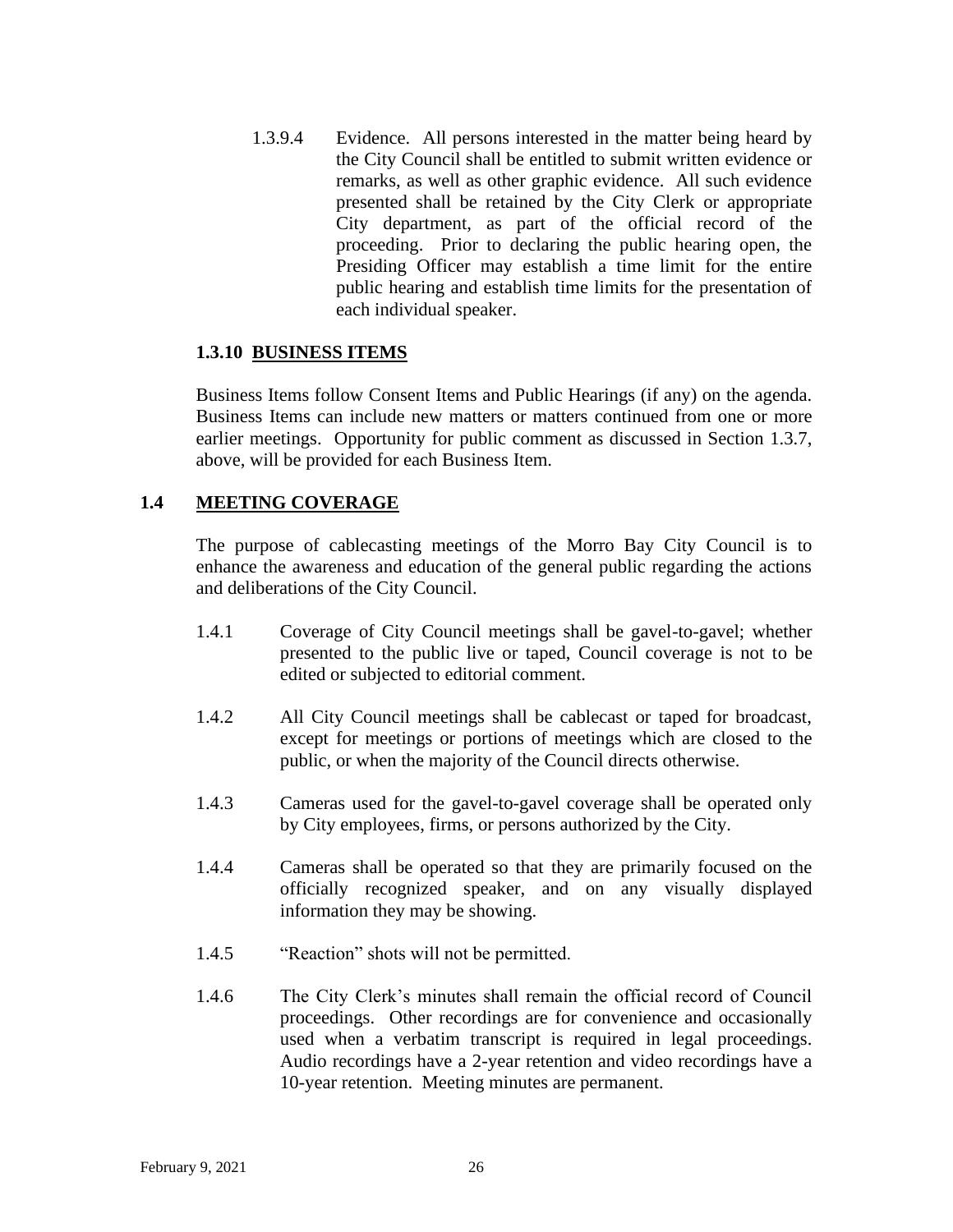1.4.7 As soon as reasonably possible following each Council meeting, but not later than the second regular meeting after, the City Clerk shall include a copy of the minutes, thereof, as a Consent Item for the agenda of a regular Council meeting.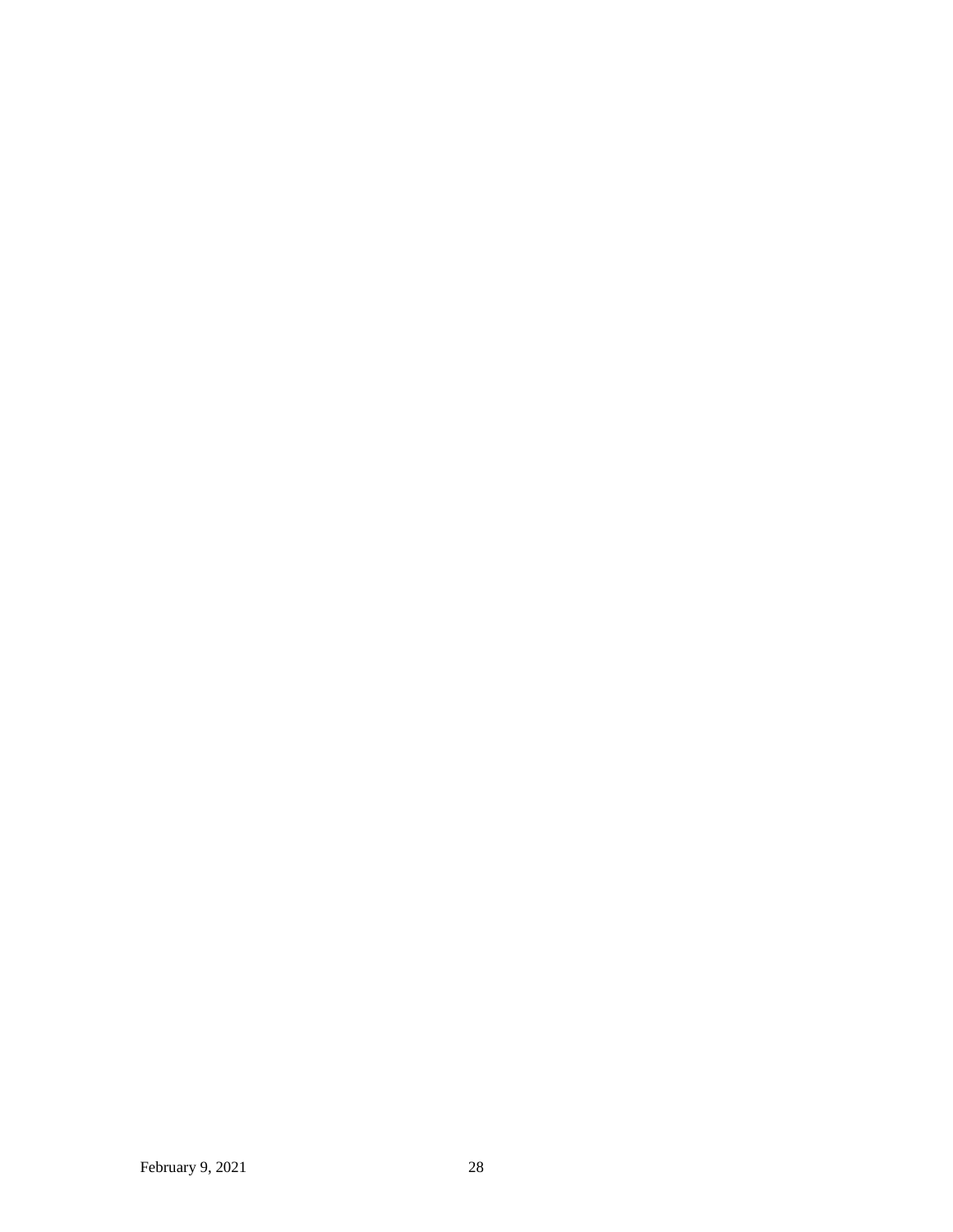## **CHAPTER TWO COUNCIL SALARY, BENEFITS AND REIMBURSEMENTS**

Council salary. financial benefits and reimbursements are established by Council action and in conformance with State law, the MBMC, and duly adopted and effective resolutions. Below is a description of the same but may not include all that are applicable.

## **2.1 SALARIES FOR MAYOR AND COUNCIL MEMBERS**

Compensation for services rendered by the Mayor and Council Member, in an official capacity, shall be provided in accordance with State law and the MBMC. The Citizens Finance Advisory Committee will be asked every 4 years, starting with 2020, to provide the Council a recommendation on whether any changes should be made to that compensation.

## **2.2 RETIREMENT, MEDICAL, DENTAL, VISION, AND LIFE INSURANCE**

The Mayor and Council Members are required to participate in P.A.R.S. retirement. The City shall pay a contribution to P.A.R.S. equal to 1% of salary. The City shall pay, in full, the cost of the Mayor's and Council Members' participation in lowest cost medical plan (self-only), dental, vision, and life insurance.

## **2.3 PROFESSIONAL DEVELOPMENT**

The Mayor and each Council Member shall be reimbursed for normal and customary business expenses as follows:

## **2.3.1 BUSINESS TRAVEL EXPENSE AND CONFERENCE REGISTRATION**

The Mayor and each Council Member shall be reimbursed for normal and incidental expenses and for costs of professional development and educational conferences designed to improve understanding of and proficiency in municipal affairs. Such reimbursement shall be for out-of-county expenses only and shall be reimbursed in accordance with accepted City Travel Guidelines.

2.3.1.1 Authorized Expenses. City funds, equipment, supplies (including letter head), titles, and staff time must only be used for authorized City-business. Expenses incurred in connection with the following types of activities generally constitute authorized expenses, as long as the other requirements of this section are met: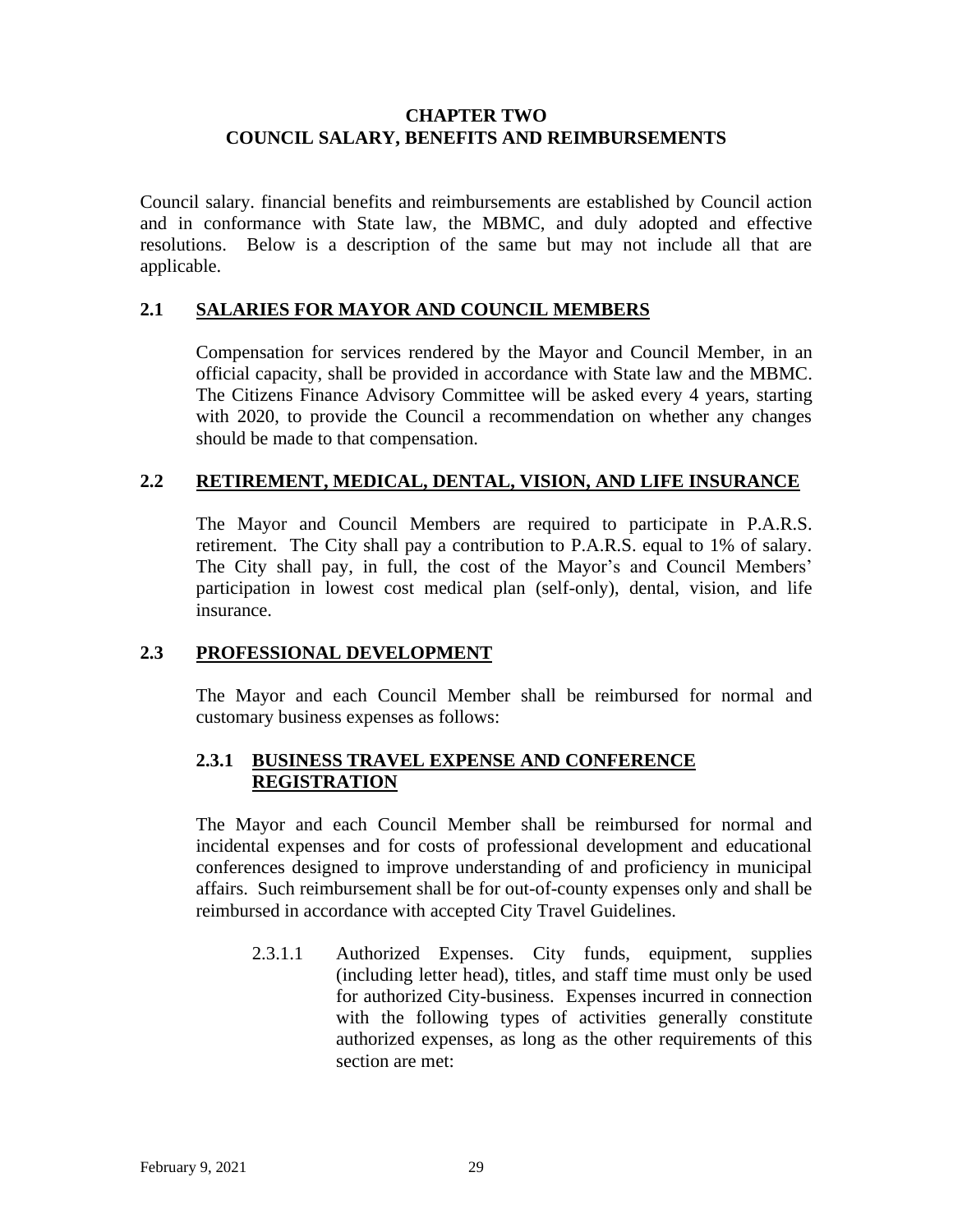- Communicating with representatives of regional, state and national government on City-adopted positions.
- Attending educational seminars designed to improve official's skill and information levels.
- Participating in regional, state and national organizations whose activities affect the City's interests.
- Recognizing service to the City (*i.e.* thanking a longtime employee with a retirement gift or celebration of nominal value and cost).
- Meetings such as those listed above for which a meeting stipend is expressly authorized under this section.

All other expenditures require prior approval by the City Council, including international and out-of-state travel.

- 2.3.1.2 Expenses Not Eligible for Reimbursement.
	- The personal portion of any trip.
	- Political or charitable contributions or events.
	- Family expenses, including partner's expenses, when accompanying official on City-related business.
	- Entertainment expenses, including theater, movies, sporting events (including gym, massage and/or golf related expenses) or other cultural events.
	- Alcohol/personal bar expenses.
	- Except as provided in 2.4.2 and .3, personal automobile expenses.
	- Personal losses incurred while on City business

## **2.4 CITY BUSINESS AND MILEAGE REIMBURSEMENT**

The Mayor and each Council Member shall be reimbursed as follows:

## **2.4.1 CITY BUSINESS**

For costs incurred in connection with official City business, the Mayor and Council Members shall be reimbursed for in-county expenses, including meals, tickets, periodicals, dues, subscriptions, and similar miscellaneous expenses, if receipts for those expenses are provided.

## **2.4.2 MILEAGE**

For official travel within the County of San Luis Obispo, reimbursement shall be made upon submittal of an official mileage expense form.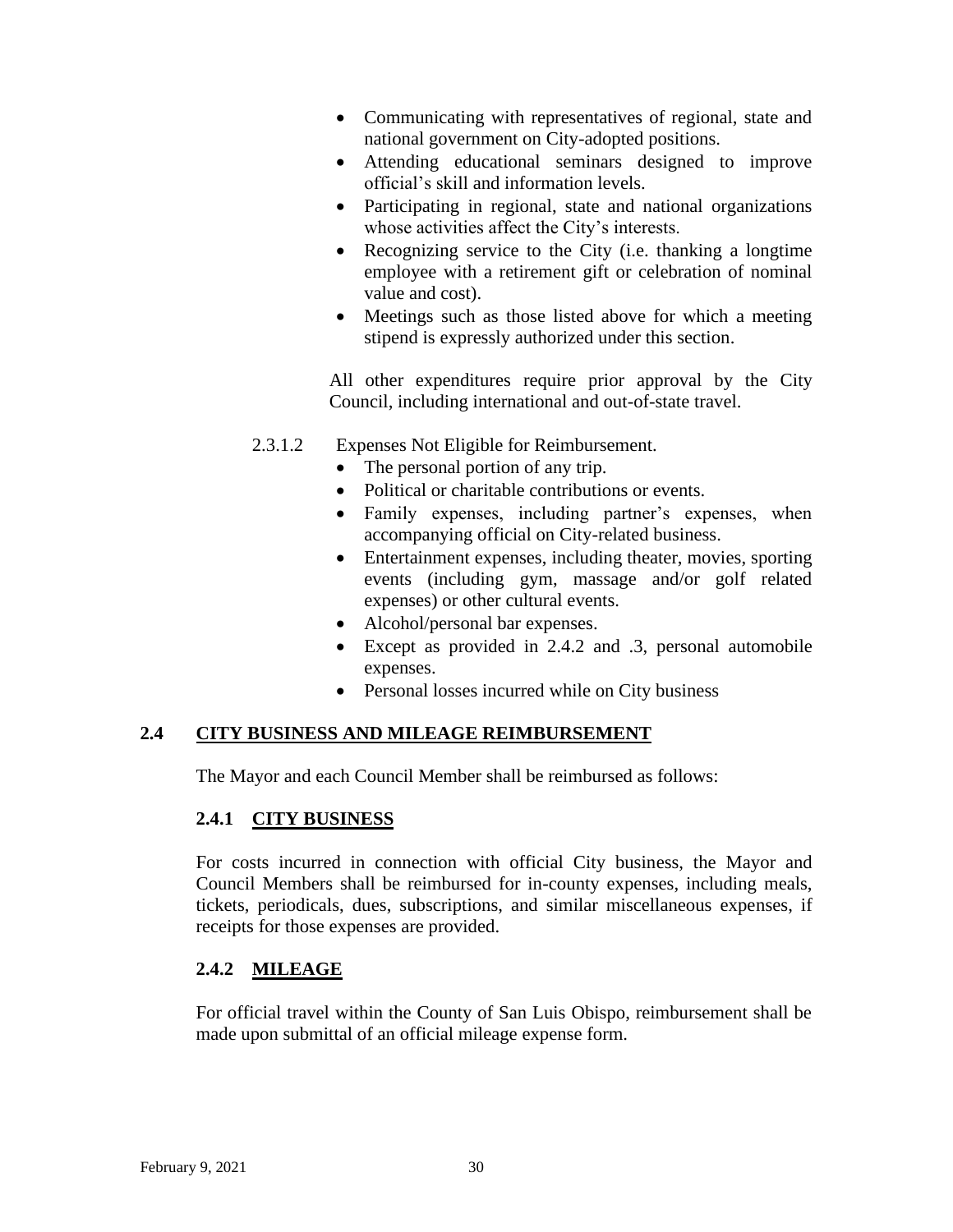## **2.4.3 TRANSPORTATION**

When attending conferences or meetings that are of such distances it is more economical to take commercial air fare, if an official drives his/her car to such meetings, then commercial air fare will be paid and not automobile mileage. Government and group rates must be used when available.

- 2.4.3.1 Airfares that are reasonable and economical shall be eligible for purposes of reimbursement.
- 2.4.3.2 Automobile mileage is reimbursed at IRS rates in effect at the time of travel. Those rates are designed to compensate the driver for gasoline, insurance, maintenance, and other expenses associated with operating the vehicle. This amount does not include bridge and road tolls which are also reimbursable.
- 2.4.3.3 Car Rental rates that are reasonable and economical shall be eligible for purposes of reimbursement.
- 2.4.3.4 Taxi and shuttle fares may be reimbursed, including a 15% gratuity per fare, when the cost of such fares is equal or less than the cost of car rentals, gasoline and parking combined, or when such transportation is necessary for time-efficiency.

## **2.4.4 LODGING**

Lodging expenses will be reimbursed or paid for when travel on official Citybusiness reasonably requires an overnight stay. If such lodging is in connection with a conference, then lodging expenses must not exceed the group rate published by the conference sponsor for the meeting in question if such rates are available at the time of booking. Travelers must request government rates, when available. If the group rate is not available, then reimbursement at the IRS rate in effect at the time of travel shall apply.

## **2.4.5 MEALS**

Actual expenses shall be reimbursed subject to the maximum per diem for the mean as set by the IRS rate in effect at the time of travel. (Cal. Gov't. Code 53232.2) and Publication 1542 at www.irs.gov). The City will not pay for alcohol/personal bar expenses.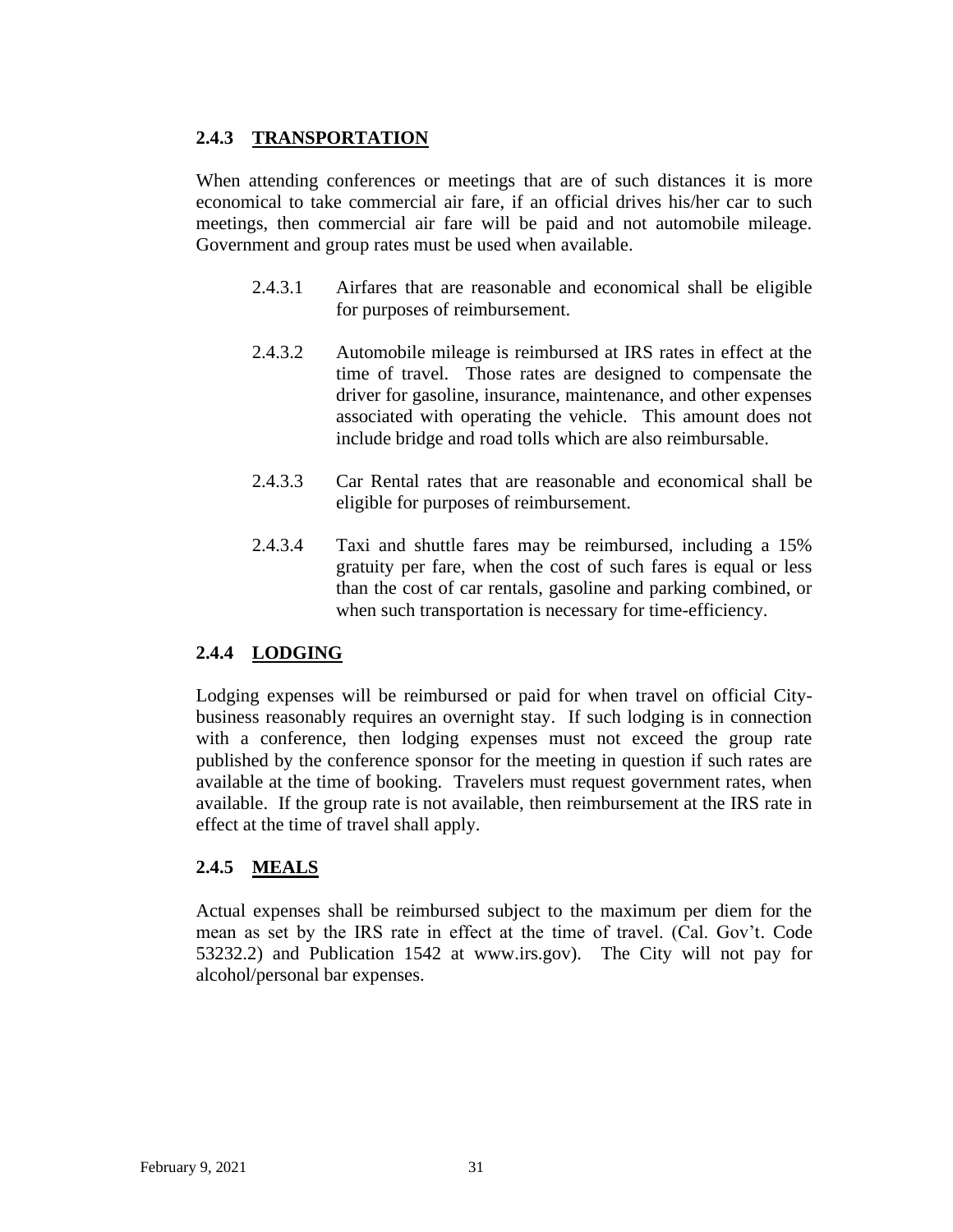## **2.4.6 MISCELLANEOUS EXPENSES**

Officials will be reimbursed for actual telephone, fax, and parking expenses incurred for City-business. Telephone bills should identify which calls were made for City-business.

## **2.4.7 CASH ADVANCE POLICY**

From time to time, it may be necessary for an official to request a cash advance to cover anticipated expenses while traveling or doing business on the City's behalf. Such request for an advance should be submitted to the City Manager ten working days prior to the need for the advance with the following information:

- 1. The purpose of the expenditures.
- 2. The benefits of such expenditures to the residents of the City.
- 3. The anticipated amount of the expenditures(s) (for example, hotel rates, meal costs, and transportation expenses).
- 4. The dates of the expenditure.

Any unused advance must be returned to the City within five working days after the official's return, along with an expense report and receipts documenting how the advance was used. In the event the City Manager is uncertain as to whether a request complies with this policy, the official must seek resolution from the City Council.

## **2.4.8 CREDIT CARD USE POLICY**

For travel expenses the preference is for Council Members either to (i) submit a reimbursement request upon return (with the proper forms completed and receipts attached) or (ii) request a payment advance for travel, whenever it is not possible to have expenditures charged directly to the City or utilize the City Clerk/City Manager's credit cards for travel and accommodation arrangements. If an advance is made, then receipts are required for all expenditures, as is return of the unspent portions of the advance. It is understood there may be circumstances where a Council Member cannot prepay for expenditures. In such cases, with approval through the City Manager, a credit card will be ordered in the Council Member's name. The credit card may only be used for authorized expenditures during the authorized travel.

## **2.4.9 EXPENSE REPORT CONTENT AND SUBMISSION DEADLINES**

All cash advance expenditures and expense reimbursement requests must be submitted on an expense report form provided by the City. That form shall include the following advisory: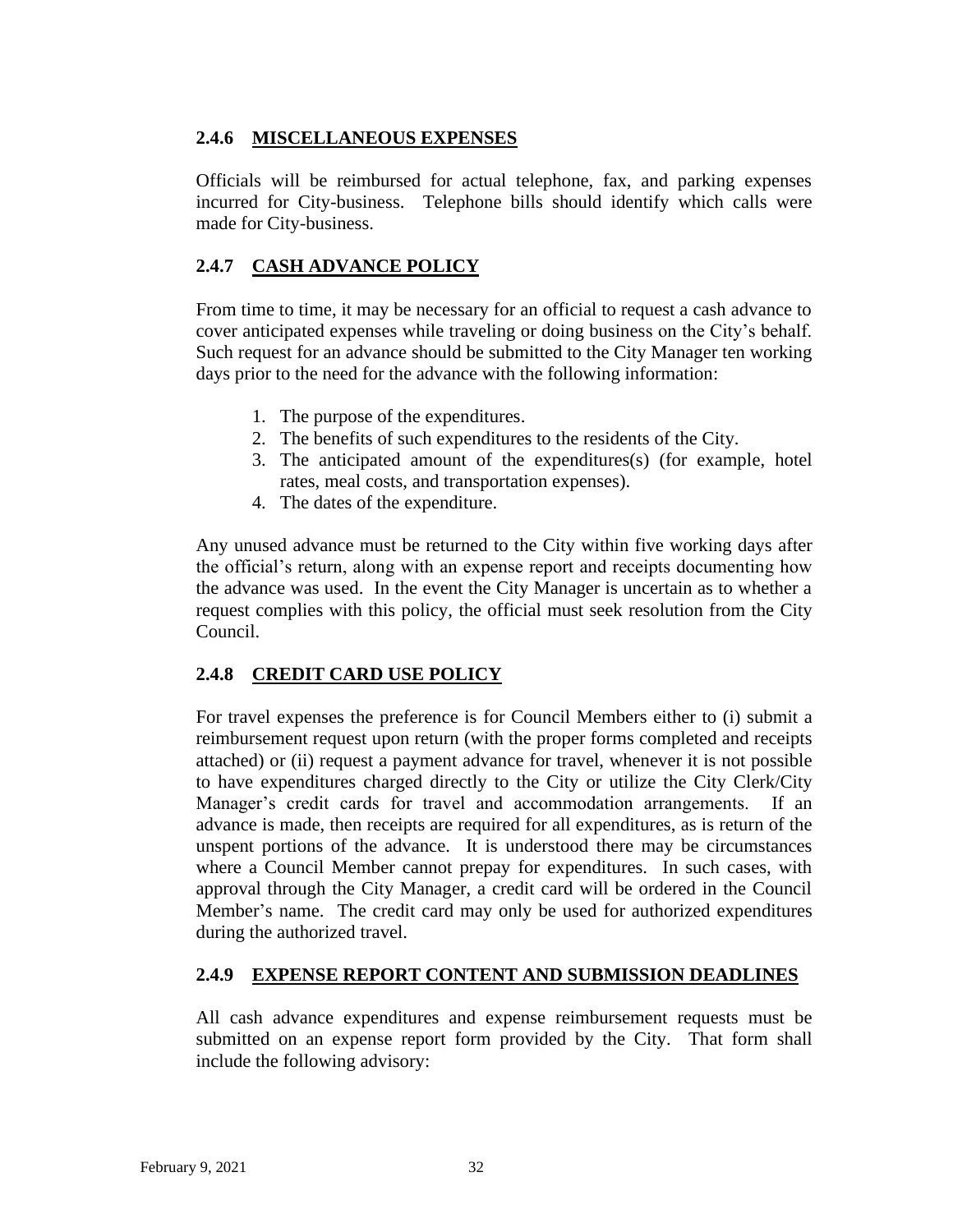"All expenses reported on this form must comply with the City's policies relating to expenses and use of public resources. The information submitted on this form is a public record. Penalties for misusing public resources and violating the City's policies include loss of reimbursement privileges, restitution, civil and criminal penalties as well as additional income tax liability. "

Expense reports must document that the expense in question met the requirements of this Policy. Officials must submit their expense reports within 10 working days after an expense has been incurred, accompanied by receipts documenting each expense. Restaurant receipts, in addition to any credit card receipts, are also part of the necessary documentation.

Inability to provide such documentation within 10 calendar days after travel may result in the expense being borne by the official.

In the event the official does not attend the trip and non-refundable expenses have been incurred for registration, lodging or travel, the non-attending official shall submit a written explanation of the reasons for non-attendance to the City Manager. The City Manager shall determine if the public funds advanced must be reimbursed to the City. Any decision of the City Manager may be appealed to the City Council.

## **2.4.10 REPORTS TO CITY COUNCIL**

At the next regular City Council meeting, the Mayor and City Council shall briefly report on the meetings attended by that person at City-expense. If multiple officials attended, then a joint report may be made.

#### **2.4.11 COMPLIANCE WITH LAWS; VIOLATION**

City officials should keep in mind that some expenditures may be subject to reporting under the Political Reform Act and other laws. All City expenditures are public records subject to disclosure under the Public Reports Act and other applicable laws. Use of public resources or falsifying expense reports is a violation of this Policy and may result in any or all of the following: 1) loss of reimbursement privileges, 2) a demand for restitution to the City, 3) the City's reporting the expenses as income to the elected official to state and federal tax authorities, 4) civil penalties of up to \$1,000 per day and three times the value of the resources used, and 5) prosecution for misuse of public resources.

## **2.5 GENERAL PROCEDURES AND LIMITATIONS**

Appropriate budgetary practices and accounting controls shall be established to ensure expenditures and reimbursements are in compliance with approved budget allocations. The Mayor and each Council Member is expected to plan business activities so as to stay within budget. When exceptional circumstances require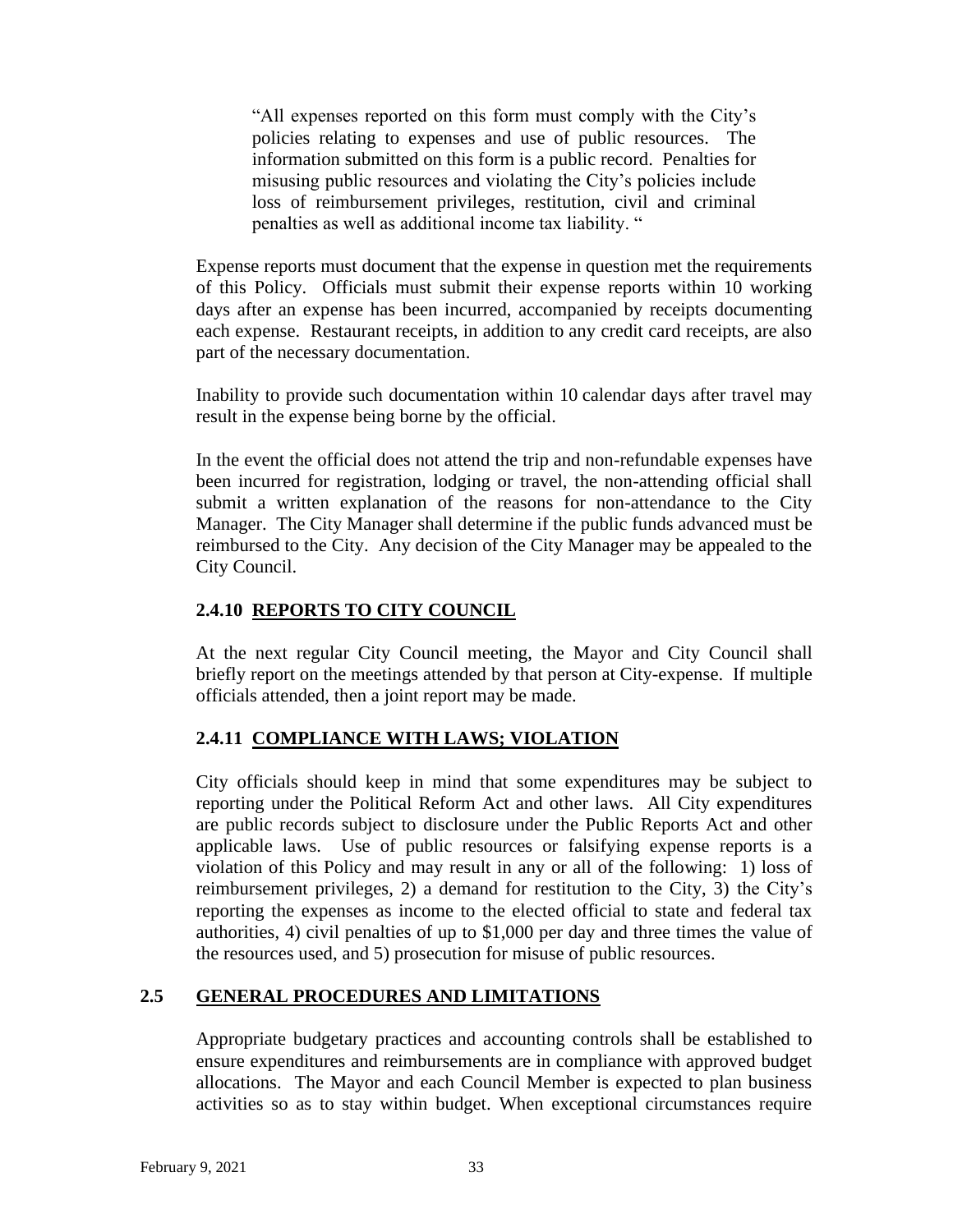additional amounts be allocated to accounts, formal Council action shall be required.

## **2.5.1 ACCOUNTING**

An account shall be established in the name of the Mayor and each Council Member with all expenditures charged to the individuals. Receipts shall be submitted within the fiscal year.

## **2.5.2 REIMBURSEMENT LIMITATION**

The City's adopted Travel Guidelines shall govern all expenditures for non-local professional development and conferences. Those guidelines include all non-local official meals, tuition or fees, transportation to meeting sites, materials and telephone usage.

## **2.5.3 SPECIAL EXPENSES**

For occasions when the Mayor or a Council Member is designated by the City Council to represent the City at special meetings, reimbursement shall be made from the appropriate Travel Expense Account.

## **2.5.4 HONORARIUM**

The Mayor and Council Members are not permitted, by law, to receive an honorarium as a result of his/her participation in a meeting or conference. The Mayor or Council Members may receive income for personal services provided at a meeting or conference, if those services are customarily provided in connection with the practice of her/his *bona fide* business or profession, unless the sole or predominate activity of the business or profession is making speeches. If the Mayor or Council Member receives such income, then the amount of that income shall be deducted from the amount normally provided by the City for that meeting or conference if the City paid for the Mayor or Council Member's attendance at such meeting or conference.

## **2.5.5 OTHER GUIDELINES**

Any other travel-related issue not specifically governed in this resolution shall be adjudicated in accordance with the City of Morro Bay Travel Expense Reimbursement Policy.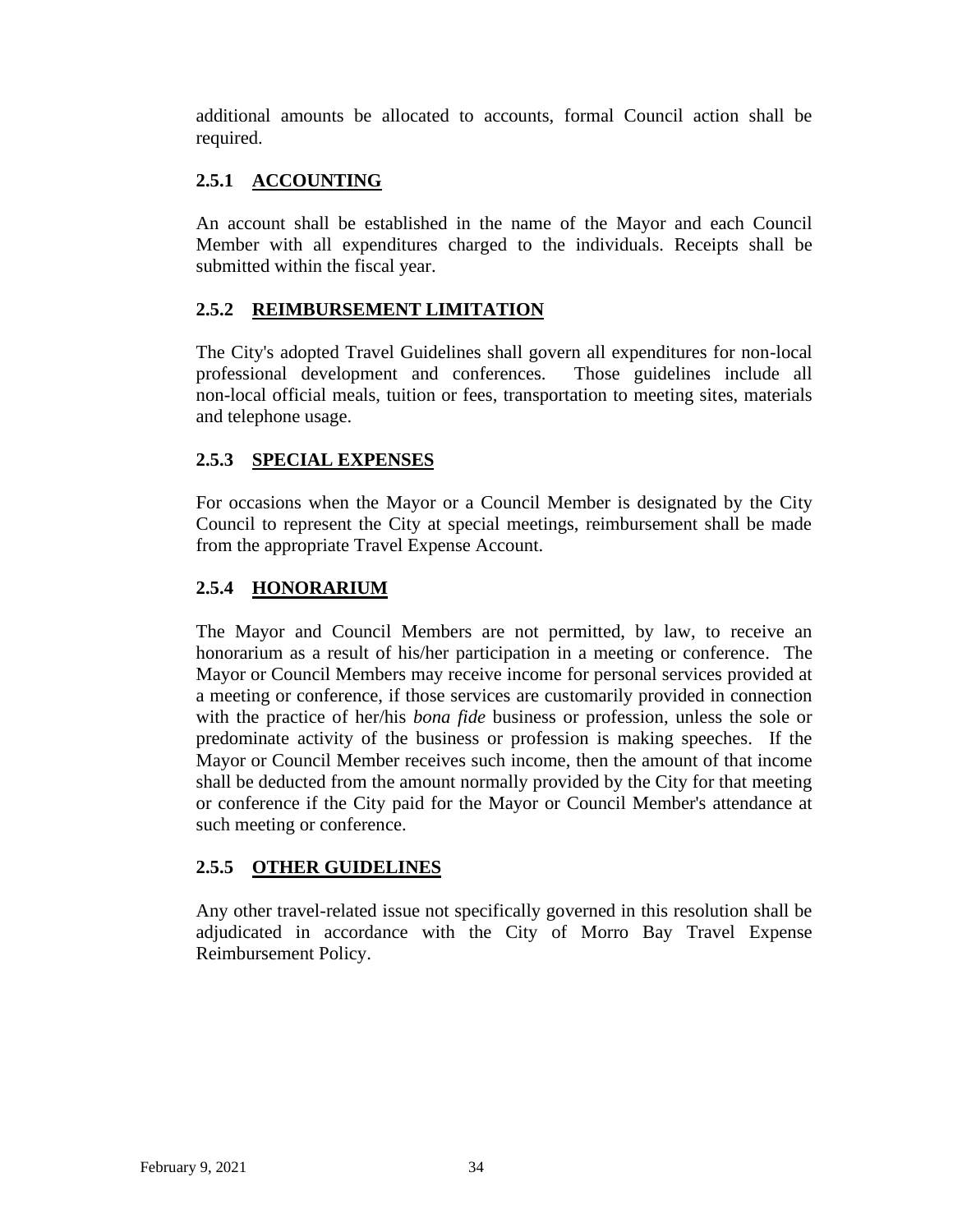#### **CHAPTER THREE COUNCIL POWERS & APPOINTMENTS**

## **3.1 MAYOR - POWER AND DUTIES**

- 3.1.1 The Mayor shall preside at all meetings of the City Council and perform such other duties consistent with the office as may be imposed by the Council or by vote of the people. The Mayor shall be entitled to, and must vote when present, but shall possess no veto power.
- 3.1.2 The Mayor shall be recognized as the official head of the City for all ceremonial purposes.
- 3.1.3 The Mayor may order flags flown on City property to be lowered to halfstaff in mourning for any member of the community designated to have made significant contributions to the City of Morro Bay, in accordance with recognized customs or practices not inconsistent with State and Federal law.
- 3.1.4 The Mayor is authorized to sign letters of appreciation to persons and organizations. Copies of those signed letters shall be provided to the Council Members, as soon as feasible.
- 3.1.5 The Mayor will, at times, receive written communications from recognized organizations or entities whose fundamental purpose is to support cities, such as the League of California Cities, etc. Those communications may be seeking City support for a position the specific organization is taking. Because of the often short time limits for submitting responses to those communications, the Mayor is authorized, at no cost to the City to submit the requested communication consistent with the subject entity's recommendation. At the discretion of the Mayor, other written communications supporting previously agreed upon policy issues by the Council, may be sent. A copy of that letter will be provided to the Council at the same time it is transmitted to the addressee. Any Member of the Council can request an agenda item be placed on an upcoming agenda to discuss that communication. The Council can also determine whether to admonish the Mayor for not carrying out the intent of this provision.
- 3.1.6 When the Mayor is a member of another legislative body, he/she may take actions on matters before that other body as she/he determines appropriate, as long as she/he makes it clear his/her position is that of the Mayor and not the entire City or Council, unless, at a duly agendized public meeting, a majority of the Council has provided direction on the position the Mayor is to take on a matter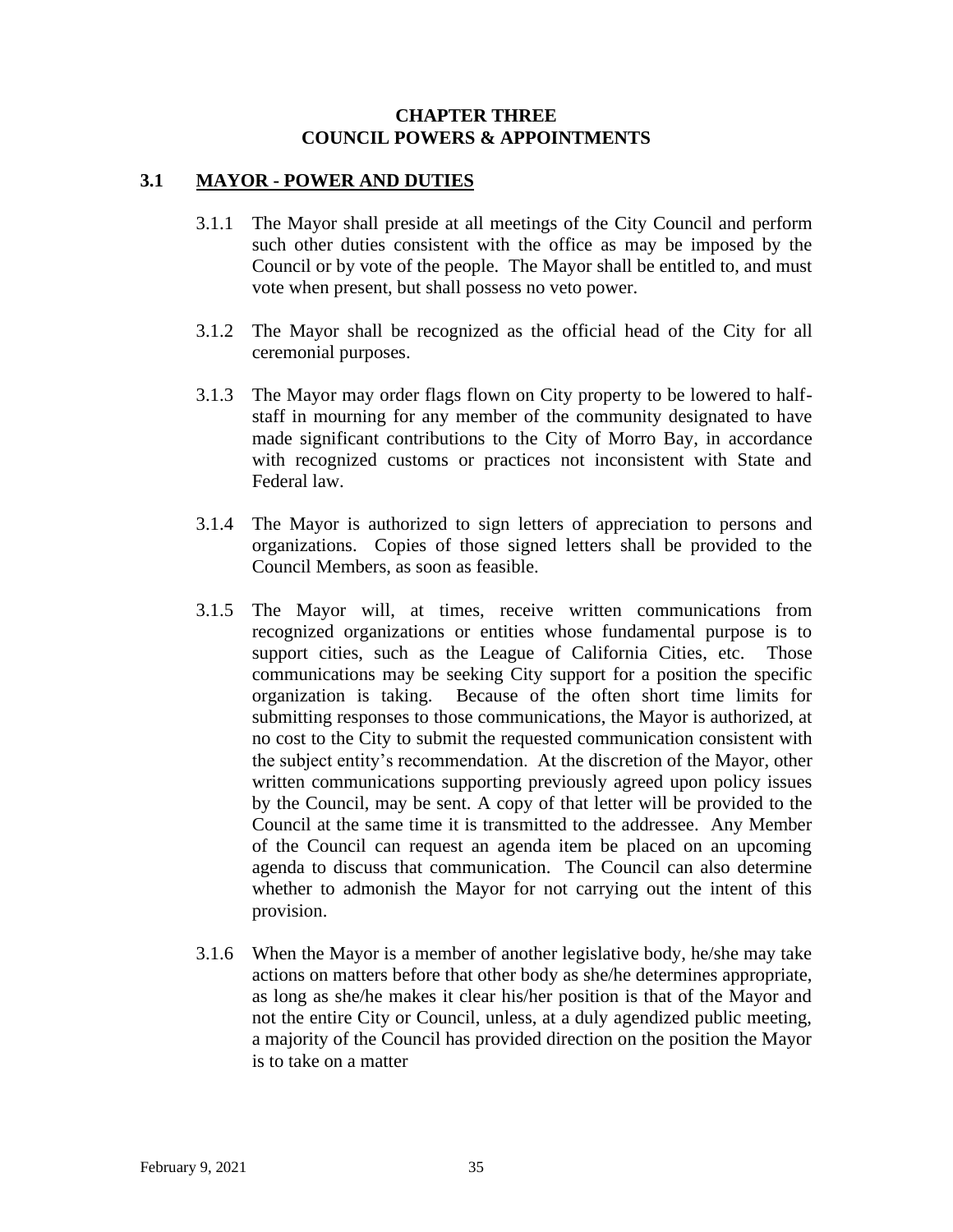3.1.7 The Mayor shall exercise such other powers and perform such other duties as may be prescribed by law or ordinance or by resolution of the Council, except as limited by law.

## **3.2 APPOINTMENT OF MAYOR PRO TEMPORE**

The appointment of the Mayor Pro Tempore shall be for a one-year term and shall be made at the first meeting in January. For appointment as Mayor Pro Tempore, a Council Member must be on the Council at least one year. Of those who have been on the Council for at least one year, the Council Member who has not yet held the position shall be appointed Mayor Pro Tempore. If there are two Council Members who have not yet held the position, then the Council Member receiving the highest number of votes in the most recent election shall be appointed Mayor Pro Tempore. If all have held the position, then the Council Member who has held it the least number of times shall be appointed Mayor Pro Tempore. If all Council Members have held it for the same number of years, then the Council Member for whom it has been the longest period of time since holding the position shall be appointed Mayor Pro Tempore.

## **3.3 FILLING COUNCIL VACANCIES**

## **3.3.1 SPECIAL ELECTION**

Measure "R" codified as Ordinance 527 requires the City Council to immediately call a special election to fill any vacant seat on the Council, including the Mayor's seat. The special election shall be held on the next established election date, as specified in California Elections Code, which is not less than 114 days from the call of the special election. The City Council may appoint an elector who is a registered voter in the City of Morro Bay to fill such vacancy prior to the special election. The appointee shall hold office only until the date of said special election. (Reso. 76-08)

## **3.3.2 LIMITATION OF COUNCILMEMBER WHO RUNS FOR MAYOR BEFORE COMPLETING REGULAR TERM**

A sitting Council Member is disqualified from nomination for election to the office of Mayor in the next election if the remainder of their Council term after the next election cannot be filled by a vote of the electors on or prior to that election date.

#### **3.4 GENERAL POWERS OF THE COUNCIL**

Subject to the provisions of law and the delegation of power to any person, officer, Board, or Commission, the Council shall have the power in the name of the City, to do and perform all acts and things appropriate to a municipal corporation and the general welfare of its inhabitants and that are not specifically forbidden by the Constitution and laws of the State of California.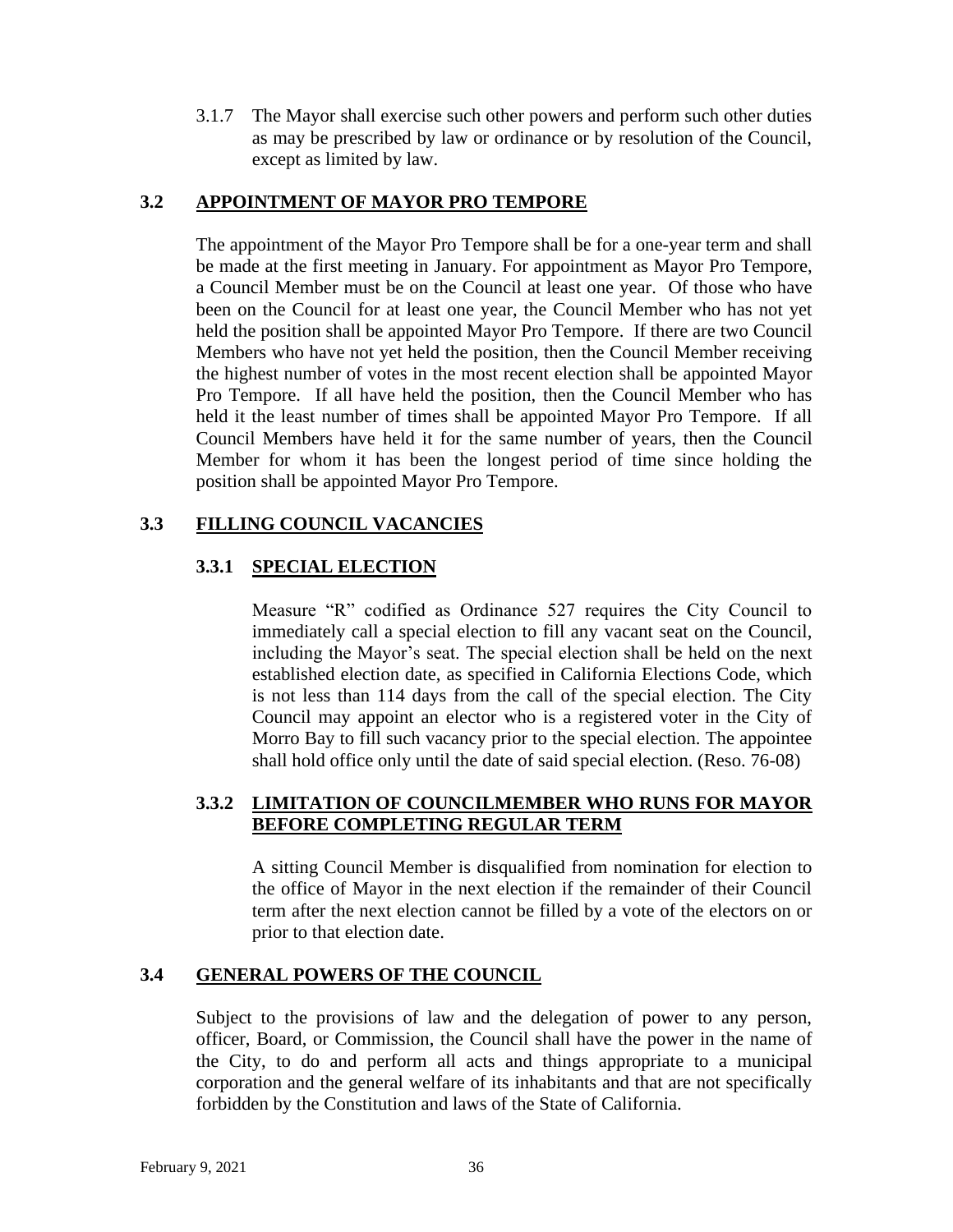## **3.5 ADMINISTERING OATHS: SUBPOENAS**

Each Member of the Council shall have the power to administer oaths and affirmations in any investigation or proceeding pending before the Council. The Council shall have the power and authority to compel the attendance of witnesses, to examine them under oath and compel the production of evidence before it. Subpoenas may be issued in the name of the City and be attested by the City Clerk. Disobedience of such subpoena or the refusal to testify (upon other than constitutional grounds), shall be deemed contempt and shall be punishable as provided by the general laws of the State.

## **3.6 LIMITATIONS**

No Member of the Council shall be appointed to or serve as a voting Member of any City Board, Committee, or Authority, whether composed of citizen volunteers, City employees, or a combination of both. This is not to be construed as prohibiting Members of the Council from serving on Committees or Subcommittees of the Council itself, or of agencies representing other local, state or federal government.

## **3.7 METHOD OF ACTION BY COUNCIL**

All action by the Council shall be taken only by means of ordinance, resolution, or oral motion duly made and passed.

Ordinances shall become a part of the MBMC and so remain until amended or voided. All municipal laws relating to taxation or to possible criminal action against an offender shall be in the form of ordinances.

Resolutions shall be serially numbered and filed sequentially in the office of the City Clerk.

Oral motions shall be recorded only in the minutes of any regular or special meeting of the Council.

## **3.8 ORDINANCES**

The consideration and adoption of ordinances shall be in accordance with relevant state law. Ordinances not legally required to have a public hearing shall be set for a public hearing if the subject matter is controversial or of a special nature. In addition, a majority of the City Council may direct the consideration of an ordinance will be set for public hearing.

No ordinance, resolution or motion shall be passed or become effective without receiving the affirmative vote of at least three Members of the Council.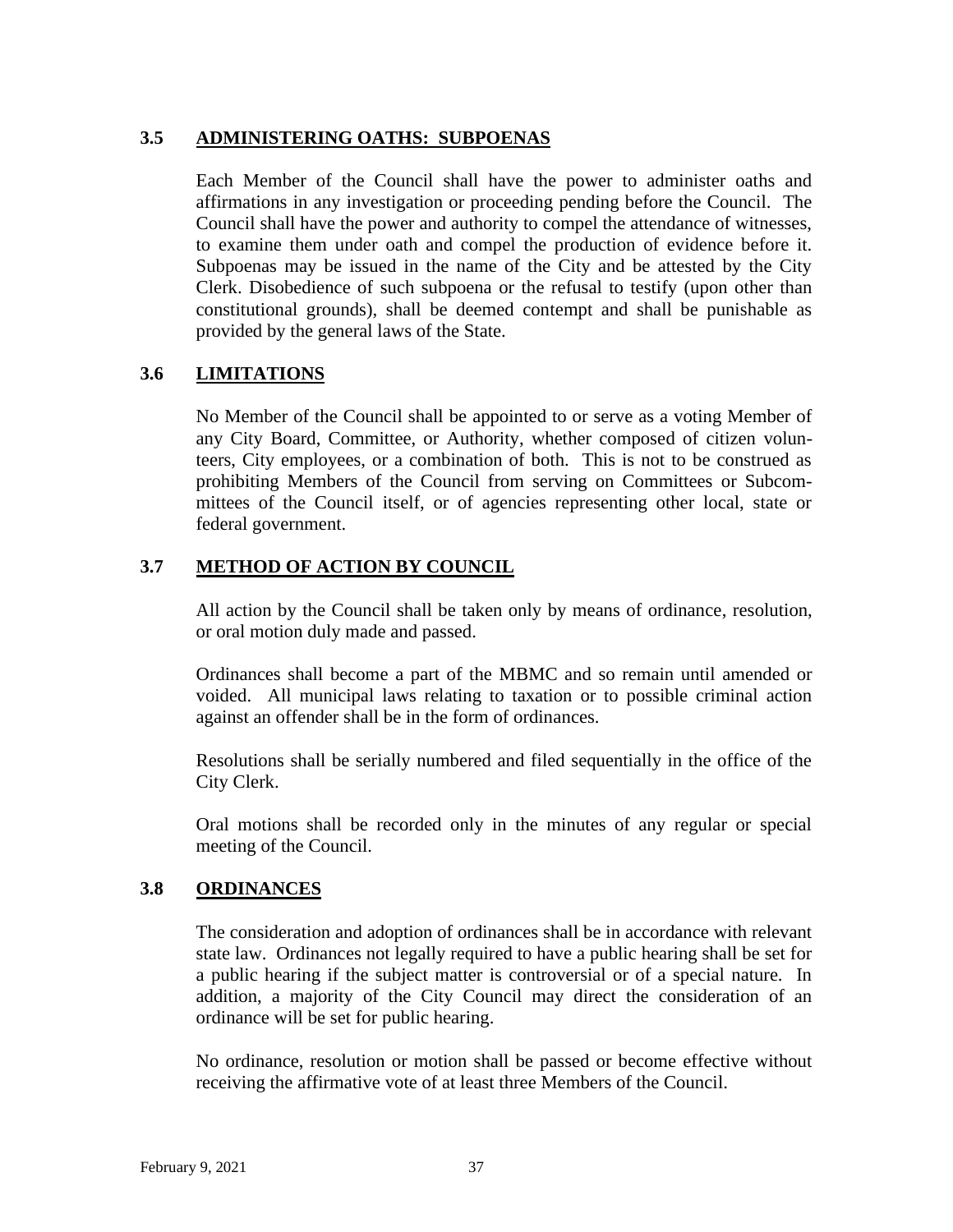## **3.9 ACCEPTANCE OF GRANTS OR DEEDS**

The Mayor and Mayor Pro Tempore of the City of Morro Bay are hereby authorized to accept and consent to the recording of any deed or grant conveying any interest in or easement upon real property to the City of Morro Bay.

## **3.10 LEGISLATIVE ACTION PROGRAM**

The City has a legislative program to strengthen local government, promote City goals, and defend the City against legislative actions by state and federal governments that would weaken local government or take away traditional revenue sources. In order to respond promptly and proactively to fast-paced legislative changes, City staff is authorized to take positions on legislation provided the positions are consistent with the Legislative Actions of the City Council, or resolutions or recommendations of the League of California Cities. The Council limits its official communication as a body of the whole in support or opposition to issues impacting the City specifically or local governments generally.

## **3.11 AMICUS CURIAE PARTICIPATION**

The City is frequently requested to join as *amicus curiae* (friend of court) in cases of statewide significance to cities. Because of the often short time limits for filing *amicus curiae* briefs, the City Attorney may authorize the City's name being added to such briefs, at no cost to the City, if the Legal Advisory Committee of the League of California Cities has urged participation. The City Council will be advised of that action within 7 days after the City Attorney's decision.

#### **3.12 ACTIONS AS A MEMBER OF ANOTHER LEGISLATIVE BODY**

 When a Council Member is a member of another legislative body, he/she may take actions on matters before that other body as she/he determines appropriate, as long as she/he makes it clear his/her position is that of the individual Council Member and not the entire City or Council, unless, at a duly agendized public meeting, a majority of the Council has provided direction on the position that Member is to take on a matter.

## **3.13 COUNCIL SUB-COMMITTEES**

From time to time it may be desirable for the City Council to appoint a subcommittee of the whole to address a particular issue. That is especially the case if the issue requires additional work or research. Per the Brown Act, sub-committees must consist of less than a quorum of the body and serve for a limited purpose and time. Therefore, the City Council sub-committees may consist of two members. Sub-committees shall report back to the full Council for discussion before any formal action can be taken on the pertinent issue. Establishing a subcommittee requires the body to define the purpose, parameters, and duration of the sub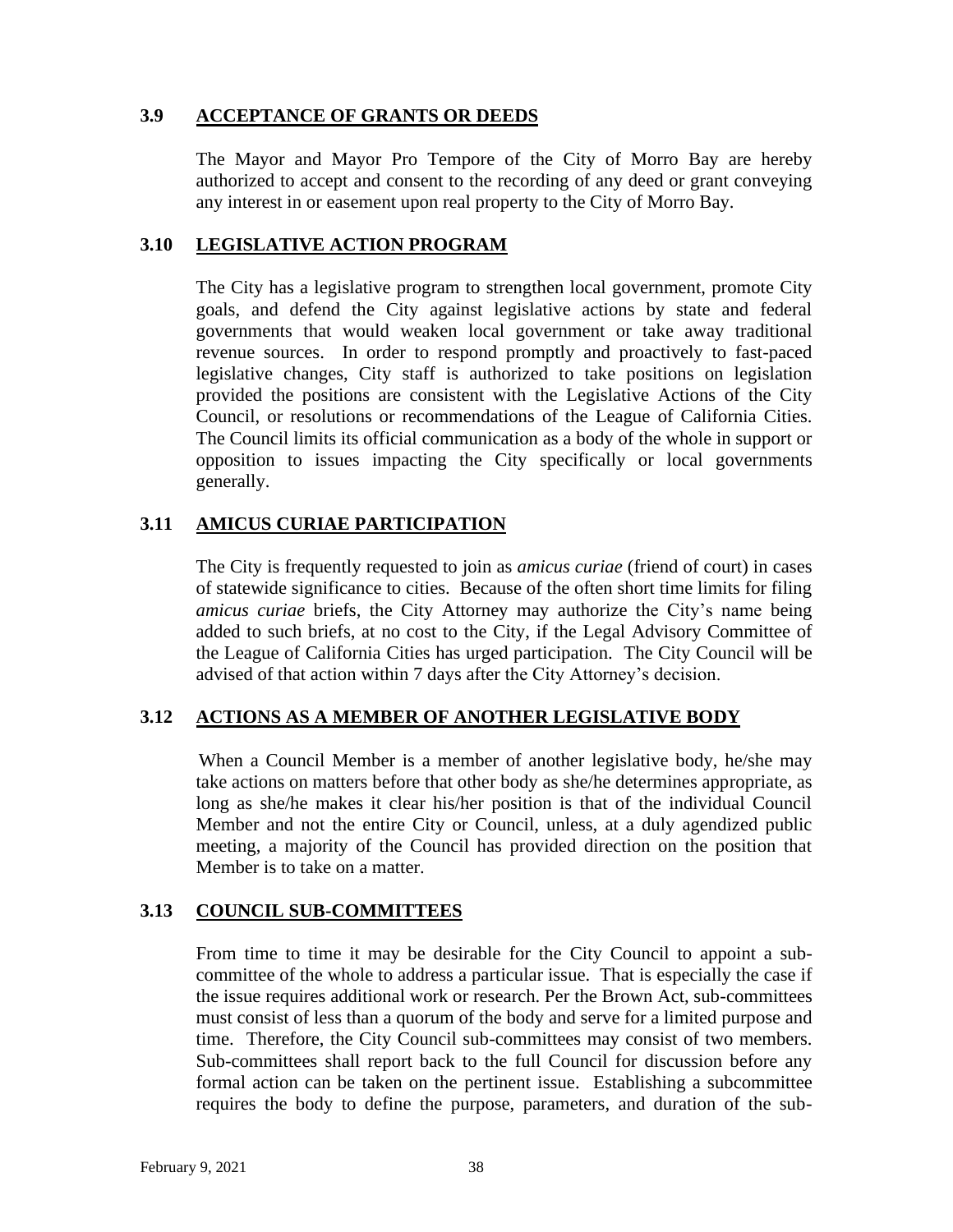committee. The City Clerk will keep the list of sub-committees and defined description as a record with Council liaison assignments for review annually.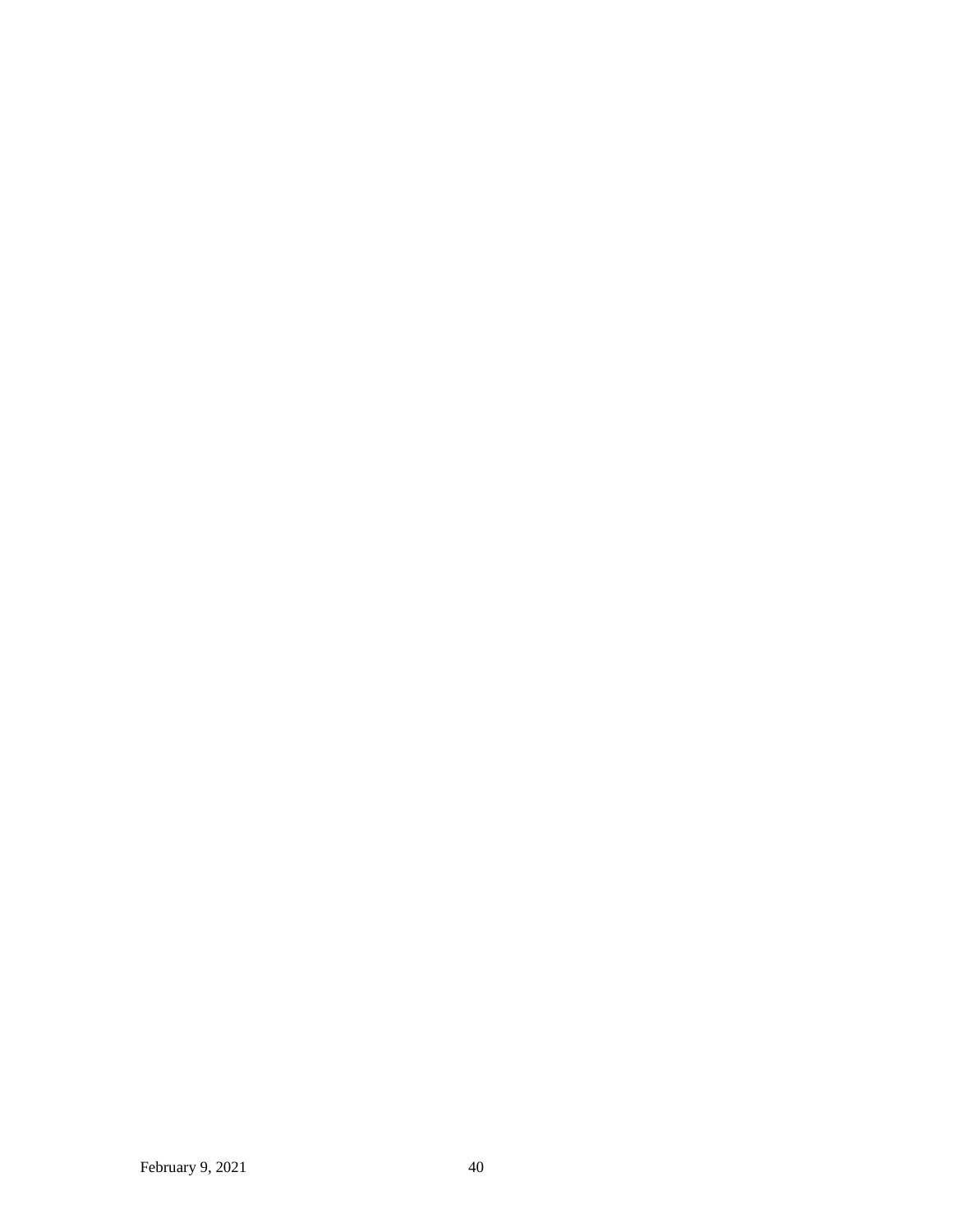## **CHAPTER FOUR THE BROWN ACT AND EMAIL**

## **4.1 APPLICABILITY AND PENALTIES**

The entire City organization conducts its business in compliance with the Ralph M. Brown Act, California Government Code sections 54950 *et seq*. (the "Act"). The intent of the Act is to ensure deliberations and actions of local public agencies are conducted in open and public meetings. The law provides for misdemeanor penalties for any members of a legislative body who violates the Act. In addition, violations are subject to civil action. A current copy of the Act will be provided to all Council Members assuming office, but the provisions that most directly affect the Council are summarized in this Chapter.

## **4.2 MAJOR PROVISIONS**

## **4.2.1 APPLICABILITY**

The Act applies to Council, City staff and all bodies that advise Council.

#### **4.2.2 MEETINGS**

Other than closed sessions, all meetings shall be open and public. All meetings shall follow the requirements of the Act.

## **4.2.3 AGENDAS**

Agendas for regular meetings must be posted 72 hours in advance of the meeting and must meet various requirements. Note: Morro Bay has by resolution established a longer period of posting prior to a regular meeting (120 hours or 5 days.)

#### **4.2.4 ACTIONS**

No action shall be taken on any item not appearing on the posted agenda. Exceptions:

- 4.2.4.1 An emergency situation exists, (determined by a majority of the Council).
- 4.2.4.2 The need to take action arose subsequent to the agenda being posted (determined by 4/5 of the Council or if less than 4/5 are present, then by unanimous vote) and that action must be taken before the next regular Council meeting or special meeting can be scheduled and properly noticed.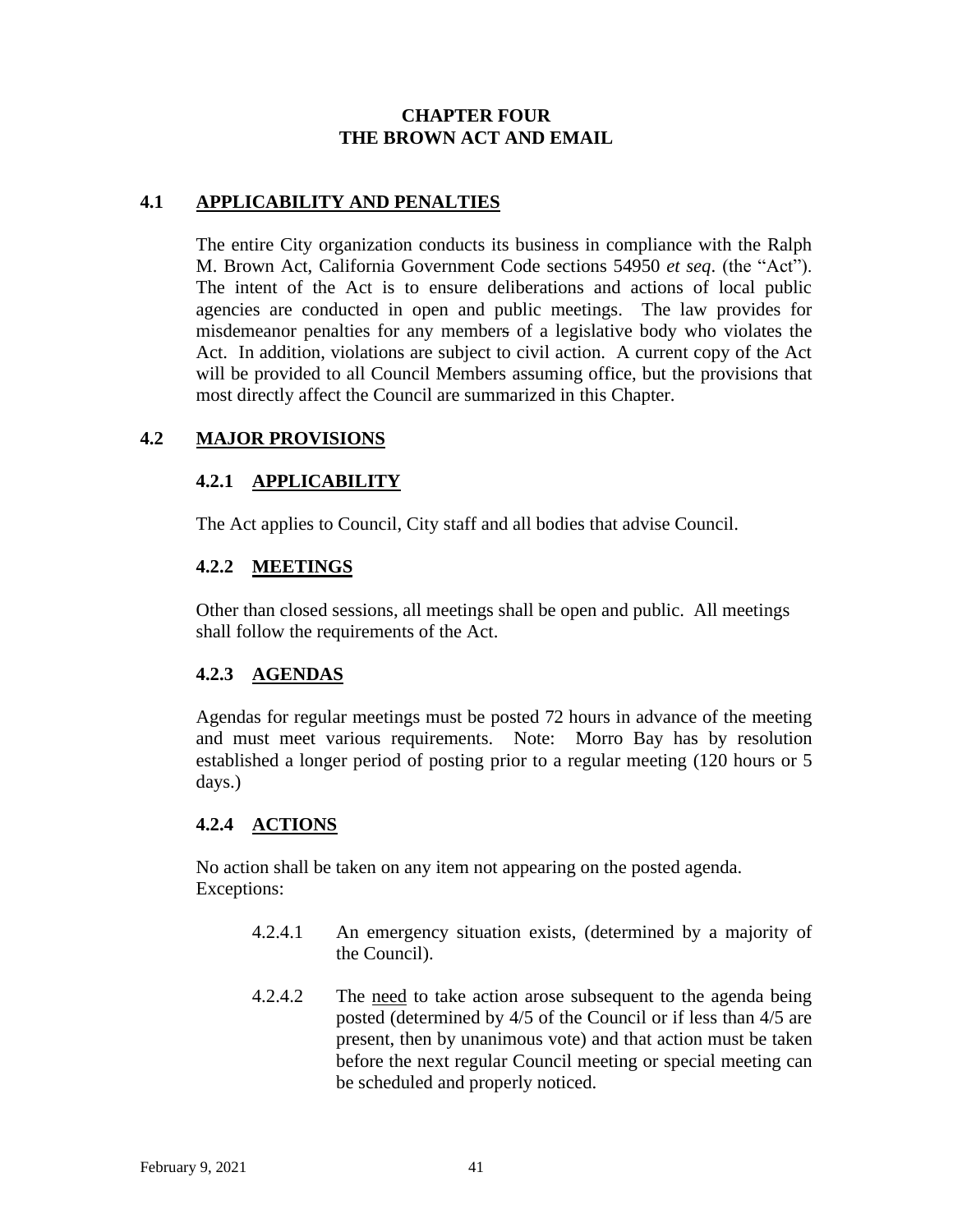4.2.4.3 The item was continued to another meeting that was scheduled and posted within five days after the original agenda.

## **4.2.5 PUBLIC INPUT**

The public has an opportunity to address the Council on any item of interest to the public that is within the jurisdiction of the Council. The City has the right to establish time limits on speakers and the total time allocated for a particular issue.

## **4.2.6 PUBLIC DISRUPTIONS**

A portion or all of the public may be removed if willful disruption makes conducting the meeting "unfeasible;" the press may remain unless they participate in the disruption.

## **4.2.7 CORRESPONDENCE**

All writings distributed for discussion or consideration at a public meeting are public records. If a member of the public desires written materials to be fully considered by the Mayor and City Council, then that member is encouraged to submit that written material regarding agendized items to the City Clerk no later than 12 Noon the day of the meeting so that it may be included with agenda correspondence. Written material distributed at the meeting will be made a part of the public record. If the material is too voluminous for the Mayor and Council to review during the meeting or is new material not previously considered, the Council may, at its discretion, continue the item to a future meeting.

## **4.2.8 CLOSED SESSIONS MAY BE HELD TO DISCUSS:**

- 4.2.8.1 Real Property. The purchase, sale, exchange or lease of real property with the City's negotiator; the real property and the person(s) with whom the City may negotiate must be announced in open session prior to the closed session. All Real Property transactions shall be held in closed session prior to final decision in open session and Council shall be provided with a copy of the draft real property agreement.
- 4.2.8.2 Litigation pending or a significant exposure to litigation, or the decision to initiate litigation; the litigation or title must be identified in open session prior to the closed session unless the Council states that to do so would jeopardize its ability to conclude existing settlement negotiation or effectuate service of process.
- 4.2.8.3 Compensation (salaries and benefits) of employees; to review its position and instruct designated representatives.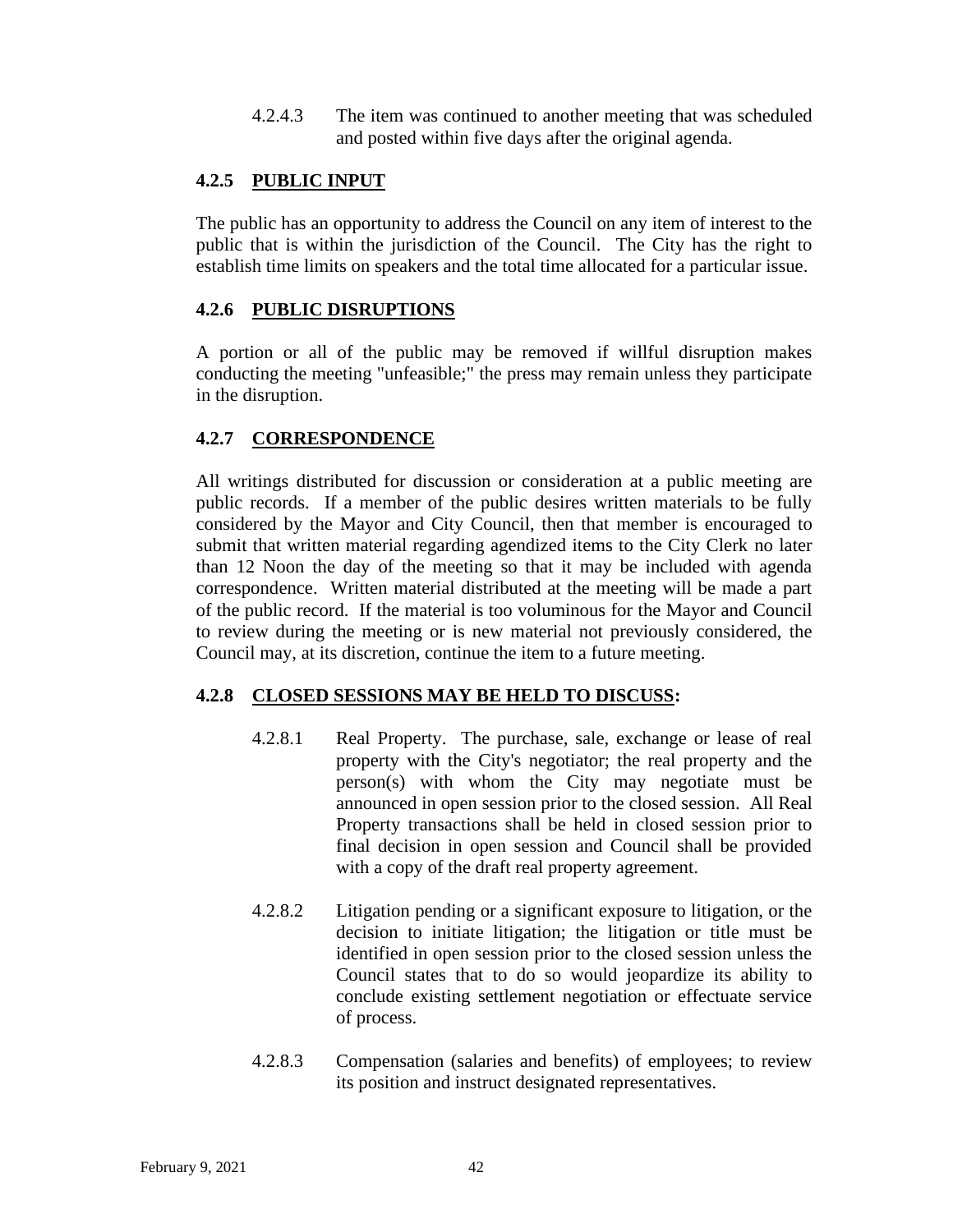4.2.8.4 Personnel: The appointment, employment, evaluation of performance, or dismissal, of a public employee, or to hear a complaint against an employee, unless the employee requests a public hearing.

## **4.3 SPECIAL MEETINGS**

Special Meetings may be called by the Mayor or a majority of the Council, with strict notification requirements delivered to the media and Council 24 hours before the time of the meeting.

## **4.4 EMERGENCY MEETINGS**

Emergency meetings may be called without the normal 24-hour notice and posting requirements if prompt action is required due to the disruption or threatened disruption of public facilities. Only work stoppages, crippling disasters or other activities that severely impair the public health and/or safety qualify for emergency meetings.

## **4.5 ELECTRONIC MAIL (EMAIL), THE PUBLIC RECORDS ACT AND THE BROWN ACT**

City email is no less a part of "official city business" than any other written correspondence, and there is no expectation of privacy for City email messages. Good judgment and common sense should therefore prevail at all times regarding its appropriate use.

City email is subject to the requirements of the Brown Act and is subject to disclosure under the Public Records Act.

The Brown Act does not prohibit the use of email to make individual contacts between Members of the Council, or the public or staff. However, great care should be taken to avoid the use of email to contact a majority of the Council, either individually or serially, "in a connected plan to engage in collective deliberation on public business."

City emails are generally intended to fulfill the same general function as ordinary daily verbal communications among City Council and City staff and are generally considered "transitory" documents (work-in-progress), and therefore are generally not subject to records retention requirements. For file management and storage purposes, City email messages should only be retained for as long as needed. In most instances this means deleting messages as you have read them, and shortly after you have sent them.

Some email messages, including any attachments thereto, can be considered official city records, because the content relates in a substantive way to the conduct of the public's business. Emails that qualify as public records need to be retained by the City. However, they are not retained through the City e-mail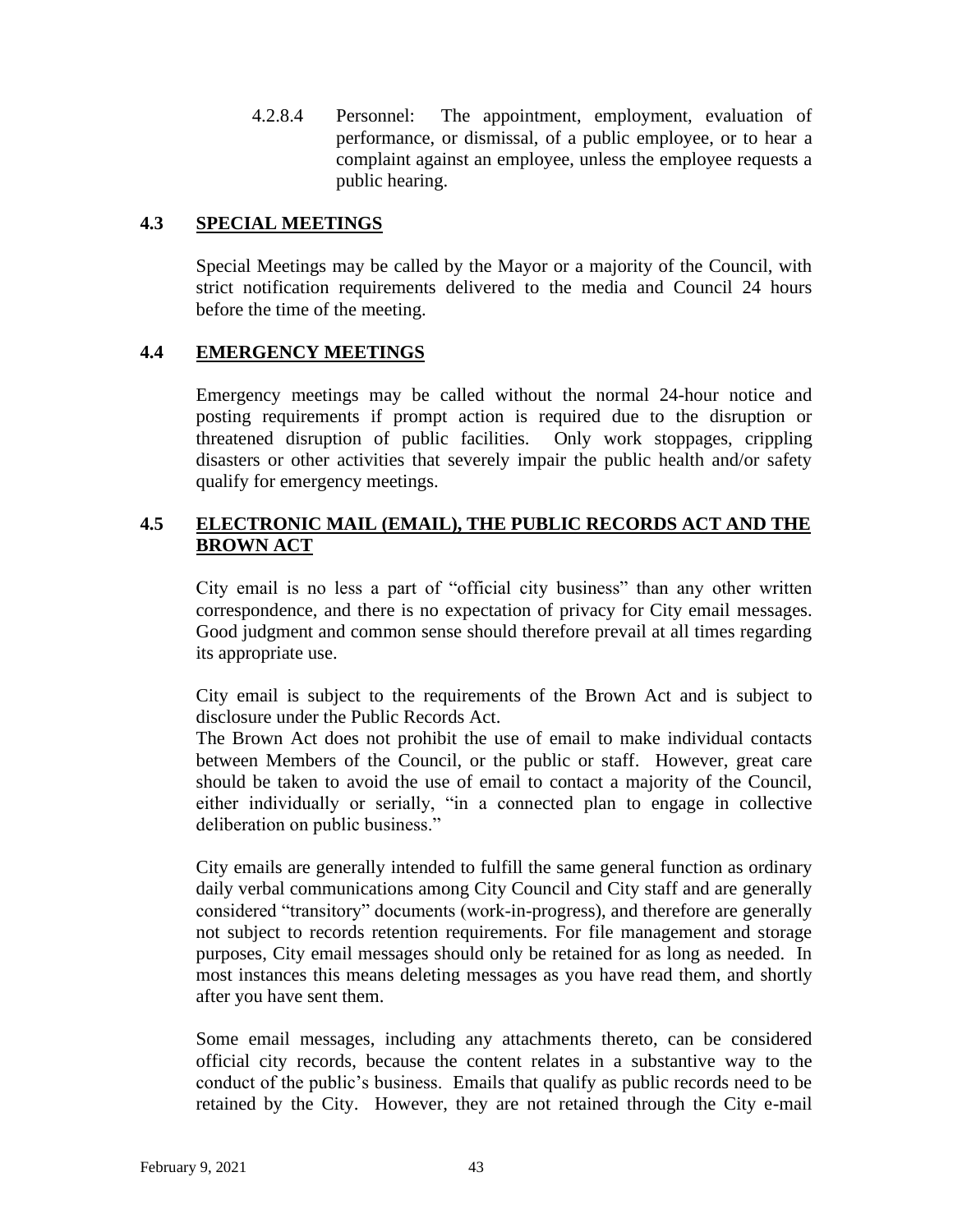system. Those emails should be printed as a hard copy or saved electronically in a folder outside the e-mail system, in accordance with the City's records retention policy. Generally, the sender of the email should be the person responsible for printing and filing it accordingly, but persons responsible for a particular program or project file shall be responsible for retaining all e-mail they send or receive related to that program or project.

It is the responsibility of individual City Council Members, employees and their department heads to determine if email is an official City-record that must be retained in accordance with the City's record retention policy. The City Attorney will assist in making such a determination. Preliminary drafts, notes or interagency or intra-agency memoranda that are not retained by the City in the ordinary course of business are generally not considered to be official City records subject to disclosure. City Council Members and employees are encouraged to delete documents that are not otherwise required to be kept by law or whose preservation is not necessary or convenient to the discharge of your duties or the conduct of the city's business.

Periodically, the City receives requests for inspection or production of documents pursuant to the Public Records Act, as well as demands by subpoena or court order for such documents. In the event such a request or demand is made for email, the City Council Members or employees having control over such e-mail, once they become aware of the request or demand, shall use their best efforts, by any reasonable means available, to temporarily preserve any e-mail that is in existence until it is determined whether such e-mail is subject to preservation, public inspection or disclosure. The City Clerk shall be contacted regarding any such emails within the City Council Member or employee's control.

Council Members are assigned a City electronic messaging account, such as an email account. To the extent feasible, City issued accounts shall be used to conduct City business. Limited use of a private device for public business is permissible but discouraged.

Electronic communications regarding City business may be subject to the City's official records retention policies and the Public Records Act, *even if those electronic communications are or were created, sent, received or stored on a Council member's personal electronic messaging account or device***.** To the extent a Council Member uses private, non-City electronic messaging accounts or devices, in compliance with State law they will be asked to locate any such electronic communications on those non-City accounts or devices and provide the communications to the City Clerk in the event a Public Records Act request is made seeking the communication(s).

If a Council Member receives an electronic message regarding City business on his/her personal electronic messaging account or device, or circumstances require such person to conduct City business on a personal account or device, then the Council Member is strongly encouraged to either: (a) copy ("cc") any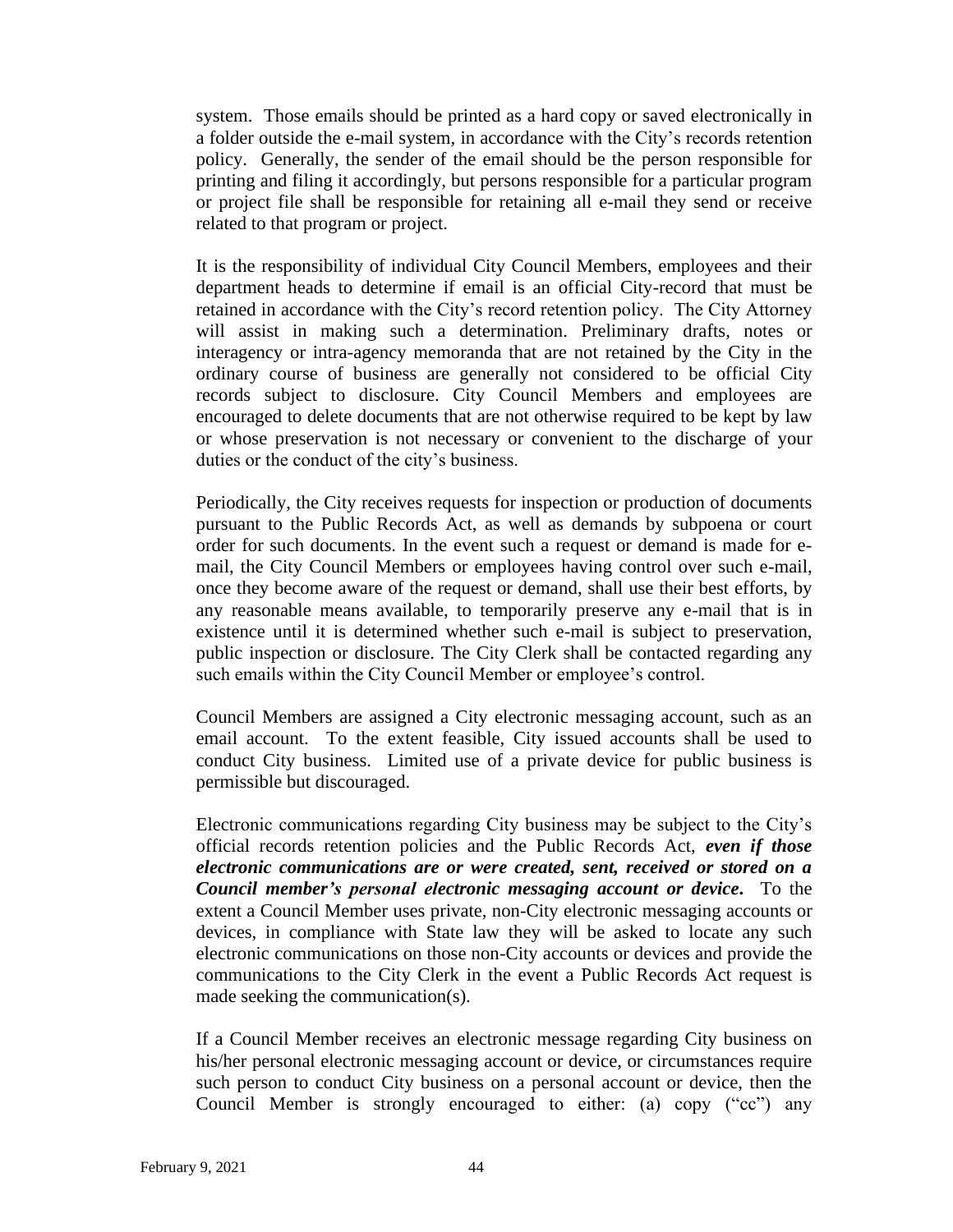communication from the Council Member's personal electronic messaging account to his/her City electronic messaging account; or (b) forward the electronic communication to his/her City account as soon as feasible after the original creation or transmission of the electronic communication. That practice facilitates efficient and prompt responses to Public Record Act requests.

## **4.6 OTHER PROVISIONS**

The Act provides many other restrictions and requirements; this chapter is intended merely as a Council summary and overview of the Act, and nothing in this Chapter supersedes the provisions of the Brown Act. Since State law constantly changes, it is important to ensure you have the latest information. Please check with the City Attorney and/or the City Clerk for more information.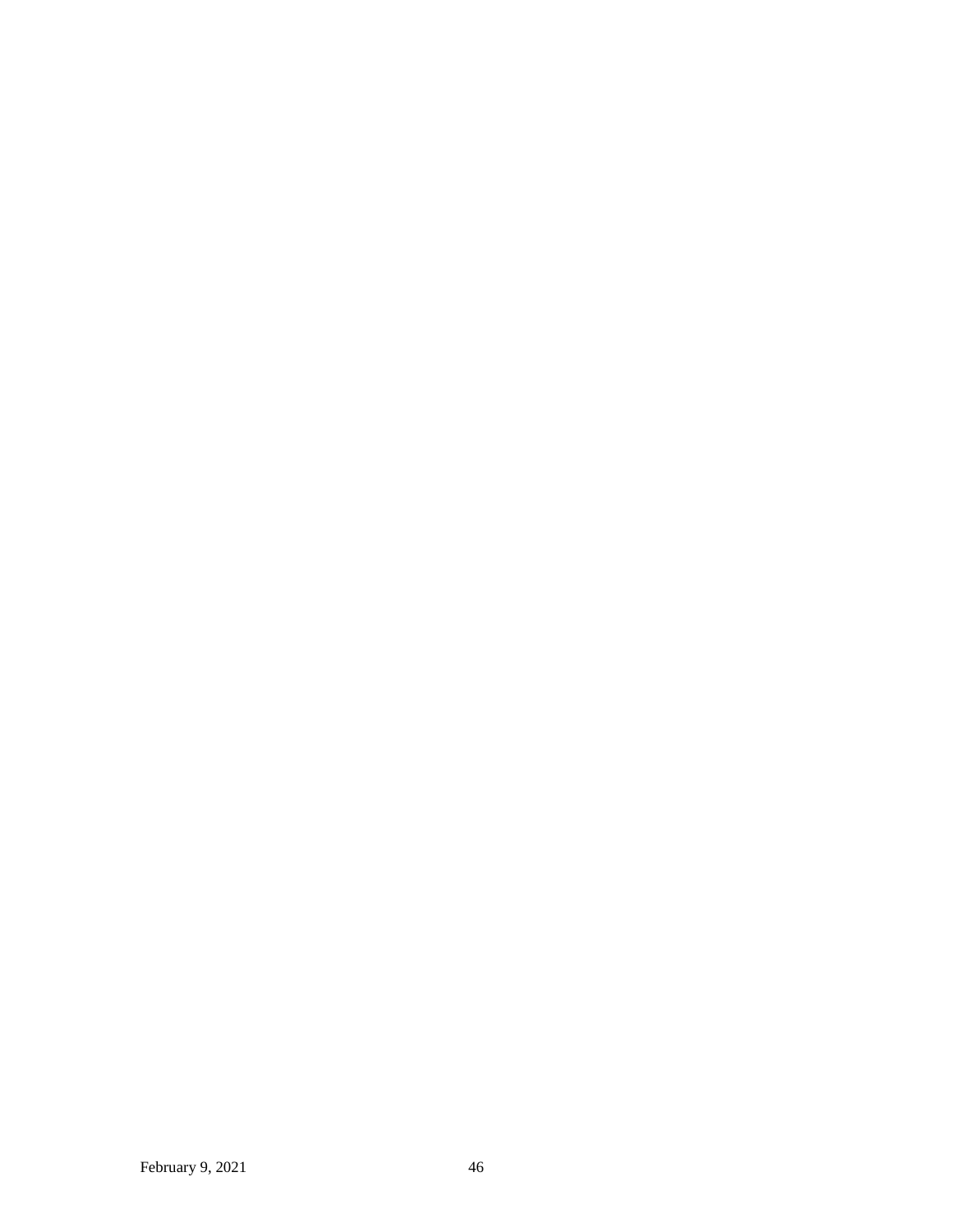## **CHAPTER FIVE COUNCIL/STAFF RELATIONSHIPS AND CONDUCT**

## **5.1 INTENT**

The City Council as a whole retains full power to accept, reject, amend, influence, or otherwise guide and direct staff actions, decisions, recommendations, workloads and schedules, departmental priorities, and the conduct of City business.

This chapter addresses the relationship and conduct between the Mayor and Council Members and staff with the intent of the Mayor and Council to: 1) affirm governing shall be by will of the collective Council, and 2) establish guidelines for Mayor, Council and staff to ensure orderly, consistent and open City government.

## **5.2 GUIDELINES FOR COUNCIL MEMBERS**

The Mayor and Council shall recognize the primary functions of staff are to execute Council policy and actions taken by the Council, and to keep the Mayor and Council informed.

## **5.2.1 REQUESTS FOR INFORMATION**

The Mayor, individual Council Members, as well as the Council as a whole, shall be permitted complete freedom of access to any information requested of staff, and shall receive the full cooperation and candor of staff in being provided with any requested information, when the law allows that access.

The Mayor and Council Members shall make routine requests for information through the appropriate department head, who shall then advise the City Manager of such requests. Complex or comprehensive requests for information shall be made through the City Manager.

## **5.2.2 DIRECTION TO STAFF**

The Mayor and Council Members shall make requests for work to be done by City staff through the City Manager. The Mayor and individual Council Members shall make no attempt to pressure or influence staff decisions, recommendations, workloads, schedules and departmental priorities, except as part of budgetary and goal setting priority sessions and with approval of the Council as a whole.

A Council Sub-committee may be given authority by the full Council to work in conjunction with the City Manager, and his/her designated staff on a particular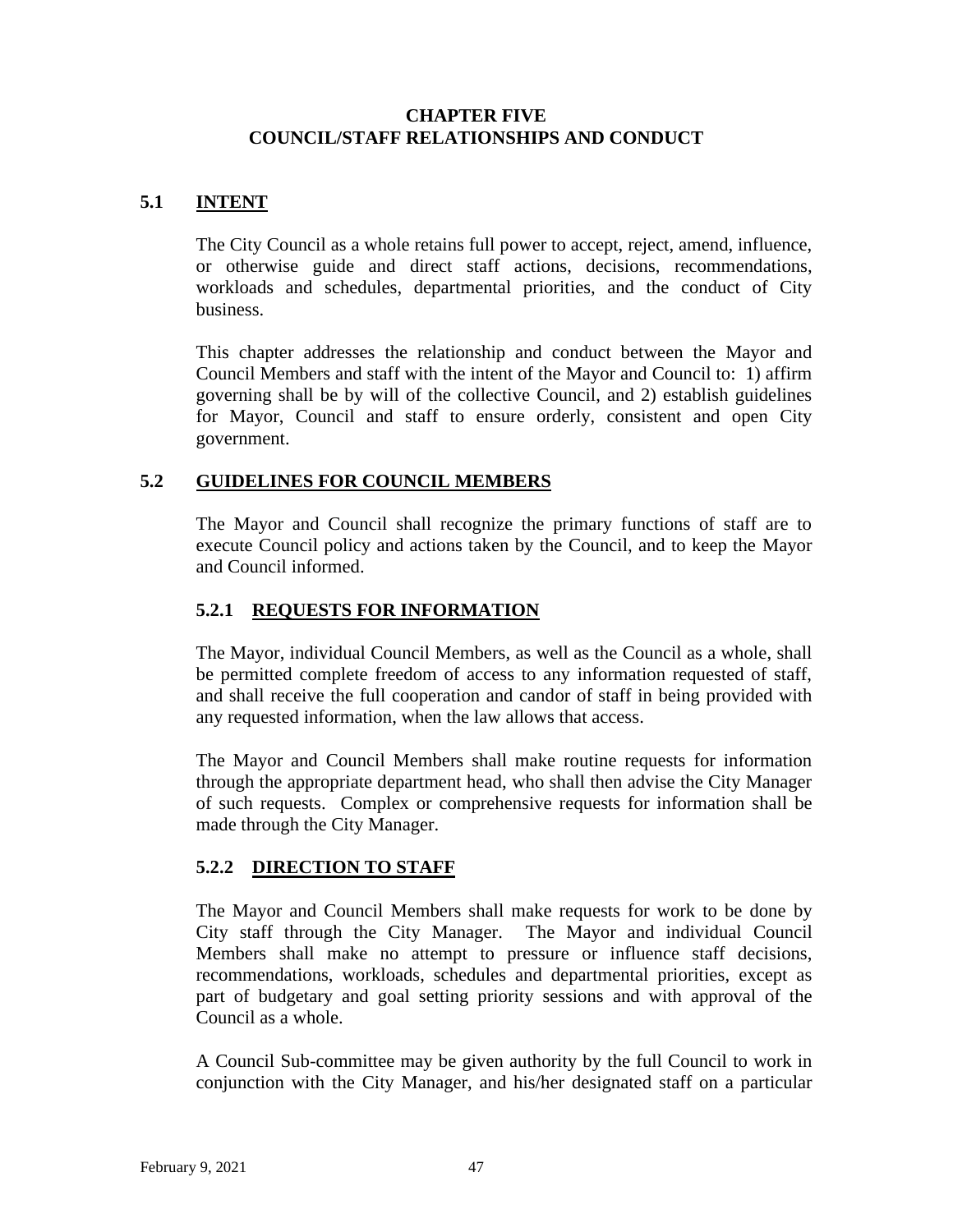project or issue. In those instances, any work products will be brought back to the full Council for consideration and action.

## **5.3 GUIDELINES FOR STAFF**

Staff shall recognize its primary function is to execute Council policy and to keep the Mayor and Council informed. Staff shall present the Mayor and Council with all relevant information, as well as alternatives, in an objective, succinct manner. The City Manager and staff are committed to treating the Mayor and each Council Member equally.

## **5.3.1 TIMELY RESPONSE**

City staff will make every effort to respond in a timely and professional manner to all requests made by the Mayor and individual Council Members for information or assistance; provided, that in the judgment of the City Manager the request is legally permitted (after consultation with the City Attorney) and not of a magnitude, either in terms of workload or policy, which would require that it more appropriately be assigned to staff through the collective direction of the City Council. In terms of making that judgment, the following guidelines should be considered: The request should be specific and limited in scope so staff can respond without altering other priorities and with only minimal delay to other assignments; the request should only impose a "one-time" work requirement, as opposed to an on-going work requirement; and the response to the request should not require a significant allocation of staff resources (generally defined as consisting of more than one staff person, or a single staff person working on the issue in excess of 1-2 hours).

## **5.3.2 DIRECTION FROM COUNCIL**

Staff is obligated to take guidance and direction only from the Council as a whole or from the appropriate management superiors as may be the case. Staff is directed to reject any attempts by the Mayor or individual Council Members to unduly influence or otherwise pressure them into making, changing or otherwise suppressing staff decisions or recommendations, or changing departmental work schedules and priorities. Staff shall report such attempts to influence them in confidence to the City Manager, who may inform the Council as a whole of such attempts.

## **5.3.3 STAFF SUPPORT TO INDIVIDUAL COUNCIL MEMBERS**

An exception to the above guidelines may be staff work required in support of a Council Member designated by the City Council to represent the City in an intergovernmental role (*e.g.*, Membership on Joint Powers Authority), or relative to a special assignment (*e.g.*, a special task force).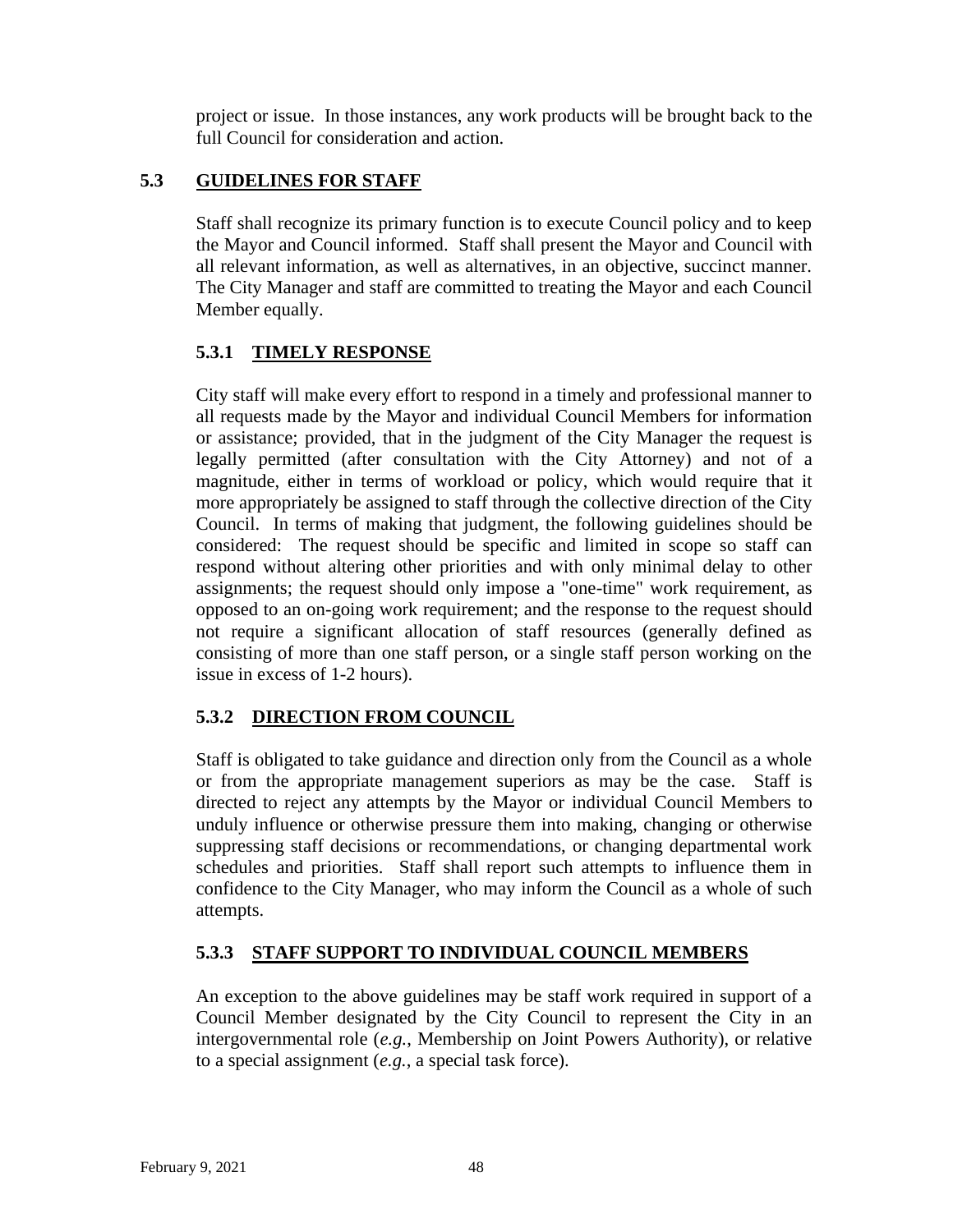As noted, above, when a Council sub-committee has been duly authorized by the full Council, staff members may provide information and assistance to the subcommittee, which will report back to the full Council.

## **5.3.4 INFORMATION DISTRIBUTION**

In the interest of treating all members of the Council equally, in cases where a staff response to the Mayor or an individual Council Member request involves written material, the City Manager will provide copies of the material to all other Council Members.

## **5.3.5 SIGNIFICANT INFORMATION**

Any information, service-related needs, or policy positions perceived as necessary by the Mayor or individual Council Members, which cannot be fulfilled per the above guidelines, should be raised by the Mayor or individual Council Member under the "Declaration of Future Agenda Items" category of a regularly scheduled City Council meeting. If so directed by the collective action of the Council, then staff will proceed to complete the work within Council established deadlines.

## **5.4 USE OF CITY LETTERHEAD**

Staff will not prepare correspondence representing the Mayor or a Councilmember's personal point of view or a dissenting point of view from an official City policy or Council position. If a Councilmember uses her/his title, position, or City letterhead to express a personal opinion, then the letter shall state "I am writing this letter on behalf of myself" and, the official City position must also be stated clearly so the audience understands the difference/relationship between the official City position and the viewpoint of the Mayor or that Councilmember. If a letter is written on behalf of the majority of the City Council, then the letter shall state "I am writing this letter on behalf of the City Council." A copy of any and all correspondence developed by or for the Mayor or a Councilmember on City letterhead shall be provided to the City Manager and the entire City Council.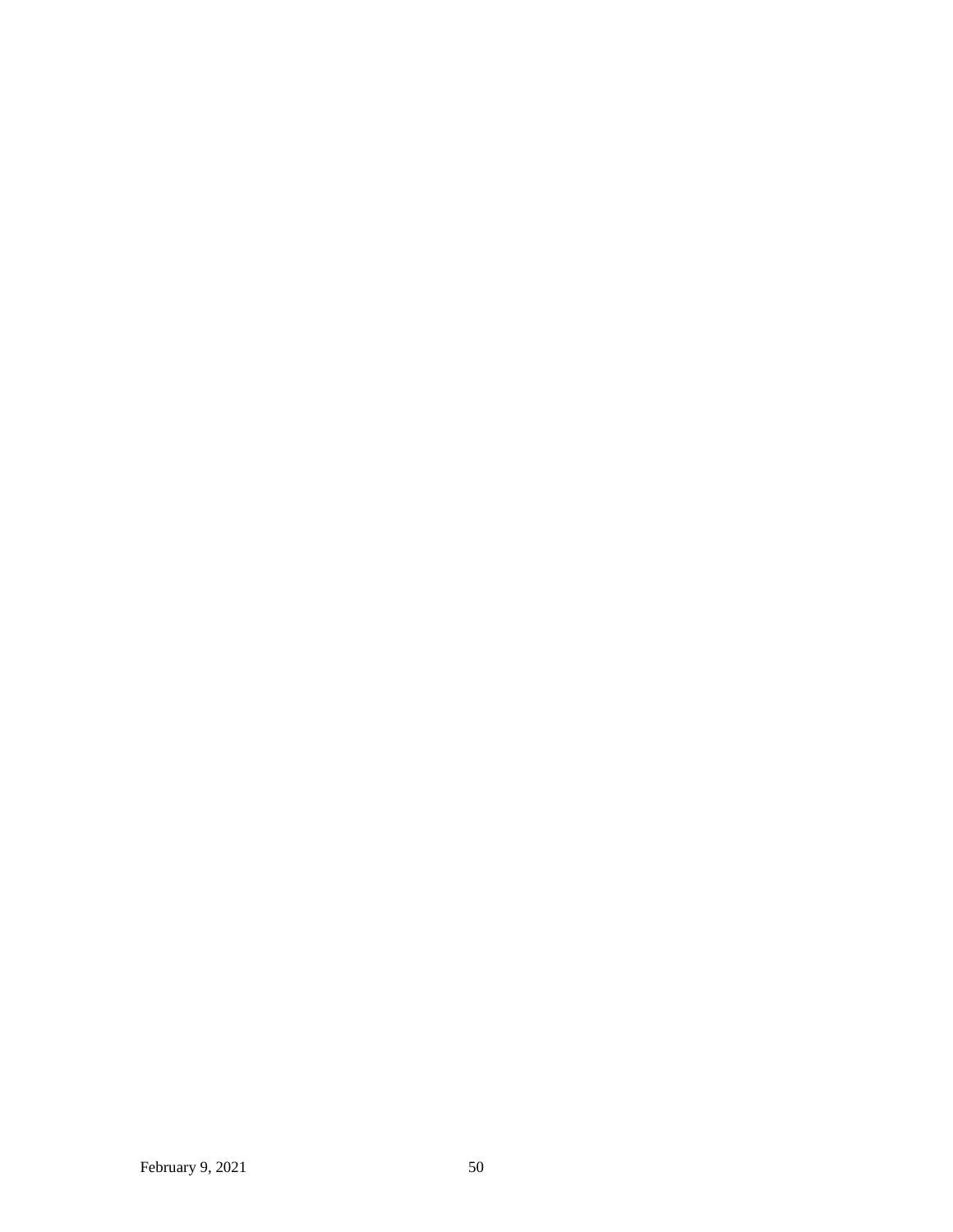## **CHAPTER SIX ADVISORY BOARD PROCEDURES**

## **6.1 COUNTY OR REGIONAL REPRESENTATION**

Annually, the Mayor shall make appointments to a variety of County and/or regional committees and boards. One Member of the Council shall serve as a voting representative and one Member shall serve as alternate. (See 6.5 for appointment procedures). To the best of their ability, Voting Delegates shall reflect the majority view of the Council as a whole, rather than their own personal opinions.

## **6.2 OTHER COUNCIL REPRESENTATION, SUBCOMMITTEES**

## **6.2.1 COUNCIL LIAISON ASSIGNMENTS**

The City Council shall assign a Council liaison to each of the following advisory bodies: Recreation & Parks Commission, Harbor Advisory Board, Public Works Advisory Board, the Citizens Finance Advisory Committee, the Planning Commission and Tourism Business Improvement District Advisory Board. Council liaisons will also be appointed to the special purpose advisory bodies.

The purpose of the liaison assignment is to facilitate communication between the City Council and the advisory body. The liaison also helps to increase the Council's familiarity with the membership, programs and issues of the advisory body. In fulfilling their liaison assignment, members should either attend advisory body meetings or watch the meeting broadcasts and maintain communication with the advisory body on a regular basis.

Council Members should be sensitive to the fact they are not participating members of the advisory body, but are there rather to create a linkage between the City Council and the advisory body. In interacting with advisory bodies, Council Members are to reflect the views of the Council as a body. Being an advisory body liaison bestows no special right with respect to advisory body business.

## **6.3 ROLE OF ADVISORY BODY MEMBERS AT COUNCIL MEETINGS**

## **6.3.1 INTENT**

A majority of advisory body members may attend a public Council meeting. However, none of those members may speak regarding any matter within that member's advisory body's subject matter jurisdiction while a majority of members of that advisory body are is present. An advisory body may direct one of its members to appear at a public Council meeting to express that advisory body's perspective on a particular matter reviewed by the advisory body or answer questions from the Council.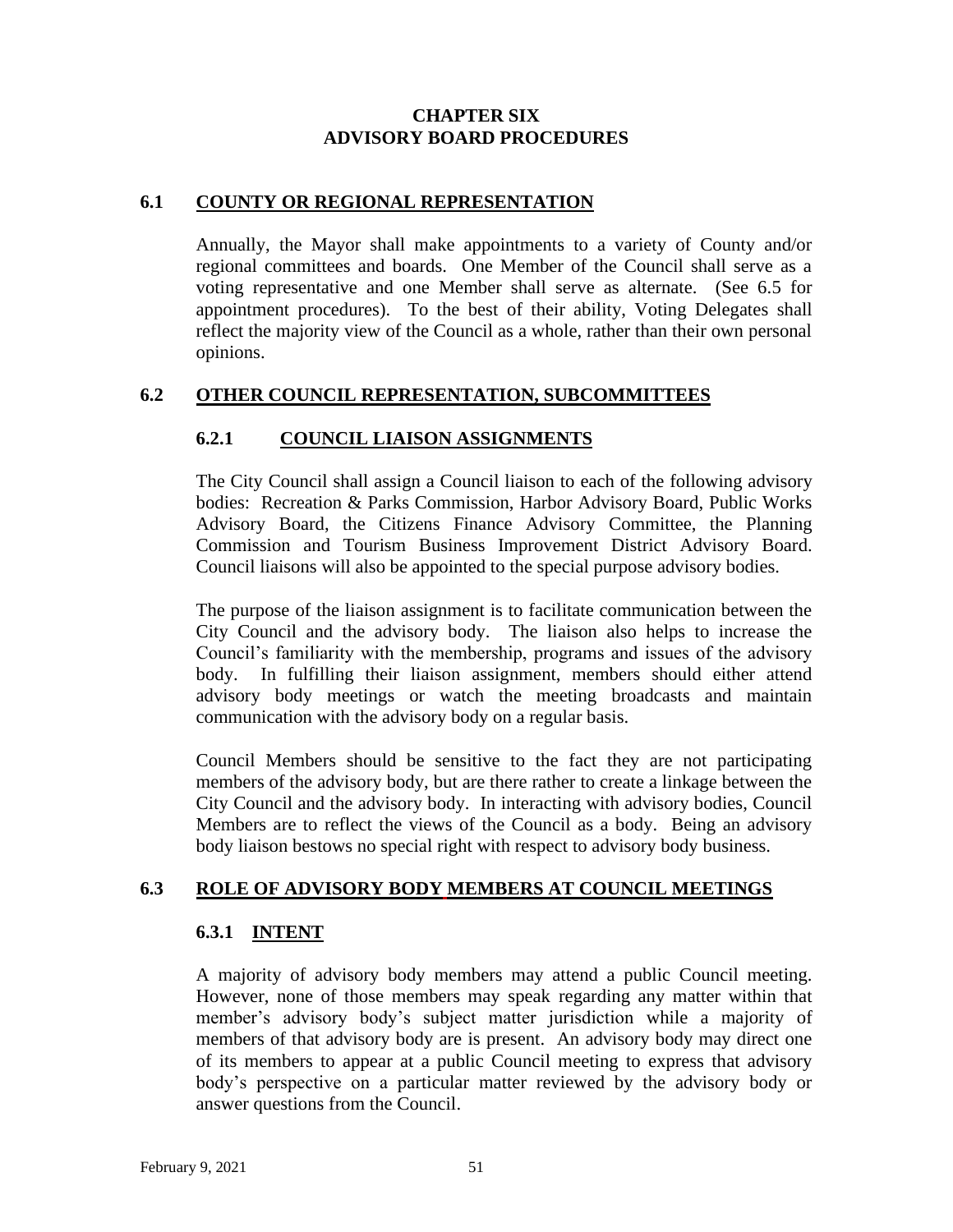## **6.3.2 COUNCIL AGENDA REPORTS**

- 6.3.2.1 Recommendation Differences. For those occasions when the City Manager recommendation differs from an advisory body recommendation, the difference should be clearly noted and the recommendations from the advisory body should be included in the staff report.
- 6.3.2.2 The City Council will meet as determined necessary by the majority of Councilmembers with each of its advisory bodies or the chair of the advisory body.

## **6.3.3 COUNCIL MEETINGS**

6.3.3.1 Advisory bodies will provide written or oral reports to the City Council as requested by the Council and in accordance with the Brown Act.

## **6.4 ROLE OF CITY STAFF PERSONS**

Staff support and assistance may be provided or made available, but advisory bodies do not have supervisory authority over City employees. While they may work closely with advisory bodies, staff members remain responsible to their immediate supervisors and ultimately to the City Manager, who is responsible to the Council. The members are responsible for the constructive participation with the advisory body and the chairperson is responsible for committee compliance with applicable policies and procedures.

Staff support includes preparation of a summary agenda in conjunction with the Chairperson, and preparation of agenda reports providing a brief background of the issue, a list of alternatives, recommendations, and appropriate backup material, if necessary. Members of advisory bodies are volunteers and should be treated with respect and courtesy. Advisory body members should have sufficient information to reach decisions based upon a clear explanation of the issues within their charge. Sometimes members of advisory bodies may request information not related to their area of service. Staff members should, in that case, provide the same level of information and assistance as would be accorded any citizen. If in the judgment of staff, the request goes beyond that standard, then the matter will be turned over to the City Manager. A staff person will be assigned to serve as Secretary, taking minutes as needed.

It is important that advisory bodies wishing to communicate with the City Council do so through adopted or approved Council agenda procedures. Staff members shall assist the advising body to insure appropriate review and that City and State legislation is complied with.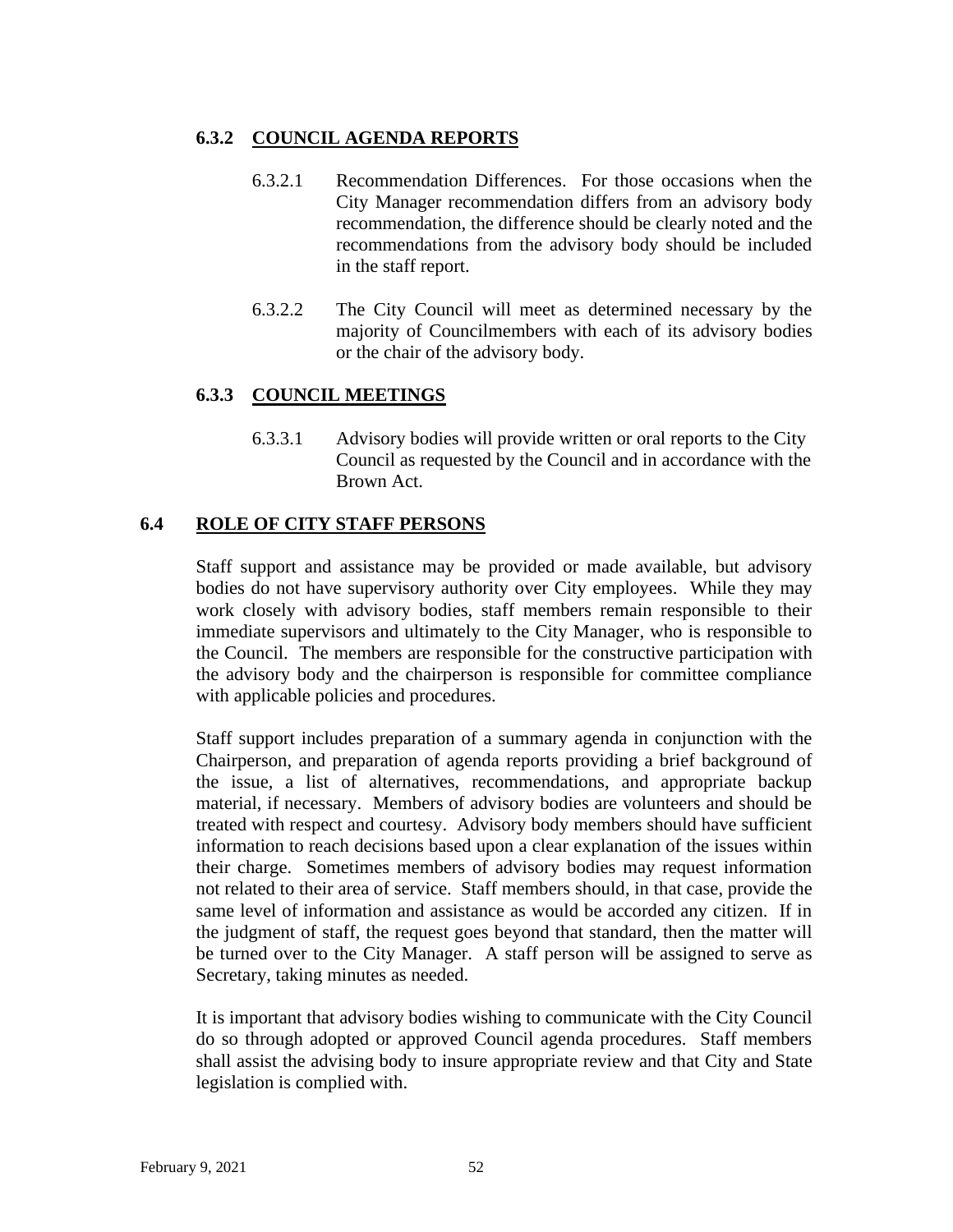#### **6.5 APPOINTMENT PROCEDURES**

The following procedures shall be the policy of the City Council in regard to appointment of volunteer citizens to the various advisory bodies of the City.

#### **6.5.1 PURPOSE**

The purpose of establishing these procedures shall be to insure well-qualified, responsible and willing citizens are given the opportunity to serve the City and participate in the governing of their community. These procedures will apply to all appointments and reappointments to standing advisory bodies. All Advisory Body Members serve at the pleasure of the City Council.

#### **6.6 PROCESS**

#### **6.6.1 QUALIFICATIONS**

- 6.6.1.1 The applicant must be a resident and registered voter of the City at the time and during the entire term of appointment, unless excepted by State law or Council-approved special requirements in advisory committee by-laws.
	- 6.6.1.1.1 The applicant must be at least 18 years of age at the time of appointment; provided, that the Council may appoint one area high school student to an advisory body, if allowed by the Advisory Body By-Laws and they meet the other qualification requirements.
	- 6.6.1.1.2 Elected Officials, Officers and Employees of the City of Morro Bay shall not be considered for appointment, unless otherwise approved unanimously by the City Council.

#### **6.6.2 TERMS**

- 6.6.2.1 The term of office for each appointee to an advisory body shall be a maximum of four years unless excepted by State law or Council-approved special requirements in advisory committee by-laws. The terms are staggered so that in no event, will all terms on any committee expire in the same year. Incumbents may apply for subsequent terms of service. Terms of Office will expire on January 31, of the specified year.
- 6.6.2.2 Persons appointed to fill the remainder of a vacated office term may reapply to serve on the same advisory body.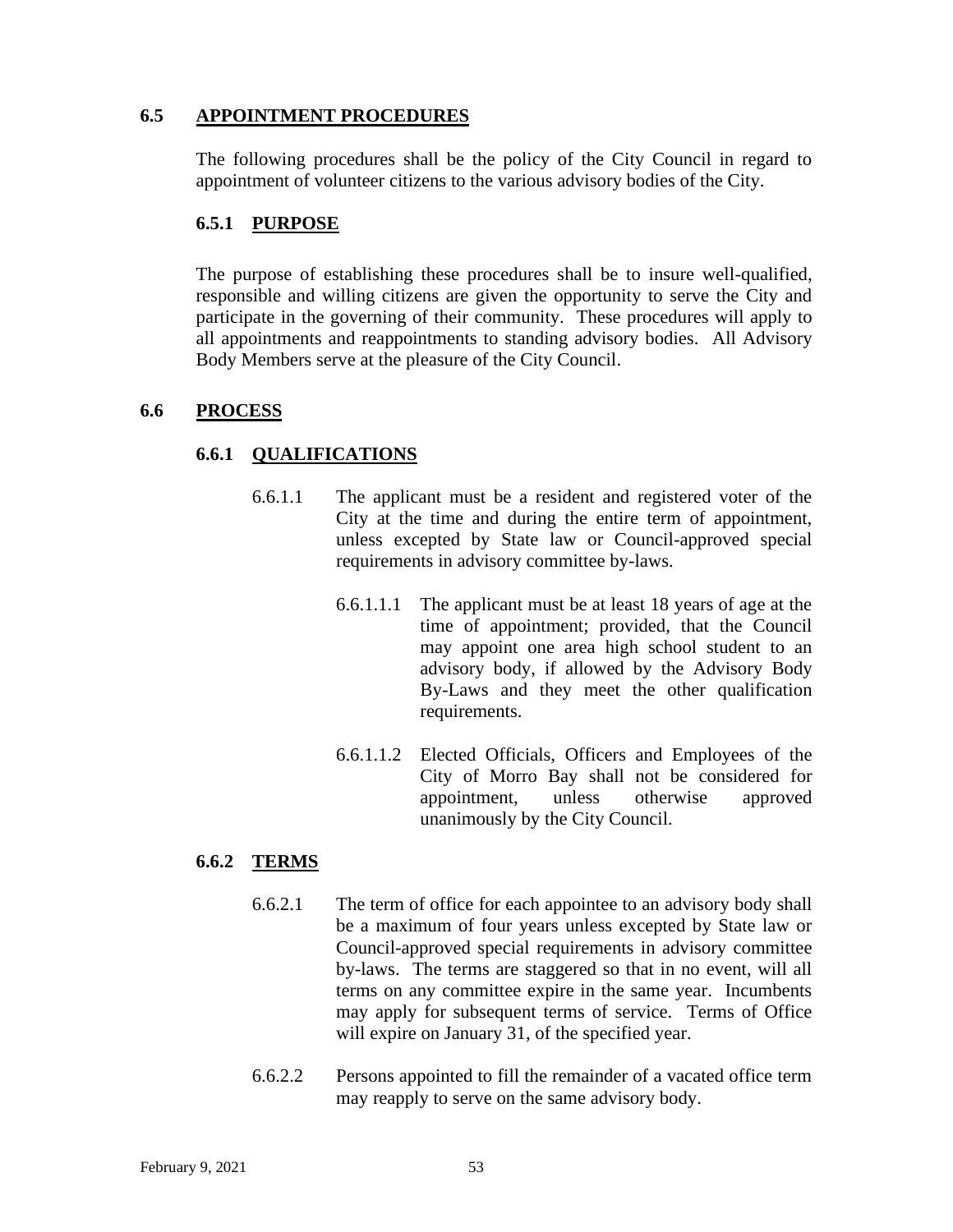- 6.6.2.3 Mid-term appointment to a vacant seat shall not preclude the appointee from serving additional terms.
- 6.6.2.4 As a general policy, an applicant shall not be appointed to serve on more than one advisory body, except that a member may also serve on one technical or special-purpose committee at the same time. If appointed to another committee, then he/she will be expected to resign from one body upon being appointed to another. The City Council retains the discretion to make exceptions to this policy.

#### **6.6.3 PROCESS**

- 6.6.3.1 Applications are obtained and filed with the City Clerk's Office.
- 6.6.3.2 Prior to November 30, of each year, the City Clerk shall advise the City Council of the terms that are due to expire on each advisory board. The City Clerk shall also notify each advisory member whose term is due to expire. Each of these members shall be given the opportunity to apply for reappointment.
- 6.6.3.3 The City Clerk shall then place an advertisement in the local newspaper, inviting citizens to apply for consideration as an appointment to an advisory board, with instructions regarding the application process.
- 6.6.3.4 It is recommended that applicants attend at least one meeting of the advisory body applied for prior to the interview with the City Council.
- 6.6.3.5 The City Council shall, in a noticed public meeting, interview qualified applicants. In making appointments, the Council shall strive for a representative cross-section of both lay and professional knowledge. The Council will act by separate motion on each appointment made. If there are multiple openings for a specific advisory body, the start and end dates for the respective openings will be communicated to applicants.
- 6.6.3.6 In the event there are more qualified applicants than openings for an advisory body, the City Council at its sole discretion may appoint qualified applicant(s) on an alternate or standby status for an interim 3-6-month period. Any such applicant designated as an alternative advisory body member would not participate in advisory body meetings, but could subsequently be appointed as